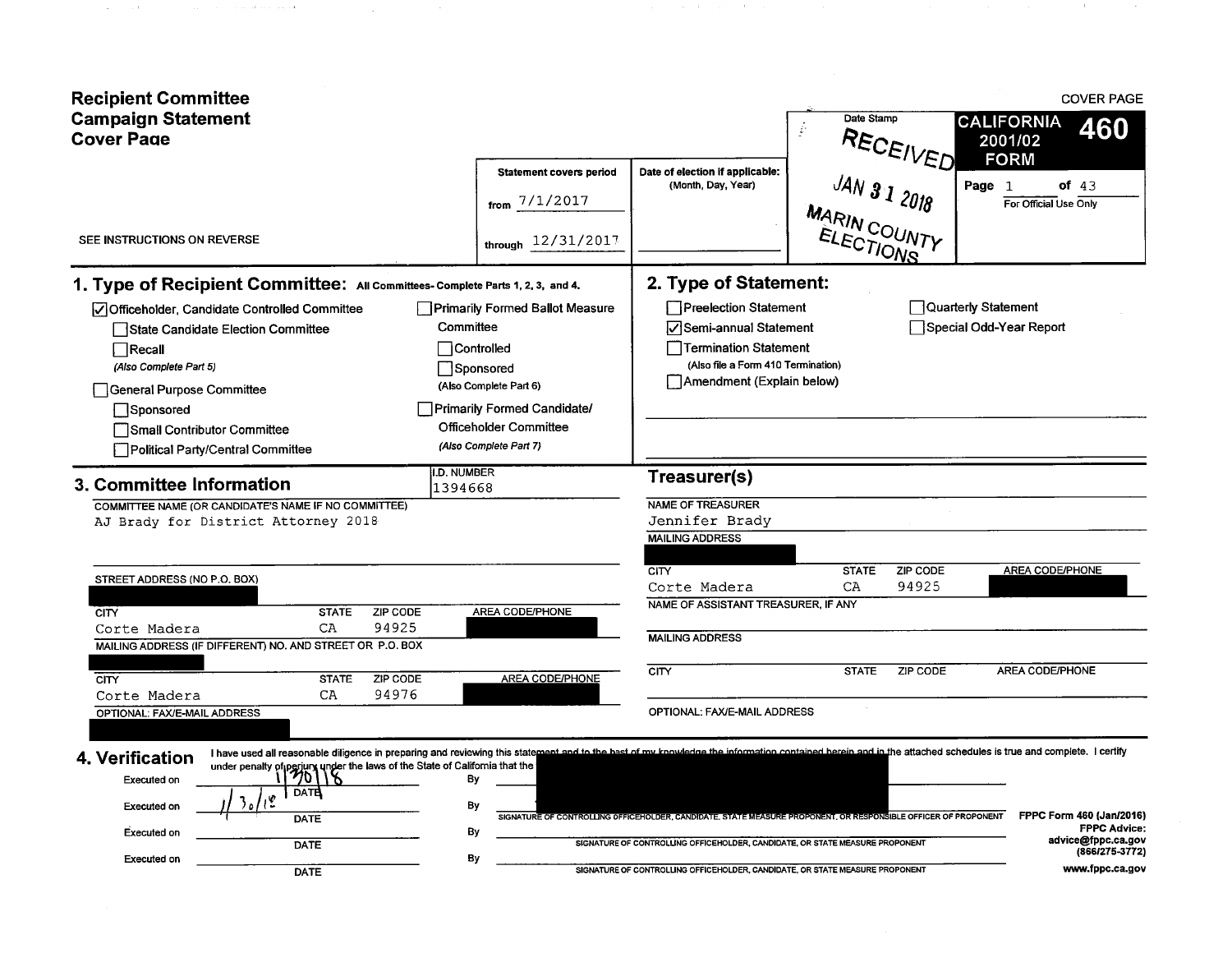### COVER PAGE-PART 2



### **5. Officeholder or Candidate Controlled Committee**

NAME OF OFFICEHOLDER OR CANDIDATE A.J. Brady

OFFICE SOUGHT OR HELD(INCLUDE LOCATION AND DISTRICT NUMBER IF APPLICABLE)

Sought: District Attorney

| Local                                              | Marin County          |              |       |
|----------------------------------------------------|-----------------------|--------------|-------|
| RESIDENTIAL/BUSINESS ADDRESS (NO. AND STREET) CITY |                       | <b>STATE</b> | - 71P |
|                                                    | Corte Madera CA 94925 |              |       |

**Related Committees Not Included in this Statement: List any committees not included in this statement that are controlled by you or are primarily formed to receive contributions or make expenditures on behalf of your candidacy.**

| <b>COMMITTEE NAME</b>    | I.D. NUMBER                                 |
|--------------------------|---------------------------------------------|
| NAME OF TREASURER        | CONTROLLED COMMITTEE?<br><b>YES</b><br>INO. |
| <b>COMMITTEE ADDRESS</b> | STREET ADDRESS (NO P.O. BOX)                |
| <b>CITY</b>              | AREA CODE/PHONE<br>ZIP CODE<br><b>STATE</b> |
| <b>COMMITTEE NAME</b>    |                                             |
|                          | I.D. NUMBER                                 |
| NAME OF TREASURER        | CONTROLLED COMMITTEE?<br><b>YES</b><br>INO  |
| <b>COMMITTEE ADDRESS</b> | STREET ADDRESS (NO P.O. BOX)                |

### **6.Primarily Formed Ballot Measure Committee**

NAME OF BALLOT MEASURE

| <b>BALLOT NO. OR LETTER</b> | <b>JURISDICTION</b> | <b>SUPPORT</b> |
|-----------------------------|---------------------|----------------|
|                             |                     | <b>OPPOSE</b>  |

**Identify the controlling officeholder, candidate, or state measure proponent, if any.**

NAME OF OFFICEHLOLDER, CANDIDATE, OR PROPONENT

OFFICE SOUGHT OR HELD

DISTRICT NO. IF ANY

**7. Primarily Formed Candidate/Officeholder Committee** List names of officeholder(s) or candidate(s) for which this committee is primarily formed.

| NAME OF OFFICEHOLDER OR CANDIDATE | <b>IOFFICE SOUGHT OR HELD</b> | <b>SUPPORT</b> |
|-----------------------------------|-------------------------------|----------------|
|                                   |                               | <b>OPPOSE</b>  |
| NAME OF OFFICEHOLDER OR CANDIDATE | IOFFICE SOUGHT OR HELD        |                |
|                                   |                               | <b>SUPPORT</b> |
|                                   |                               | <b>OPPOSE</b>  |
| NAME OF OFFICEHOLDER OR CANDIDATE | OFFICE SOUGHT OR HELD         | <b>SUPPORT</b> |
|                                   |                               | <b>OPPOSE</b>  |
| NAME OF OFFICEHOLDER OR CANDIDATE | OFFICE SOUGHT OR HELD         | <b>SUPPORT</b> |
|                                   |                               | OPPOSE         |

**Attach continuation sheets if necessary**

**FPPC Form 460 (Jan/2016) FPPC Advice: advice@fppc.ca.gov (866/275-3772)** www.fppc.ca.gov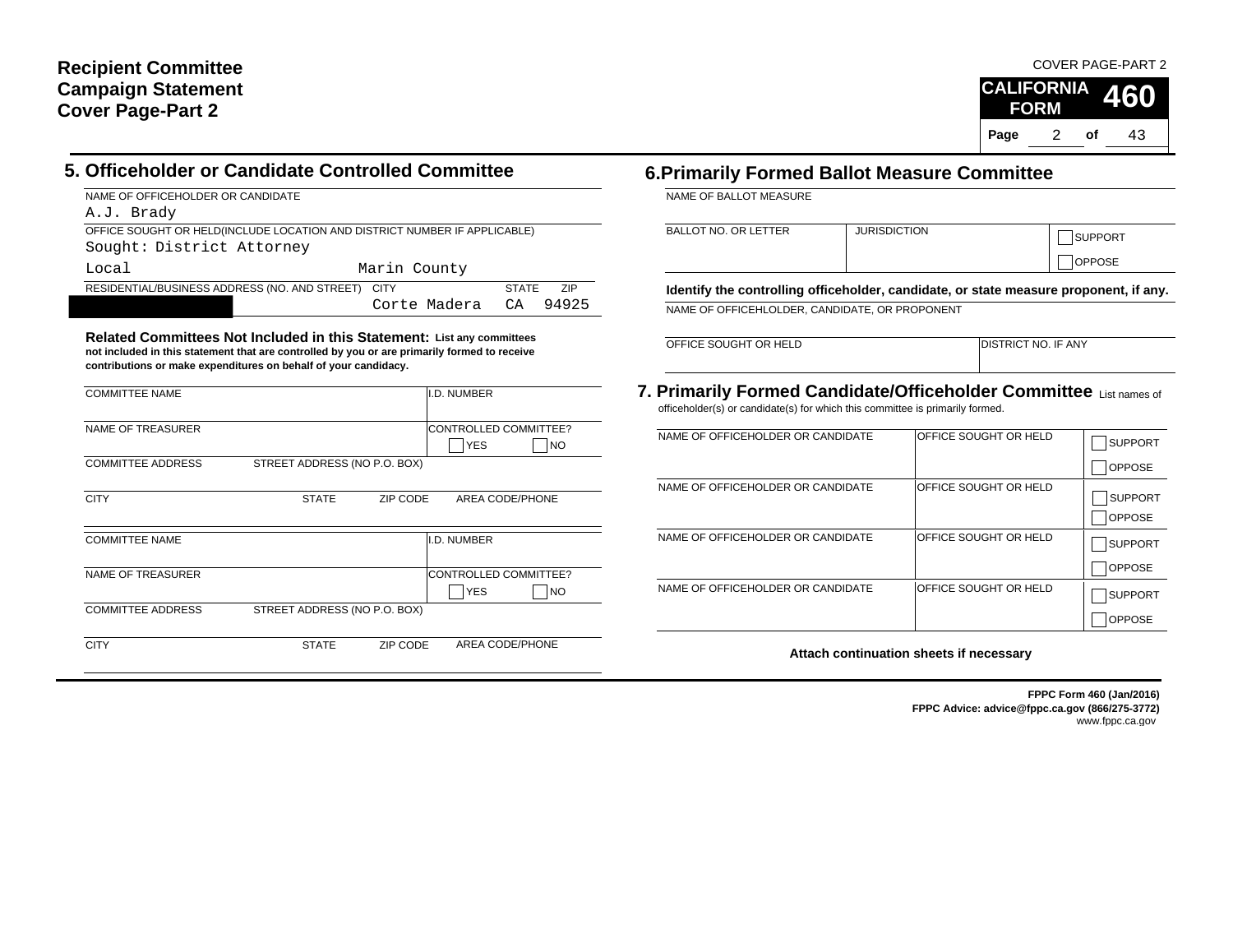|                                                                   | Amounts may be rounded                                                   |                                                                                                |                                                                                   | <b>SUMMARY PAGE</b>                                                                                              |                                                |                          |                          |  |  |  |
|-------------------------------------------------------------------|--------------------------------------------------------------------------|------------------------------------------------------------------------------------------------|-----------------------------------------------------------------------------------|------------------------------------------------------------------------------------------------------------------|------------------------------------------------|--------------------------|--------------------------|--|--|--|
| <b>Campaign Disclosure Statement</b>                              | to whole dollars.                                                        |                                                                                                |                                                                                   | <b>Statement covers period</b>                                                                                   |                                                | <b>CALIFORNIA</b><br>460 |                          |  |  |  |
| <b>Summary Page</b>                                               |                                                                          |                                                                                                | from                                                                              | 7/1/2017                                                                                                         | <b>FORM</b>                                    |                          |                          |  |  |  |
|                                                                   |                                                                          |                                                                                                |                                                                                   | through $12/31/2017$                                                                                             | Page<br>3                                      | of                       | 43                       |  |  |  |
| SEE INSTRUCTIONS ON REVERSE<br><b>NAME OF FILER</b>               |                                                                          |                                                                                                |                                                                                   |                                                                                                                  | I.D. NUMBER                                    |                          |                          |  |  |  |
| AJ Brady for District Attorney 2018                               |                                                                          |                                                                                                |                                                                                   |                                                                                                                  |                                                |                          |                          |  |  |  |
| <b>Contributions Received</b>                                     | <b>Column A</b><br><b>Total This Period</b><br>(FROM ATTACHED SCHEDULES) | <b>Column B</b><br><b>CALENDAR YEAR</b><br>TOTAL TO DATE                                       |                                                                                   | <b>Calendar Year Summary for Candidates</b><br>Running in Both the State Primary and<br><b>General Elections</b> |                                                |                          |                          |  |  |  |
|                                                                   | \$39,696.00                                                              | \$93,932.00                                                                                    |                                                                                   |                                                                                                                  | 1/1 through 6/30                               |                          | 7/1 to Date              |  |  |  |
|                                                                   | \$7,500.00                                                               | \$7,500.00                                                                                     |                                                                                   | 20. Contributions                                                                                                |                                                |                          |                          |  |  |  |
|                                                                   | \$47,196.00                                                              | \$101,432.00                                                                                   |                                                                                   | Received                                                                                                         |                                                |                          |                          |  |  |  |
|                                                                   | \$0.00                                                                   | \$2,445.19                                                                                     |                                                                                   | 21. Expenditures                                                                                                 |                                                |                          |                          |  |  |  |
| 5. TOTAL CONTRIBUTIONS RECEIVED<br>Add Lines $3 + 4$              | \$47,196.00                                                              | \$103,877.19                                                                                   |                                                                                   | Made                                                                                                             |                                                |                          |                          |  |  |  |
| <b>Expenditures Made</b>                                          |                                                                          |                                                                                                |                                                                                   | <b>Expenditure Limit Summary for State</b>                                                                       |                                                |                          |                          |  |  |  |
|                                                                   | \$12,842.88                                                              | \$14,861.89                                                                                    |                                                                                   | <b>Candidates</b>                                                                                                |                                                |                          |                          |  |  |  |
|                                                                   | \$0.00                                                                   | \$0.00                                                                                         |                                                                                   | 22. Cumulative Expenditures Made *                                                                               |                                                |                          |                          |  |  |  |
|                                                                   | \$12,842.88                                                              | \$14,861.89                                                                                    |                                                                                   | (If Subject to Voluntary Expenditure Limit)                                                                      |                                                |                          |                          |  |  |  |
|                                                                   | \$0.00                                                                   | \$0.00                                                                                         |                                                                                   | Date of Election                                                                                                 |                                                | Total to Date            |                          |  |  |  |
|                                                                   | \$0.00                                                                   | \$2,445.19                                                                                     |                                                                                   | (mm/dd/yyyy)                                                                                                     |                                                |                          |                          |  |  |  |
| 11. TOTAL EXPENDITURES MADE Add Lines 8 +9 + 10                   | \$12,842.88                                                              | \$17,307.08                                                                                    |                                                                                   |                                                                                                                  |                                                |                          |                          |  |  |  |
| <b>Current Cash Statement</b>                                     |                                                                          |                                                                                                |                                                                                   |                                                                                                                  |                                                |                          |                          |  |  |  |
| 12. Beginning Cash Balance Previous Summary Page, Line 16         | \$52,216.99                                                              | To calculate Column B, add                                                                     |                                                                                   |                                                                                                                  |                                                |                          |                          |  |  |  |
|                                                                   | \$47,196.00                                                              | amounts in Column A to the<br>corresponding amounts from                                       |                                                                                   |                                                                                                                  |                                                |                          |                          |  |  |  |
| 14. Miscellaneous Increases to Cash Schedule I, Line 4            | \$0.00                                                                   | Column B of your last report.<br>Some amounts in Column A                                      |                                                                                   |                                                                                                                  |                                                |                          |                          |  |  |  |
|                                                                   | \$12,842.88                                                              | may be negative figures that<br>should be subtracted from                                      |                                                                                   |                                                                                                                  |                                                |                          |                          |  |  |  |
| 16. ENDING CASH BALANCE Add Lines 12+13+14, then subtract Line 15 | \$86,570.11                                                              | previous period amounts. If                                                                    | *Amounts in this section may be different from amounts<br>reported in schedule B. |                                                                                                                  |                                                |                          |                          |  |  |  |
| If this is a termination statement, Line 16 must be zero.         |                                                                          | this is the first report being<br>filed for this calendar year,<br>only carry over the amounts |                                                                                   |                                                                                                                  |                                                |                          |                          |  |  |  |
| 17. LOAN GUARANTEES RECEIVED<br>Schedule B, Part 2                | \$0.00                                                                   | from Lines 2, 7, and 9 (if<br>any).                                                            |                                                                                   |                                                                                                                  |                                                |                          |                          |  |  |  |
| <b>Cash Equivalents and Outstanding Debts</b>                     |                                                                          |                                                                                                |                                                                                   |                                                                                                                  |                                                |                          |                          |  |  |  |
|                                                                   | \$0.00                                                                   |                                                                                                |                                                                                   |                                                                                                                  |                                                |                          |                          |  |  |  |
| 19. Outstanding Debts Add Line 2+Line 9 in Column B above         | \$7,500.00                                                               |                                                                                                |                                                                                   |                                                                                                                  |                                                |                          | FPPC Form 460 (Jan/2016) |  |  |  |
|                                                                   |                                                                          |                                                                                                |                                                                                   |                                                                                                                  | FPPC Advice: advice@fppc.ca.gov (866/275-3772) |                          | www.fppc.ca.gov          |  |  |  |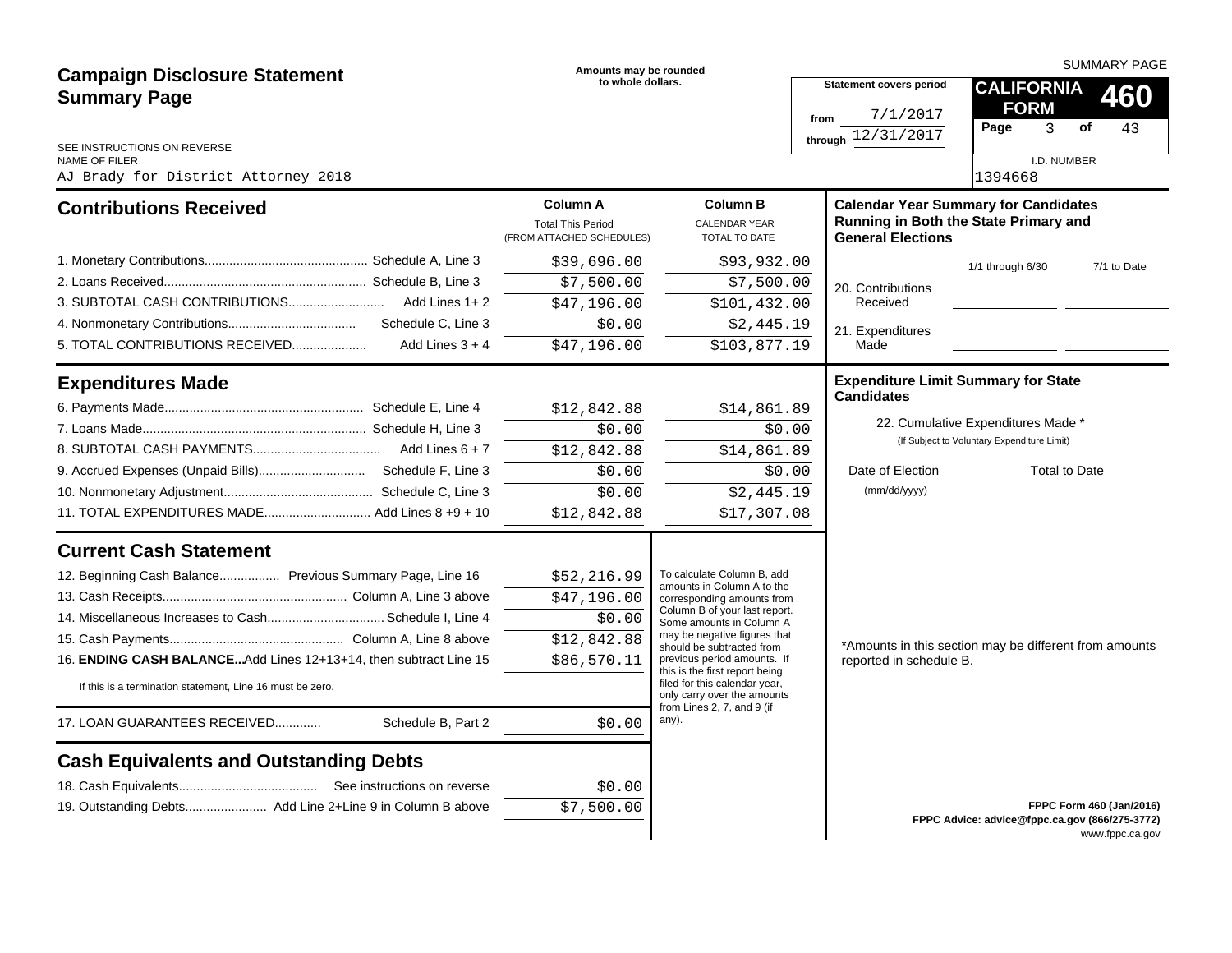### **Schedule A Monetary Contributions Received**

 $\mathcal{A}^{\mathcal{A}}_{\mathcal{A}}$  and  $\mathcal{A}^{\mathcal{A}}_{\mathcal{A}}$  are also contained in the  $\mathcal{A}^{\mathcal{A}}_{\mathcal{A}}$ 

. Amounts may be rounded<br>to whole dollars.

 $\mathcal{A}=\mathcal{A}=\mathcal{A}$  .

**SCHEDULE A** 460

43

 $\sim 1$ 

of

**STATE** 

**CALIFORNIA** 

**FORM** 

 $\overline{4}$ 

Page

Statement covers period

through  $12/31/2017$ 

from

 $7/1/2017$ 

### SEE INSTRUCTIONS ON REVERSE

NAME OF FILER

|                                | AJ Brady for District Attorney 2018                                                             |                                                                 |                                                                                                            |                                                        | <b>II.D. NUMBER</b><br>1394668                                        |                                          |
|--------------------------------|-------------------------------------------------------------------------------------------------|-----------------------------------------------------------------|------------------------------------------------------------------------------------------------------------|--------------------------------------------------------|-----------------------------------------------------------------------|------------------------------------------|
| <b>DATE</b><br><b>RECEIVED</b> | FULL NAME, STREET ADDRESS AND ZIP CODE OF CONTRIBUTOR<br>(IF COMMITTEE, ALSO ENTER I.D. NUMBER) | <b>CONTRIBUTOR</b><br>CODE <sup>*</sup>                         | IF AN INDIVIDUAL, ENTER<br><b>OCCUPATION AND EMPLOYER</b><br>(IF SELF-EMPLOYED, ENTER NAME<br>OF BUSINESS) | <b>AMOUNT</b><br><b>RECEIVED THIS</b><br><b>PERIOD</b> | <b>CUMULATIVE TO DATE</b><br><b>CALENDAR YEAR</b><br>(JAN, 1-DEC, 31) | PER ELECTION<br>TO DATE<br>(IF REQUIRED) |
| 07/01/2017                     | William Dalby<br>West Sacramento, CA 95691-4004                                                 | ONI <mark>√</mark><br>∏сом<br>∏отн<br>PTY<br>$\sqcap$ scc       | Retired<br>Retired                                                                                         | \$100.00]                                              | \$300.00                                                              |                                          |
| 07/01/2017                     | Sean Stephens<br>Greenbrae, CA 94904-3017                                                       | <b>NIND</b><br> com<br>∃отн<br>$\sqcap$ PTY<br>]scc             | Social Worker<br>County Of Marin                                                                           | \$50.00                                                | \$150.00                                                              |                                          |
| 07/03/2017                     | Lily Rivo<br>Tiburon, CA 94920-1417                                                             | <b>NIND</b><br><b>COM</b><br>⊣отн<br>$\Box$ PTY<br>$\sqcap$ scc | Attorney<br>Self-employed Lily<br>Rivo, Content<br>Writer                                                  | \$100.00]                                              | \$100.00                                                              |                                          |
| 07/04/2017                     | Justin Allamano<br>Corte Madera, CA 94925-1337                                                  | $\sqrt{2}$ IND<br>∃coм<br>∏отн<br>$\Box$ PTY<br>$\Box$ scc      | Lawyer<br>Self Employed (same<br>name)                                                                     | \$100.00]                                              | \$125.00                                                              |                                          |

| <b>SUBTOTAL</b>                                                  | \$350.00    |                                                                                               |
|------------------------------------------------------------------|-------------|-----------------------------------------------------------------------------------------------|
| <b>Schedule A Summary</b>                                        |             | *Contributor Codes                                                                            |
| 1. Amount received this period -itemized monetary contributions. | \$38,525.00 | IND-Individual<br><b>COM- Recipient Committee</b><br>(other than PTY or SCC)                  |
| 3. Total monetary contributions received this period.            | \$1,171.00  | OTH- Other (e.g., business entity)<br>PTY- Political Party<br>SCC-Small Contributor Committee |
| <b>TOTAL</b>                                                     | \$39,696.00 | FPPC Form 460 (Jan/2016)<br>FPPC Advice: advice@fppc.ca.gov (866/275-3772)                    |

www.fppc.ca.gov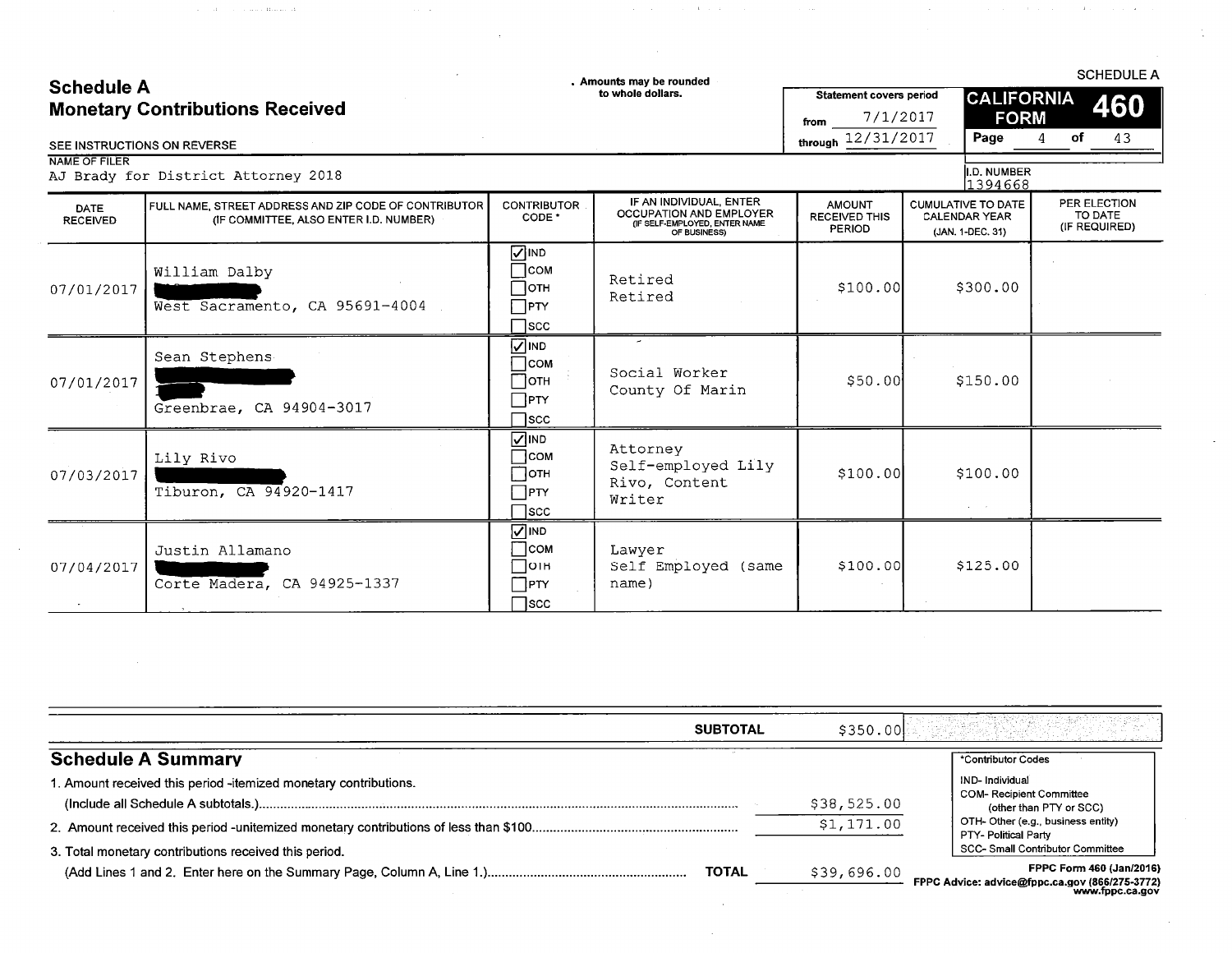### **Schedule A Monetary Contributions Received**

 $\hat{\mathcal{A}}_{\text{max}}$  , where  $\hat{\mathcal{A}}_{\text{max}}$  is a proposed of

 $\ddot{\phantom{a}}$ 

Amounts may be rounded<br>to whole dollars.

 $\hat{u}$  ,  $\hat{u}$  ,  $\hat{u}$  ,  $\hat{u}$  ,  $\hat{u}$  ,  $\hat{u}$  ,  $\hat{u}$  ,  $\hat{u}$  ,  $\hat{u}$ 

 $\sim 10^{-1}$ 

from

Statement covers period

through  $12/31/2017$ 

7/1/2017

**SCHEDULE A** 460

43

**CALIFORNIA** 

**FORM** 

5

of

Page

 $\mathcal{A}$  is a set of  $\mathcal{A}$  . In the  $\mathcal{A}$ 

### SEE INSTRUCTIONS ON REVERSE

### NAME OF FILER

| יו בנו וש בווירויו      | II.D. NUMBER<br>AJ Brady for District Attorney 2018<br>1394668                                  |                                                                                           |                                                                                                            |                                                        |                                                                       |                                          |  |
|-------------------------|-------------------------------------------------------------------------------------------------|-------------------------------------------------------------------------------------------|------------------------------------------------------------------------------------------------------------|--------------------------------------------------------|-----------------------------------------------------------------------|------------------------------------------|--|
| DATE<br><b>RECEIVED</b> | FULL NAME, STREET ADDRESS AND ZIP CODE OF CONTRIBUTOR<br>(IF COMMITTEE, ALSO ENTER I.D. NUMBER) | <b>CONTRIBUTOR</b><br>CODE <sup>*</sup>                                                   | IF AN INDIVIDUAL, ENTER<br><b>OCCUPATION AND EMPLOYER</b><br>(IF SELF-EMPLOYED, ENTER NAME<br>OF BUSINESS) | <b>AMOUNT</b><br><b>RECEIVED THIS</b><br><b>PERIOD</b> | <b>CUMULATIVE TO DATE</b><br><b>CALENDAR YEAR</b><br>(JAN. 1-DEC. 31) | PER ELECTION<br>TO DATE<br>(IF REQUIRED) |  |
| 07/07/2017              | John Clifford<br>Corte Madera, CA 94925-1931                                                    | <b>NIND</b><br>$\sqsupset$ сом<br>∏отн<br>$\Box$ PTY<br>$\sqcap$ scc                      | Real Estate<br>Appraiser<br>Clifford Advisory,<br><b>LLC</b>                                               | \$250.00                                               | \$750.00                                                              |                                          |  |
| 07/07/2017              | John Henson<br>Menifee, CA 92584-9774                                                           | $\nabla$ IND<br>∃сом<br>⊣отн<br>$\sqcap$ PTY<br>$\sqcap$ scc                              | Retired<br>Retired                                                                                         | \$300.00]                                              | \$1,400.00                                                            |                                          |  |
| 07/07/2017              | Helen Otero<br>Corte Madera, CA 94925-1931                                                      | $\overline{Q}$ IND<br>$\sqcap$ <sub>COM</sub><br>$\Box$ отн<br>$\Box$ PTY<br>$\sqcap$ scc | Retired<br>Retired                                                                                         | \$100.00]                                              | \$100.00                                                              |                                          |  |
| 07/11/2017              | Julian Bailliet<br>Belvedere, CA 94920-2351                                                     | $\sqrt{ }$ IND<br>$\Box$ COM<br>⊣отн<br>$\Box$ PTY<br>$\bigcap$ scc                       | Banker<br>MVP Capital                                                                                      | \$250.00                                               | \$250.00                                                              |                                          |  |

| <b>SUBTOTAL</b>                                                 | \$900.00F   |                                                                                      |
|-----------------------------------------------------------------|-------------|--------------------------------------------------------------------------------------|
| <b>Schedule A Summary</b>                                       |             | *Contributor Codes                                                                   |
| . Amount received this period -itemized monetary contributions. | \$38,525.00 | IND-Individual<br>COM-Recipient Committee                                            |
|                                                                 | \$1,171.00  | (other than PTY or SCC)<br>OTH-Other (e.g., business entity)<br>PTY- Political Party |
| 3. Total monetary contributions received this period.           |             | SCC- Small Contributor Committee                                                     |
| <b>TOTAL</b>                                                    | \$39,696.00 | FPPC Form 460 (Jan/2016)<br>FPPC Advice: advice@fopc.ca.gov (866/275-3772)           |

:@Tpp www.fppc.ca.gov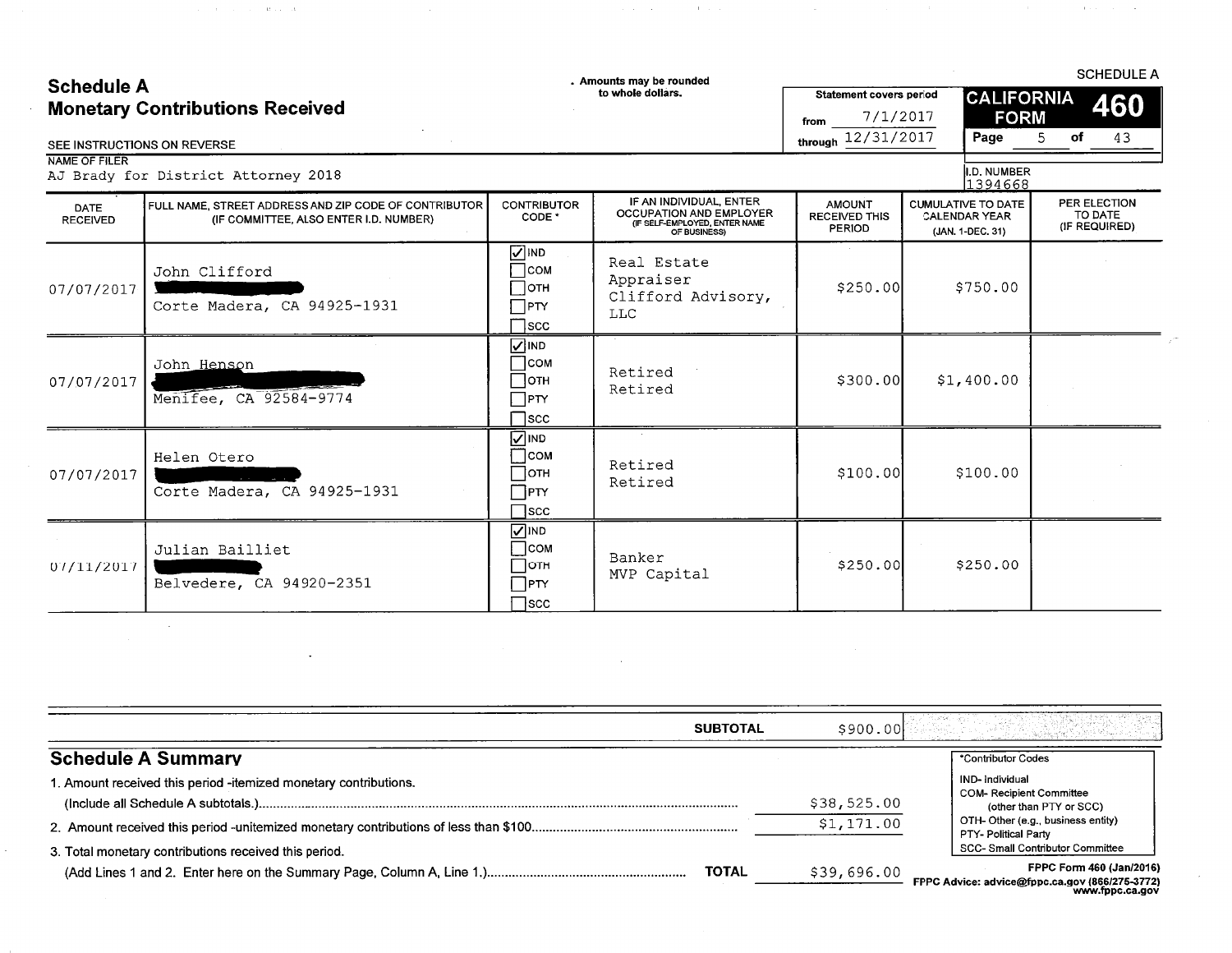|                                        | . Amounts may be rounded<br><b>Schedule A</b>                                                   |                                                                          |                                                                                                     |                                                        |                                                                       |                        |                   | <b>SCHEDULE A</b> |                               |
|----------------------------------------|-------------------------------------------------------------------------------------------------|--------------------------------------------------------------------------|-----------------------------------------------------------------------------------------------------|--------------------------------------------------------|-----------------------------------------------------------------------|------------------------|-------------------|-------------------|-------------------------------|
| <b>Monetary Contributions Received</b> |                                                                                                 |                                                                          | to whole dollars.                                                                                   | <b>Statement covers period</b><br>7/1/2017<br>from     |                                                                       | <b>FORM</b>            | <b>CALIFORNIA</b> |                   | 460                           |
|                                        | SEE INSTRUCTIONS ON REVERSE                                                                     |                                                                          |                                                                                                     | through 12/31/2017                                     | Page                                                                  |                        | 6                 | of                | 43                            |
| NAME OF FILER                          | AJ Brady for District Attorney 2018                                                             |                                                                          |                                                                                                     |                                                        |                                                                       | I.D. NUMBER<br>1394668 |                   |                   |                               |
| <b>DATE</b><br><b>RECEIVED</b>         | FULL NAME. STREET ADDRESS AND ZIP CODE OF CONTRIBUTOR<br>(IF COMMITTEE, ALSO ENTER I.D. NUMBER) | <b>CONTRIBUTOR</b><br>CODE *                                             | IF AN INDIVIDUAL, ENTER<br>OCCUPATION AND EMPLOYER<br>(IF SELF-EMPLOYED, ENTER NAME<br>OF BUSINESS) | <b>AMOUNT</b><br><b>RECEIVED THIS</b><br><b>PERIOD</b> | <b>CUMULATIVE TO DATE</b><br><b>CALENDAR YEAR</b><br>(JAN. 1-DEC. 31) |                        |                   | TO DATE           | PER ELECTION<br>(IF REQUIRED) |
| 07/15/2017                             | Derek Knell<br>Novato, CA 94949-5853                                                            | $\nabla$ IND<br><b>COM</b><br><b>OTH</b><br>PTY<br>]scc                  | Printer<br>California<br>Integrated Medi<br>Inc.                                                    | \$100.00]                                              | \$231.57                                                              |                        |                   |                   |                               |
| 08/03/2017                             | John Henson<br>Menifee, CA 92584-9774                                                           | $\sqrt{ }$ IND<br><b>COM</b><br><b>OTH</b><br>$\sqcap$ PTY<br><b>SCC</b> | Retired<br>Retired                                                                                  | \$300.00]                                              | \$1,400.00                                                            |                        |                   |                   |                               |
| 08/08/2017                             | Duane Morris LLP Government<br>Committee State & Local Fund<br>Philadelphia, PA 19103-4001      | IND<br>$\sqrt{\text{COM}}$<br>1отн<br>PTY<br><b>SCC</b>                  |                                                                                                     | \$2,000.00]                                            | \$2,000.00                                                            |                        |                   |                   |                               |
| 08/08/2017                             | Nancy Lynch<br>Novato, CA 94949-8200                                                            | $\sqrt{}$ IND<br><b>COM</b><br>]отн<br>PTY<br>lscc                       | Superintendent<br>Reed Union School<br>District                                                     | \$200.00]                                              | \$250.00                                                              |                        |                   |                   |                               |

|                                                                  | <b>SUBTOTAL</b><br>\$2,600.00 |                                                                                                              |
|------------------------------------------------------------------|-------------------------------|--------------------------------------------------------------------------------------------------------------|
| <b>Schedule A Summary</b>                                        |                               | *Contributor Codes                                                                                           |
| 1. Amount received this period -itemized monetary contributions. | \$38,525.00                   | <b>IND-</b> Individual<br><b>COM- Recipient Committee</b><br>(other than PTY or SCC)                         |
| 3. Total monetary contributions received this period.            | \$1,171.00                    | OTH- Other (e.g., business entity)<br><b>PTY- Political Party</b><br><b>SCC- Small Contributor Committee</b> |
| <b>TOTAL</b>                                                     | \$39,696.00                   | FPPC Form 460 (Jan/2016)<br>FPPC Advice: advice@fppc.ca.gov (866/275-3772)                                   |

**FPPC Advice: advice@fppc.ca.gov (866/275-3772) www.fppc.ca.gov**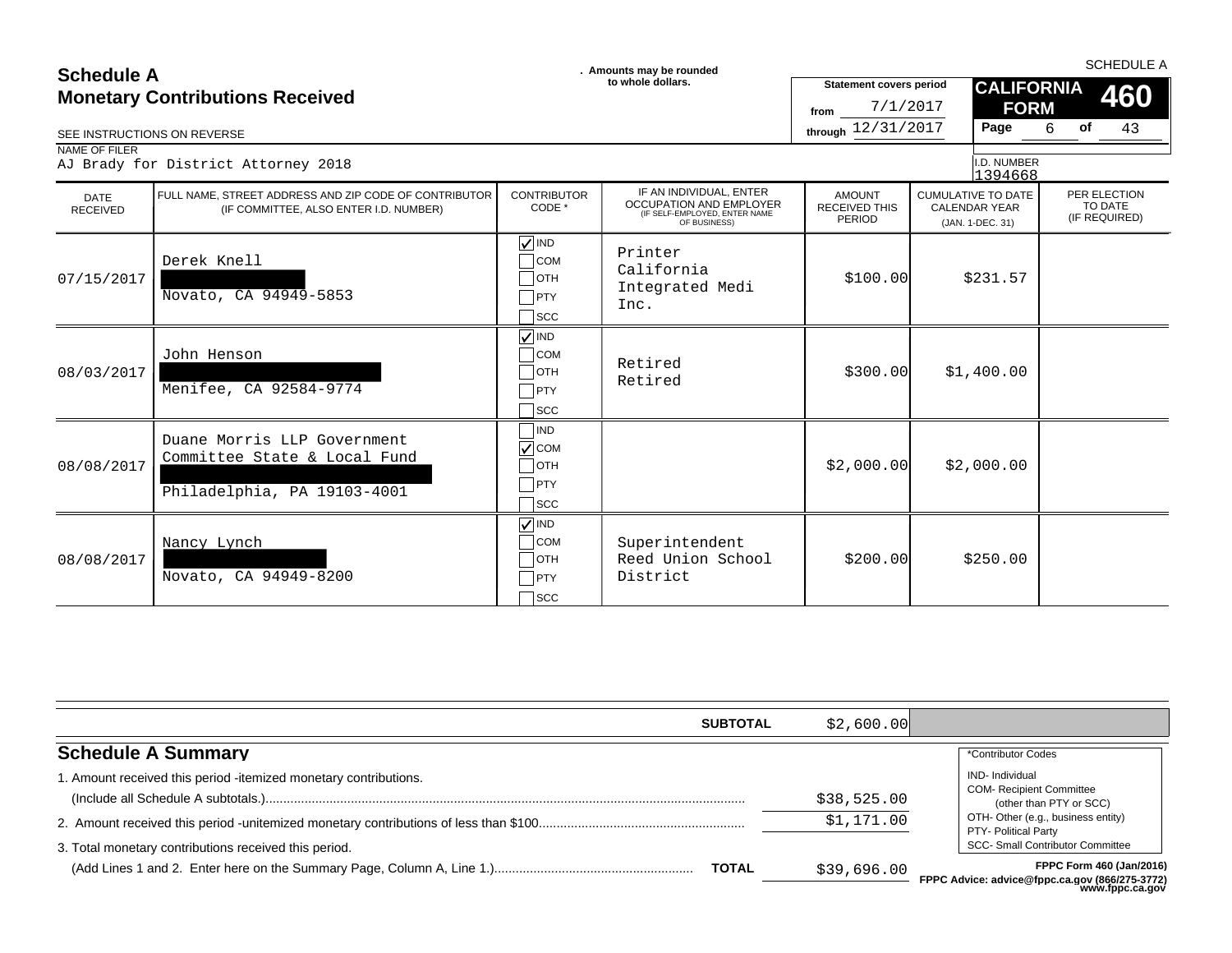# Schodule A

 $\sim 10$ 

 $\hat{\mathcal{L}}_{\text{max}}$  and  $\hat{\mathcal{L}}_{\text{max}}$  and  $\hat{\mathcal{L}}_{\text{max}}$  are the following the  $\hat{\mathcal{L}}_{\text{max}}$ 

 $\label{eq:2.1} \frac{1}{\sqrt{2}}\left(\frac{1}{\sqrt{2}}\right)^{2} \left(\frac{1}{\sqrt{2}}\right)^{2} \left(\frac{1}{\sqrt{2}}\right)^{2} \left(\frac{1}{\sqrt{2}}\right)^{2} \left(\frac{1}{\sqrt{2}}\right)^{2} \left(\frac{1}{\sqrt{2}}\right)^{2} \left(\frac{1}{\sqrt{2}}\right)^{2} \left(\frac{1}{\sqrt{2}}\right)^{2} \left(\frac{1}{\sqrt{2}}\right)^{2} \left(\frac{1}{\sqrt{2}}\right)^{2} \left(\frac{1}{\sqrt{2}}\right)^{2} \left(\$ 

 $\sim 10^7$ 

 $\sim$ 

. Amounts may be rounded

 $\label{eq:1} \mathcal{L}^{\mathcal{L}}(\mathcal{A})=\mathcal{L}^{\mathcal{L}}(\mathcal{A})\otimes\mathcal{L}^{\mathcal{L}}(\mathcal{A})\otimes\mathcal{L}^{\mathcal{L}}(\mathcal{A}).$ 

**SCHEDULE A** 

 $\sim 3\%$ 

| <b>Schedule A</b><br><b>Monetary Contributions Received</b><br>SEE INSTRUCTIONS ON REVERSE |                                                                                                 |                                                                              | to whole dollars.                                                                                          | <b>Statement covers period</b><br>$-7/1/2017$<br>from<br>through 12/31/2017 | <b>CALIFORNIA</b><br><b>FORM</b><br>Page                              | 460<br>of<br>43<br>7                     |
|--------------------------------------------------------------------------------------------|-------------------------------------------------------------------------------------------------|------------------------------------------------------------------------------|------------------------------------------------------------------------------------------------------------|-----------------------------------------------------------------------------|-----------------------------------------------------------------------|------------------------------------------|
| NAME OF FILER                                                                              | AJ Brady for District Attorney 2018                                                             |                                                                              |                                                                                                            |                                                                             | I.D. NUMBER<br>1394668                                                |                                          |
| <b>DATE</b><br><b>RECEIVED</b>                                                             | FULL NAME, STREET ADDRESS AND ZIP CODE OF CONTRIBUTOR<br>(IF COMMITTEE, ALSO ENTER I.D. NUMBER) | <b>CONTRIBUTOR</b><br>CODE *                                                 | IF AN INDIVIDUAL, ENTER<br><b>OCCUPATION AND EMPLOYER</b><br>(IF SELF-EMPLOYED, ENTER NAME<br>OF BUSINESS) | <b>AMOUNT</b><br><b>RECEIVED THIS</b><br>PERIOD                             | <b>CUMULATIVE TO DATE</b><br><b>CALENDAR YEAR</b><br>(JAN. 1-DEC. 31) | PER ELECTION<br>TO DATE<br>(IF REQUIRED) |
| 08/08/2017                                                                                 | Jon Rankin<br>Tiburon, CA 94920-2547                                                            | $\nabla$ IND<br>$\Box$ COM<br>$\Box$ ОТН<br>$\Box$ PTY<br>$\sqcap$ scc       | Attorney<br>Self-Employed (same<br>name)                                                                   | \$100.00]                                                                   | \$400.00                                                              |                                          |
| 08/25/2017                                                                                 | Charles M. Dresow<br>Tiburon, CA 94920-0679                                                     | $\sqrt{ }$ IND<br>$\sqcap$ COM<br>$\Box$ отн<br>$\sqcap$ PTY<br>$\sqcap$ scc | Retired<br>Retired                                                                                         | \$250.00                                                                    | \$250.00                                                              |                                          |
| 08/25/2017                                                                                 | Ralph I. Miller<br>Kentfield, CA 94904-1006                                                     | $\sum$ IND<br>∃сом<br>⊣отн<br>$\sqcap$ PTY<br>$\sqcap$ scc                   | Media Producer<br>Self-Employed (same<br>name)                                                             | \$100.00                                                                    | \$100.00                                                              |                                          |
| 08/25/2017                                                                                 | Paris Walker<br>Tiburon, CA 94920-2547                                                          | $\overline{V}$ IND<br>∃сом<br>$\bigcap$ ОТН<br>$\top$ PTY<br>$\sqcap$ scc    | Legal Assistant<br>Law Office of Jon<br>P. Rankin                                                          | \$100.00]                                                                   | \$100.00                                                              |                                          |

| <b>SUBTOTAL</b>                                                  | \$550.00    |                                                                                               |
|------------------------------------------------------------------|-------------|-----------------------------------------------------------------------------------------------|
| <b>Schedule A Summary</b>                                        |             | *Contributor Codes                                                                            |
| 1. Amount received this period -itemized monetary contributions. | \$38,525.00 | IND-Individual<br><b>COM-Recipient Committee</b><br>↑ (other than PTY or SCC)                 |
| 3. Total monetary contributions received this period.            | \$1,171.00  | OTH-Other (e.g., business entity)<br>PTY- Political Party<br>SCC- Small Contributor Committee |
| <b>TOTAL</b>                                                     | \$39,696.00 | FPPC Form 460 (Jan/2016)<br>FPPC Advice: advice@fppc.ca.gov (866/275-3772)<br>www.fppc.ca.gov |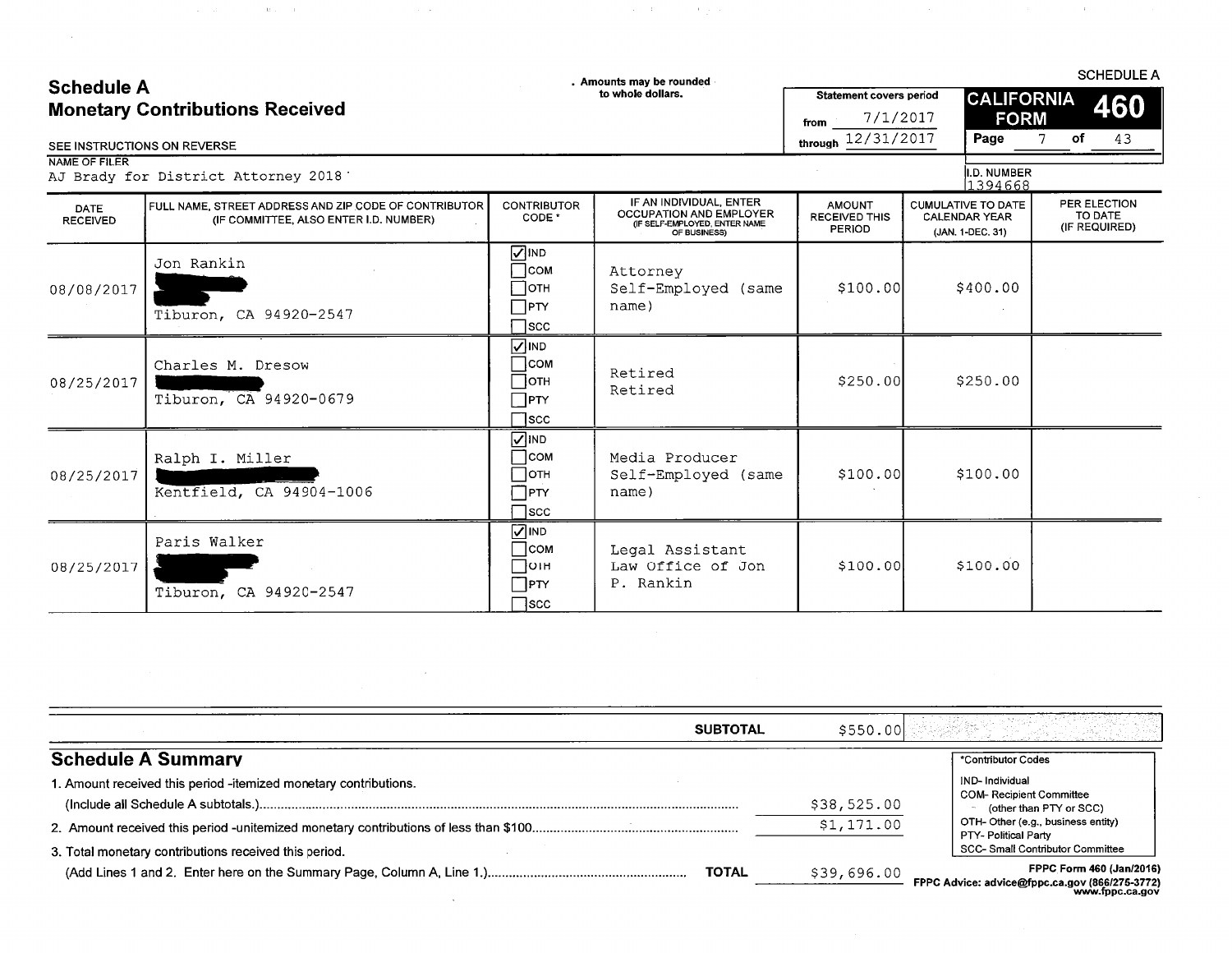| <b>Schedule A</b>              |                                                                                                 | . Amounts may be rounded                                                                   |                                                                                                     | <b>SCHEDULE A</b>                                  |                                                                       |                                          |  |  |
|--------------------------------|-------------------------------------------------------------------------------------------------|--------------------------------------------------------------------------------------------|-----------------------------------------------------------------------------------------------------|----------------------------------------------------|-----------------------------------------------------------------------|------------------------------------------|--|--|
|                                | <b>Monetary Contributions Received</b>                                                          |                                                                                            | to whole dollars.                                                                                   | <b>Statement covers period</b><br>7/1/2017<br>from | <b>CALIFORNIA</b><br><b>FORM</b>                                      | 460                                      |  |  |
| SEE INSTRUCTIONS ON REVERSE    |                                                                                                 |                                                                                            |                                                                                                     | through 12/31/2017                                 | Page                                                                  | 43<br>8<br>of                            |  |  |
| NAME OF FILER                  | AJ Brady for District Attorney 2018                                                             |                                                                                            |                                                                                                     |                                                    | I.D. NUMBER<br>1394668                                                |                                          |  |  |
| <b>DATE</b><br><b>RECEIVED</b> | FULL NAME. STREET ADDRESS AND ZIP CODE OF CONTRIBUTOR<br>(IF COMMITTEE, ALSO ENTER I.D. NUMBER) | <b>CONTRIBUTOR</b><br>CODE *                                                               | IF AN INDIVIDUAL, ENTER<br>OCCUPATION AND EMPLOYER<br>(IF SELF-EMPLOYED, ENTER NAME<br>OF BUSINESS) | <b>AMOUNT</b><br><b>RECEIVED THIS</b><br>PERIOD    | <b>CUMULATIVE TO DATE</b><br><b>CALENDAR YEAR</b><br>(JAN. 1-DEC. 31) | PER ELECTION<br>TO DATE<br>(IF REQUIRED) |  |  |
| 08/30/2017                     | Barbara Owens<br>Mill Valley, CA 94941-3507                                                     | $\nabla$ IND<br>$\bigcap$ COM<br>$\Box$ OTH<br>$\Box$ PTY<br>$\bigcap$ SCC                 | retired educator,<br>school trustee<br>Tamalpais Union<br>High School<br>District                   | \$50.00                                            | \$150.00                                                              |                                          |  |  |
| 09/10/2017                     | Michael Chang<br>Belvedere Tiburon, CA 94920-1300                                               | $\sqrt{ }$ IND<br>$\overline{\phantom{a}}$ COM<br>$\Box$ OTH<br>$\neg$ PTY<br>$\sqcap$ scc | CEO<br>Core Data Group                                                                              | \$500.00                                           | \$500.00                                                              |                                          |  |  |
| 09/20/2017                     | Aaron Bortel<br>San Francisco, CA 94107-1540                                                    | $\nabla$ IND<br>$\overline{\bigcirc}$ COM<br>$\Box$ OTH<br>$\sqcap$ PTY<br>$\sqcap$ scc    | Attorney<br>Self Employed (Same<br>Name)                                                            | \$500.00                                           | \$500.00                                                              |                                          |  |  |
| 09/23/2017                     | Kristina Paster<br>Novato, CA 94945-1747                                                        | $\sqrt{ }$ IND<br>$\overline{\phantom{a}}$ COM<br> OTH<br>$\neg$ PTY<br>$\sqcap$ scc       | Senior Consultant<br>ROI Communication                                                              | \$100.00]                                          | \$100.00                                                              |                                          |  |  |

| <b>SUBTOTAL</b>                                                                                                           | \$1,150.00                |                                                                                                                                                                                               |
|---------------------------------------------------------------------------------------------------------------------------|---------------------------|-----------------------------------------------------------------------------------------------------------------------------------------------------------------------------------------------|
| <b>Schedule A Summary</b>                                                                                                 |                           | *Contributor Codes                                                                                                                                                                            |
| 1. Amount received this period -itemized monetary contributions.<br>3. Total monetary contributions received this period. | \$38,525.00<br>\$1,171.00 | <b>IND-</b> Individual<br><b>COM-</b> Recipient Committee<br>(other than PTY or SCC)<br>OTH- Other (e.g., business entity)<br>PTY- Political Party<br><b>SCC- Small Contributor Committee</b> |
| <b>TOTAL</b>                                                                                                              | \$39,696.00               | FPPC Form 460 (Jan/2016)<br>FPPC Advice: advice@fppc.ca.gov (866/275-3772)<br>www.fppc.ca.gov                                                                                                 |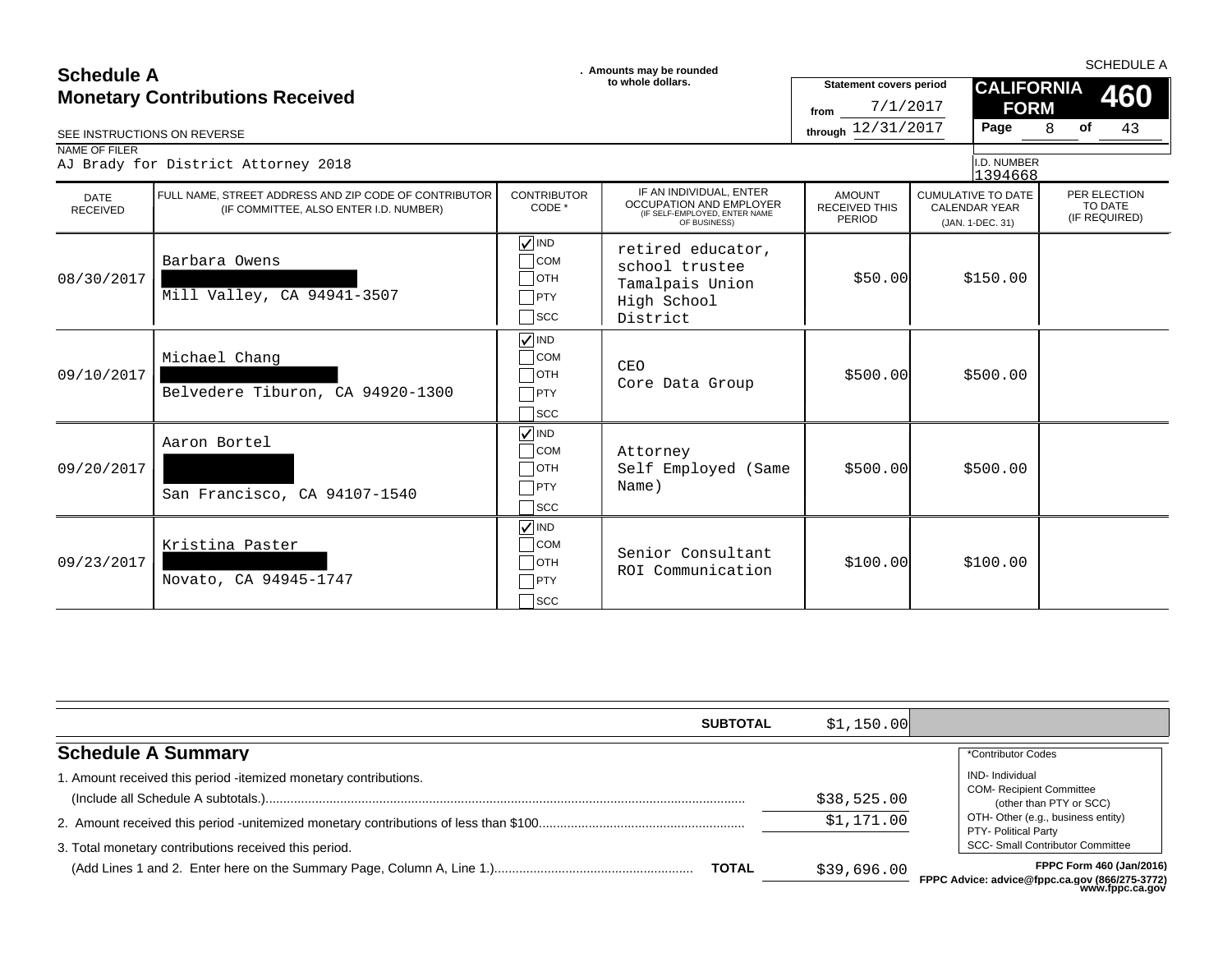### $\Box$ OTH Carl Krawitt Corte Madera, CA 94925-2070 **VIND**  $\sqsupset$ scc  $09/25/2017$  \$550.00 \$550.00 \$550.00 \$100.00 \$550.00 \$100.00 \$100.00 \$550.00 \$100.00 \$100.00 \$550.00 \$100.00 \$100.00 \$100.00 \$100.00 \$100.00 \$100.00 \$100.00 \$100.00 \$100.00 \$100.00 \$100.00 \$100.00 \$100.00 \$100.00 \$100.00  $\Box$ COM Consultant **TCS**  $\Box$ PTY  $\Box$ OTH Racy Copley San Jose, CA 95117-3065 **VIND**  $\Box$ scc 09/29/2017 \$250.00 \$500.00 COM Consultant Racy Ming PTY Associates  $\Box$ OTH Sophie Truong Belmont, CA 94002-1616 **VIND**  $\Box$ scc  $10/02/2017$  \$500.00 \$500.00 \$500.00 \$500.00 \$500.00 \$500.00 \$500.00 \$500.00 \$500.00 \$500.00 \$500.00 \$500.00 \$500.00 \$500.00 \$500  $\pm$ COM |<br>Com Engineer CSG  $\Box$ PTY  $\Box$ OTH Jonathan Wong Hercules, CA 94547-1043  $\sqrt{N}$  IND  $\sqsupset$ scc  $10/12/2017$  \$100.00 \$100.00 \$100.00 \$100.00 \$100.00 \$100.00 \$100.00 \$100.00 \$100.00 \$100.00 \$100.00 \$100.00 \$100.00 \$100.00 \$100.00 \$100.00 \$100.00 \$100.00 \$100.00 \$100.00 \$100.00 \$100.00 \$100.00 \$100.00 \$100.00 \$100.00  $\Box$  Director of Operations CaliBurger  $\Box$ PTY | Caliburger<br>Franchisor USA SEE INSTRUCTIONS ON REVERSE **through** 12/31/2017 **Page** 9 of 43 IF AN INDIVIDUAL, ENTER OCCUPATION AND EMPLOYER (IF SELF-EMPLOYED, ENTER NAME OF BUSINESS) 9 (JAN. 1-DEC. 31) 1394668 **of** 7/1/2017 AJ Brady for District Attorney 2018 **CALIFORNIA FORM** (IF COMMITTEE, ALSO ENTER I.D. NUMBER) CONTRIBUTOR CODE \* CUMULATIVE TO DATE CALENDAR YEAR **460** PER ELECTION TO DATE<br>(IF REQUIRED) AMOUNT RECEIVED THIS PERIOD **SCHEDULE A**<br> **SCHEDULE A** SCHEDULE A SCHEDULE A **SCHEDULE A SCHEDULE A SCHEDULE A SCHEDULE A SCHEDULE A SCHEDULE A SCHEDULE A** DATE<br>RECEIVED RECEIVED (IF COMMITTEE, ALSO ENTER I.D. NUMBER) CODE CODE SUBSIGITION AND LWI LOTEN RECEIVED IHIS CALENDAR YEAR<br>CESEF-EMPLOYED, ENGLISHER CEREISINESS, ENGLISHER AME PERIOD (IN 1-DEC 31) (IF REQUIRED) NAME OF FILER FULL NAME, STREET ADDRESS AND ZIP CODE OF CONTRIBUTOR **Statement covers period** I.D. NUMBER **from Monetary Contributions Received**

|                                                                                                                           | <b>SUBTOTAL</b> | \$950.00                  |                                                                                                                                                                                        |
|---------------------------------------------------------------------------------------------------------------------------|-----------------|---------------------------|----------------------------------------------------------------------------------------------------------------------------------------------------------------------------------------|
| <b>Schedule A Summary</b>                                                                                                 |                 |                           | *Contributor Codes                                                                                                                                                                     |
| 1. Amount received this period -itemized monetary contributions.<br>3. Total monetary contributions received this period. |                 | \$38,525.00<br>\$1,171.00 | IND- Individual<br><b>COM-</b> Recipient Committee<br>(other than PTY or SCC)<br>OTH- Other (e.g., business entity)<br>PTY- Political Party<br><b>SCC- Small Contributor Committee</b> |
|                                                                                                                           | <b>TOTAL</b>    | \$39,696.00               | <b>FPPC Form 460 (Jan/2016)</b><br>FPPC Advice: advice@fppc.ca.gov (866/275-3772)<br>www.fppc.ca.gov                                                                                   |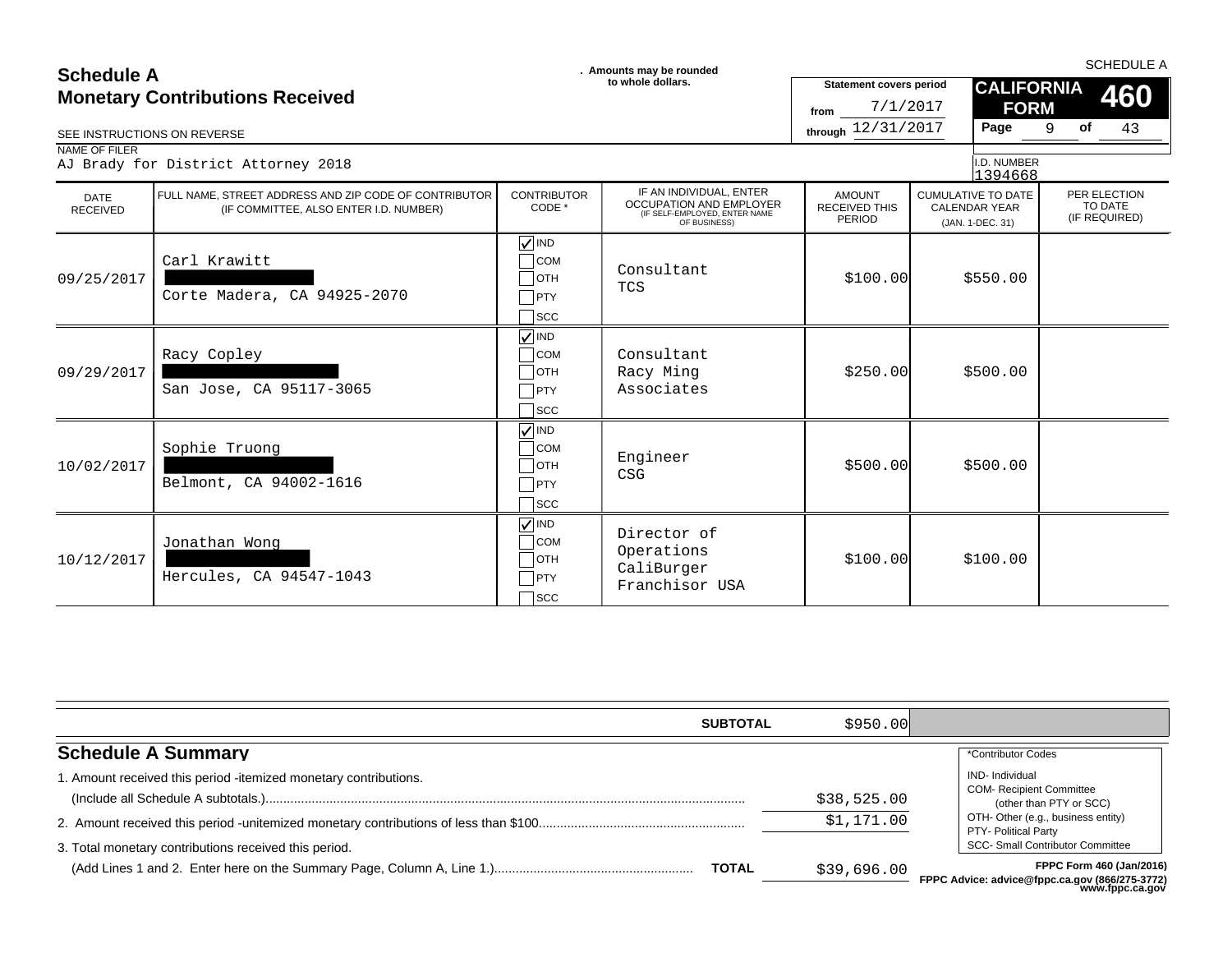### **SCHEDULE A**<br> **SCHEDULE A** SCHEDULE A SCHEDULE A **SCHEDULE A SCHEDULE A SCHEDULE A SCHEDULE A SCHEDULE A SCHEDULE A SCHEDULE A Monetary Contributions Received**

| to whole dollars.<br><b>Monetary Contributions Received</b><br>SEE INSTRUCTIONS ON REVERSE |                                                                                                 |                                                                                                  | <b>Statement covers period</b><br>7/1/2017<br>from<br>through 12/31/2017                            | <b>CALIFORNIA</b><br><b>FORM</b><br>Page        | 460<br>10 of<br>43                                                    |                                          |
|--------------------------------------------------------------------------------------------|-------------------------------------------------------------------------------------------------|--------------------------------------------------------------------------------------------------|-----------------------------------------------------------------------------------------------------|-------------------------------------------------|-----------------------------------------------------------------------|------------------------------------------|
| NAME OF FILER                                                                              | AJ Brady for District Attorney 2018                                                             |                                                                                                  |                                                                                                     |                                                 | I.D. NUMBER<br>1394668                                                |                                          |
| <b>DATE</b><br><b>RECEIVED</b>                                                             | FULL NAME, STREET ADDRESS AND ZIP CODE OF CONTRIBUTOR<br>(IF COMMITTEE, ALSO ENTER I.D. NUMBER) | <b>CONTRIBUTOR</b><br>CODE *                                                                     | IF AN INDIVIDUAL, ENTER<br>OCCUPATION AND EMPLOYER<br>(IF SELF-EMPLOYED, ENTER NAME<br>OF BUSINESS) | <b>AMOUNT</b><br><b>RECEIVED THIS</b><br>PERIOD | <b>CUMULATIVE TO DATE</b><br><b>CALENDAR YEAR</b><br>(JAN. 1-DEC. 31) | PER ELECTION<br>TO DATE<br>(IF REQUIRED) |
| 10/14/2017                                                                                 | Marisa Kudo<br>Carlsbad, CA 92009-6527                                                          | $\sqrt{ }$ IND<br>$\Box$ COM<br>$\Box$ OTH<br>$\Box$ PTY<br>$\sqcap$ scc                         | Manager<br>Illumia                                                                                  | \$100.00]                                       | \$100.00                                                              |                                          |
| 10/14/2017                                                                                 | Frankie Lee<br>San Francisco, CA 94122-3528                                                     | $\sqrt{\sqrt{}}$ IND<br>$\overline{\phantom{a}}$ COM<br>$\Box$ OTH<br>$\neg$ PTY<br>$\sqcap$ scc | Retired<br>Retired                                                                                  | \$1,000.00]                                     | \$1,000.00                                                            |                                          |
| 10/14/2017                                                                                 | Michelle Lee<br>Austin, TX 78751-4219                                                           | $\sqrt{}$ IND<br>$\Box$ COM<br>$\Box$ OTH<br>$\neg$ PTY<br>$\sqsupset$ scc                       | Doctor<br>Austin ER Clinic                                                                          | \$100.00]                                       | \$100.00                                                              |                                          |
| 10/14/2017                                                                                 | Teresa G. Poon<br>San Leandro, CA 94579-1241                                                    | $\sqrt{}$ IND<br>$\overline{\phantom{a}}$ COM<br>$\Box$ OTH<br>$\neg$ PTY<br>$\sqcap$ scc        | Paralegal<br>Reed Smtih                                                                             | \$250.00                                        | \$250.00                                                              |                                          |

| <b>SUBTOTAL</b>                                                                                                           | \$1,450.00                |                                                                                                                                                                                               |
|---------------------------------------------------------------------------------------------------------------------------|---------------------------|-----------------------------------------------------------------------------------------------------------------------------------------------------------------------------------------------|
| <b>Schedule A Summary</b>                                                                                                 |                           | *Contributor Codes                                                                                                                                                                            |
| 1. Amount received this period -itemized monetary contributions.<br>3. Total monetary contributions received this period. | \$38,525.00<br>\$1,171.00 | <b>IND-</b> Individual<br><b>COM- Recipient Committee</b><br>(other than PTY or SCC)<br>OTH- Other (e.g., business entity)<br>PTY- Political Party<br><b>SCC- Small Contributor Committee</b> |
| <b>TOTAL</b>                                                                                                              | \$39,696.00               | FPPC Form 460 (Jan/2016)<br>FPPC Advice: advice@fppc.ca.gov (866/275-3772)<br>www.fppc.ca.gov                                                                                                 |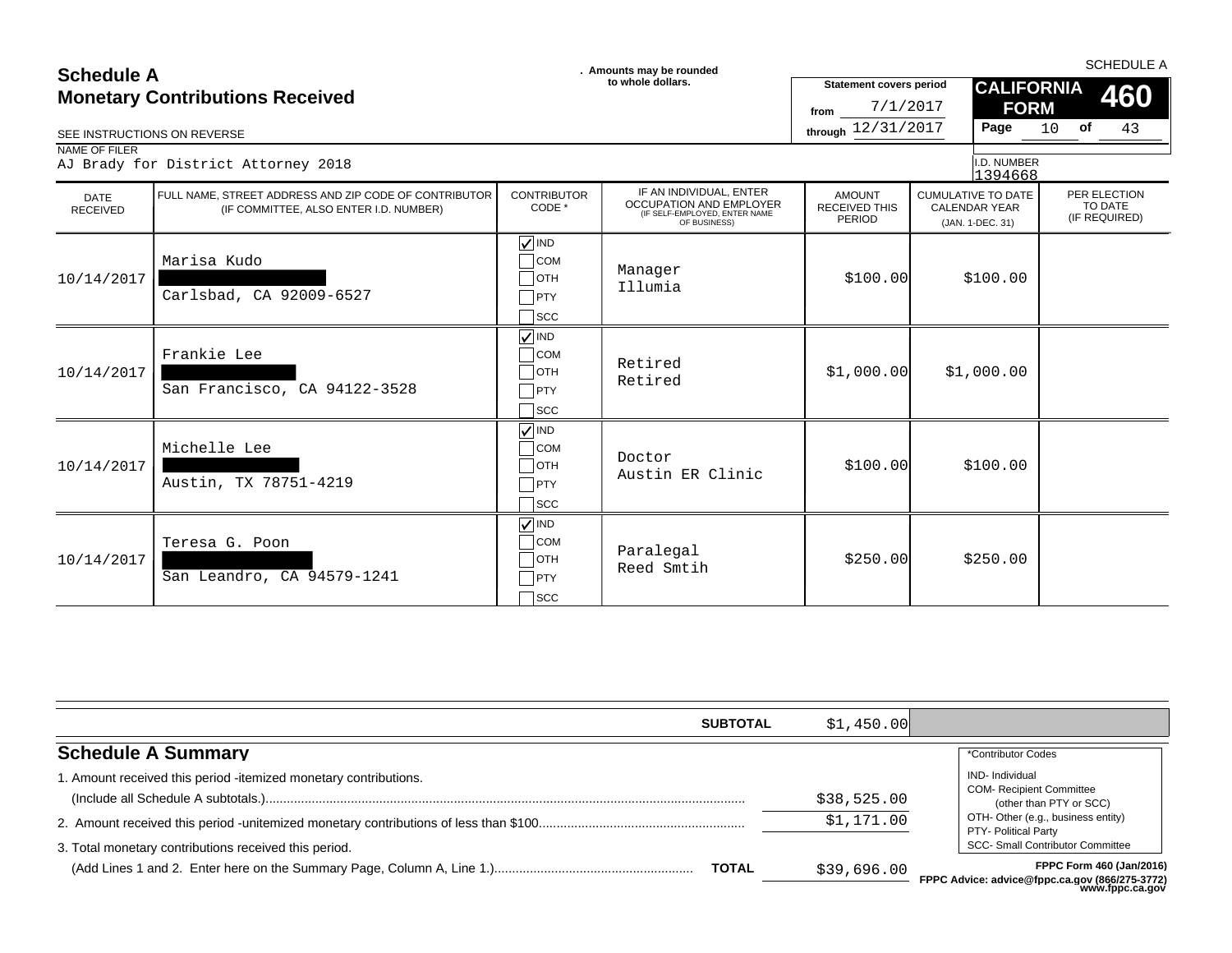# Schodulo A

 $\mathbf{u}(\mathbf{u}) = \mathbf{u}(\mathbf{u})$ 

. Amounts may be rounded

 $\sim 0.1$ 

**SCHEDULE A** 

| <b>Schedule A</b>                      | to whole dollars, | <b>Statement covers period</b> | <b>CALIFORNIA</b> |             |    | 460 |  |
|----------------------------------------|-------------------|--------------------------------|-------------------|-------------|----|-----|--|
| <b>Monetary Contributions Received</b> |                   | 7/1/2017<br>from               |                   | <b>FORM</b> |    |     |  |
| SEE INSTRUCTIONS ON REVERSE            |                   | through 12/31/2017             | Page              |             | ot |     |  |

NAME OF FILER

AJ Brady for District Attorney 2018

 $\mathcal{A}$ 

I.D. NUMBER<br>1394668

 $\sim$ 

 $\mathcal{A}^{\mathcal{A}}$ 

|                         |                                                                                                 |                                                                                            |                                                                                                            |                                                 | -------                                                               |                                          |
|-------------------------|-------------------------------------------------------------------------------------------------|--------------------------------------------------------------------------------------------|------------------------------------------------------------------------------------------------------------|-------------------------------------------------|-----------------------------------------------------------------------|------------------------------------------|
| DATE<br><b>RECEIVED</b> | FULL NAME, STREET ADDRESS AND ZIP CODE OF CONTRIBUTOR<br>(IF COMMITTEE, ALSO ENTER I.D. NUMBER) | <b>CONTRIBUTOR</b><br>CODE <sup>*</sup>                                                    | IF AN INDIVIDUAL, ENTER<br><b>OCCUPATION AND EMPLOYER</b><br>(IF SELF-EMPLOYED, ENTER NAME<br>OF BUSINESS) | <b>AMOUNT</b><br><b>RECEIVED THIS</b><br>PERIOD | <b>CUMULATIVE TO DATE</b><br><b>CALENDAR YEAR</b><br>(JAN. 1-DEC. 31) | PER ELECTION<br>TO DATE<br>(IF REQUIRED) |
| 10/14/2017              | Florence Whitney<br>San Francisco, CA 94127-2125                                                | <b>NIND</b><br>$\Box$ сом<br>$\Box$ отн<br>$\Box$ PTY<br>$\sqcap$ scc                      | City College of San<br>Francisco<br>Administrative<br>Assistant                                            | \$150.00                                        | \$150.00                                                              |                                          |
| 10/14/2017              | Lee Siu Yee Wong<br>San Francisco, CA 94118-3617                                                | <b>NIND</b><br>∏сом<br>$\Box$ отн<br>$\Box$ PTY<br>$\sqcap$ scc                            | Retired<br>Retired                                                                                         | \$300.00                                        | \$300.00                                                              |                                          |
| 10/14/2017              | Lisa Wong<br>Davis, CA 95618-6060                                                               | $\sqrt{ }$ IND<br>$\Box$ COM<br>∏отн<br>$\Box$ PTY<br>$\sqsupset$ scc                      | Doctor<br>Kaiser                                                                                           | \$200.00]                                       | \$200.00                                                              |                                          |
| 10/14/2017              | Lu Dene Wong-Teranishi<br>Daly City, CA 94015-3702                                              | <b>VIND</b><br>$\overline{\phantom{a}}$ COM<br>$\sqcap$ отн<br>$\Box$ PTY<br>$\bigcap$ scc | Register Nurse<br>UCSF Mt Zion<br>Comprehensive<br>Cancer Center                                           | \$500.00                                        | \$1,000.00                                                            |                                          |

| <b>SUBTOTAL</b>                                                 | \$1,150.00  | 아버지의 아들 선물 누나 이 보                                                                                    |
|-----------------------------------------------------------------|-------------|------------------------------------------------------------------------------------------------------|
| <b>Schedule A Summary</b>                                       |             | *Contributor Codes                                                                                   |
| . Amount received this period -itemized monetary contributions. | \$38,525.00 | <b>IND-Individual</b><br><b>COM-Recipient Committee</b><br>(other than PTY or SCC)                   |
| 3. Total monetary contributions received this period.           | \$1,171.00  | OTH-Other (e.g., business entity)<br>PTY- Political Party<br><b>SCC- Small Contributor Committee</b> |
| <b>TOTAL</b>                                                    | \$39,696.00 | FPPC Form 460 (Jan/2016)<br>FPPC Advice: advice@fppc.ca.gov (866/275-3772)                           |

www.fppc.ca.gov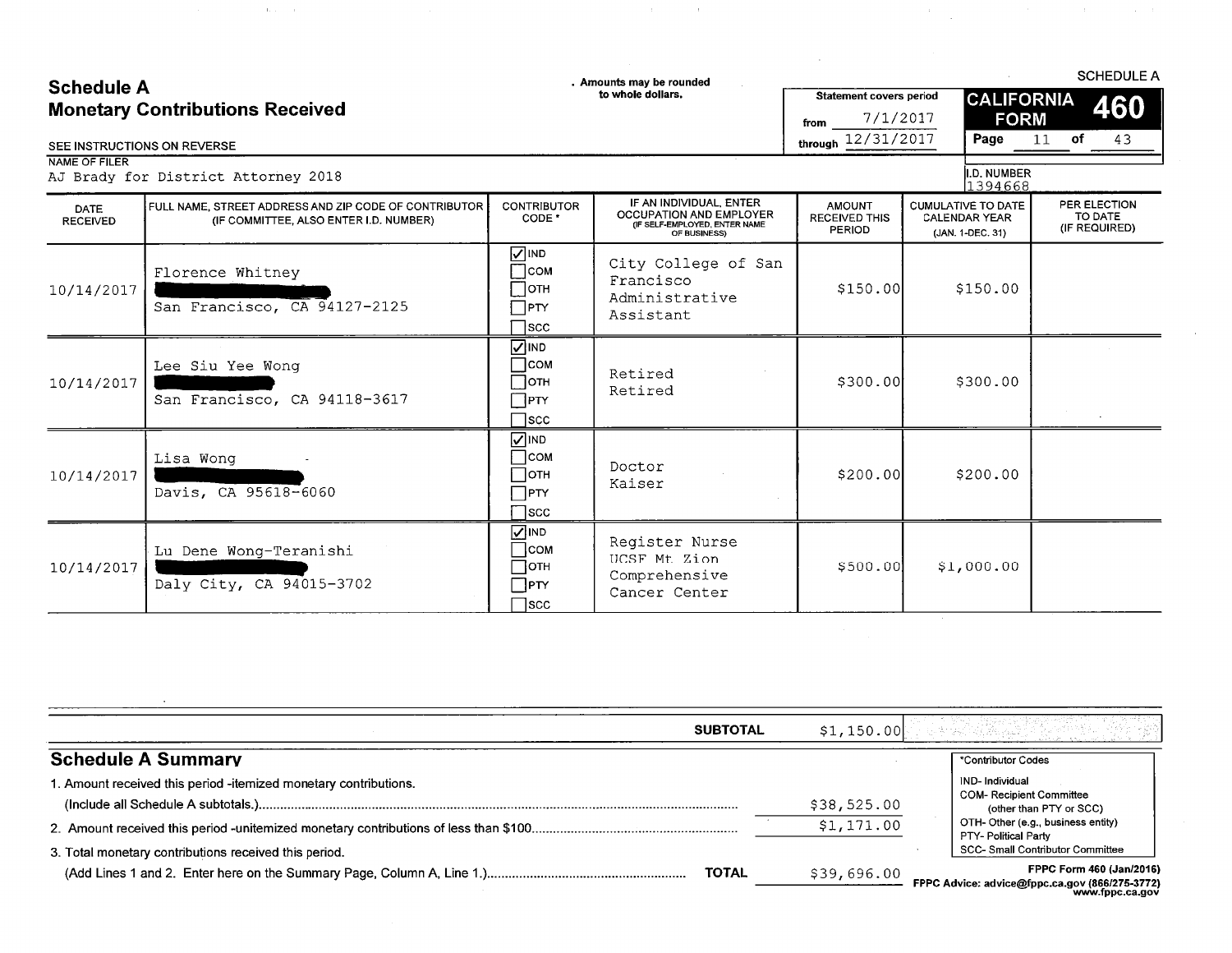| <b>Schedule A</b><br><b>Monetary Contributions Received</b><br>SEE INSTRUCTIONS ON REVERSE<br>NAME OF FILER<br>AJ Brady for District Attorney 2018 |                                                                                                 |                                                                                             | . Amounts may be rounded<br>to whole dollars.                                                       | <b>Statement covers period</b><br>7/1/2017<br>from<br>through 12/31/2017 | <b>CALIFORNIA</b><br><b>FORM</b><br>Page<br>I.D. NUMBER                          | <b>SCHEDULE A</b><br>460<br>43<br>12 <b>of</b> |
|----------------------------------------------------------------------------------------------------------------------------------------------------|-------------------------------------------------------------------------------------------------|---------------------------------------------------------------------------------------------|-----------------------------------------------------------------------------------------------------|--------------------------------------------------------------------------|----------------------------------------------------------------------------------|------------------------------------------------|
| <b>DATE</b><br><b>RECEIVED</b>                                                                                                                     | FULL NAME, STREET ADDRESS AND ZIP CODE OF CONTRIBUTOR<br>(IF COMMITTEE, ALSO ENTER I.D. NUMBER) | <b>CONTRIBUTOR</b><br>CODE *                                                                | IF AN INDIVIDUAL, ENTER<br>OCCUPATION AND EMPLOYER<br>(IF SELF-EMPLOYED, ENTER NAME<br>OF BUSINESS) | <b>AMOUNT</b><br><b>RECEIVED THIS</b><br>PERIOD                          | 1394668<br><b>CUMULATIVE TO DATE</b><br><b>CALENDAR YEAR</b><br>(JAN. 1-DEC. 31) | PER ELECTION<br>TO DATE<br>(IF REQUIRED)       |
| 10/18/2017                                                                                                                                         | Barbara Owens<br>Mill Valley, CA 94941-3507                                                     | $\sqrt{ }$ IND<br>$\bigcap$ COM<br>$\Box$ ОТН<br>$\Box$ PTY<br>$\sqsupset$ scc              | retired educator,<br>school trustee<br>Tamalpais Union<br>High School<br>District                   | \$50.00                                                                  | \$150.00                                                                         |                                                |
| 10/20/2017                                                                                                                                         | Chris Sullivan<br>San Rafael, CA 94901-1001                                                     | $\sqrt{}$ IND<br>$\overline{\phantom{a}}$ COM<br>$\sqcap$ OTH<br>$\neg$ PTY<br>$\sqcap$ scc | Lawyer<br>Diamond McCarthy<br>LLP                                                                   | \$250.00                                                                 | \$250.00                                                                         |                                                |
| 10/21/2017                                                                                                                                         | Nick Roger<br>Mill Valley, CA 94941-1902                                                        | $\sqrt{ }$ IND<br>$\overline{\phantom{a}}$ COM<br>$\Box$ OTH<br>$\neg$ PTY<br>$\sqcap$ scc  | Auditor<br>Deloitte                                                                                 | \$100.00]                                                                | \$100.00                                                                         |                                                |
| 10/25/2017                                                                                                                                         | Deniz Ince<br>San Rafael, CA 94901-1371                                                         | $\sqrt{ }$ IND<br>$\overline{\phantom{a}}$ COM<br>$\Box$ OTH<br>$\neg$ PTY<br>$\sqcap$ scc  | Realtor<br>Bradley Real Estate                                                                      | \$250.00                                                                 | \$250.00                                                                         |                                                |

|                                                                                                                           | <b>SUBTOTAL</b> | \$650.00                  |                                                                                                                                                                                              |
|---------------------------------------------------------------------------------------------------------------------------|-----------------|---------------------------|----------------------------------------------------------------------------------------------------------------------------------------------------------------------------------------------|
| <b>Schedule A Summary</b>                                                                                                 |                 |                           | *Contributor Codes                                                                                                                                                                           |
| 1. Amount received this period -itemized monetary contributions.<br>3. Total monetary contributions received this period. |                 | \$38,525.00<br>\$1,171.00 | <b>IND-Individual</b><br><b>COM- Recipient Committee</b><br>(other than PTY or SCC)<br>OTH- Other (e.g., business entity)<br>PTY- Political Party<br><b>SCC- Small Contributor Committee</b> |
|                                                                                                                           | <b>TOTAL</b>    | \$39,696.00               | <b>FPPC Form 460 (Jan/2016)</b><br>FPPC Advice: advice@fppc.ca.gov (866/275-3772)<br>www.fppc.ca.gov                                                                                         |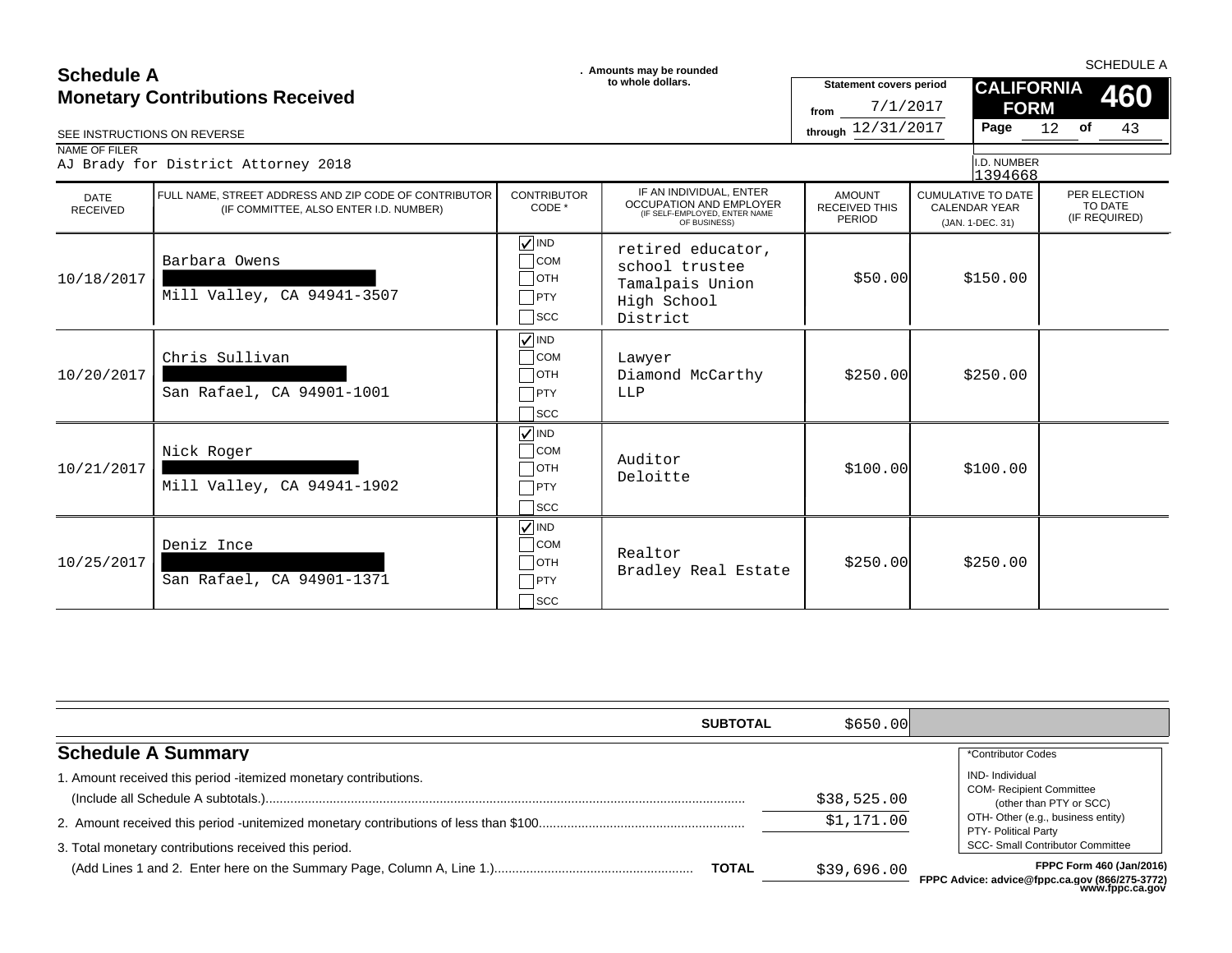# **SCHEDULE A**<br> **SCHEDULE A** SCHEDULE A SCHEDULE A **SCHEDULE A SCHEDULE A SCHEDULE A SCHEDULE A SCHEDULE A SCHEDULE A SCHEDULE A**

### $\Box$ OTH Nigel Faulkner San Rafael, CA 94901-5213 **VIND**  $\sqsupset$ scc 10/27/2017 \$100.00 \$100.00 □ COM Realtor Coldwell Banker  $\Box$ PTY  $\Box$ OTH Judy Anderson San Rafael, CA 94903-2449 **VIND**  $\Box$ scc  $11/04/2017$  \$100.00 \$100.00 \$100.00 \$100.00 \$100.00 \$100.00 \$100.00 \$100.00 \$100.00 \$100.00 \$100.00 \$100.00 \$100.00 \$100.00 \$100.00 \$100.00 \$100.00 \$100.00 \$100.00 \$100.00 \$100.00 \$100.00 \$100.00 \$100.00 \$100.00 \$100.00 COM Retired Retired  $\Box$ PTY  $\Box$ OTH Joshua Barrow Sausalito, CA 94965-1103 **VIND**  $\Box$ scc 11/06/2017 \$100.00 \$100.00 Bayside Partners, COM Executive PTY Inc.  $\Box$ OTH John Henson Menifee, CA 92584-9774  $\sqrt{N}$  IND  $\sqsupset$ scc 11/07/2017 \$200.00 \$1,400.00 COM Retired Retired  $\Box$ PTY SEE INSTRUCTIONS ON REVERSE **through** 12/31/2017 **Page** 13 of 43 IF AN INDIVIDUAL, ENTER OCCUPATION AND EMPLOYER (IF SELF-EMPLOYED, ENTER NAME OF BUSINESS) 13 (JAN. 1-DEC. 31) 1394668 **of** 7/1/2017 AJ Brady for District Attorney 2018 **CALIFORNIA FORM** (IF COMMITTEE, ALSO ENTER I.D. NUMBER) CONTRIBUTOR CODE \* CUMULATIVE TO DATE CALENDAR YEAR **460** PER ELECTION TO DATE<br>(IF REQUIRED) AMOUNT RECEIVED THIS PERIOD DATE<br>RECEIVED RECEIVED (IF COMMITTEE, ALSO ENTER I.D. NUMBER) CODE CODE SUBSIGITION AND LWI LOTEN RECEIVED IHIS CALENDAR YEAR<br>CESEF-EMPLOYED, ENGLISHER CEREISINESS, ENGLISHER AME PERIOD (IN 1-DEC 31) (IF REQUIRED) NAME OF FILER FULL NAME, STREET ADDRESS AND ZIP CODE OF CONTRIBUTOR **Statement covers period** I.D. NUMBER **from Monetary Contributions Received**

|                                                                  | <b>SUBTOTAL</b> | \$500.00]   |                                                                                      |
|------------------------------------------------------------------|-----------------|-------------|--------------------------------------------------------------------------------------|
| <b>Schedule A Summary</b>                                        |                 |             | *Contributor Codes                                                                   |
| 1. Amount received this period -itemized monetary contributions. |                 | \$38,525.00 | <b>IND-</b> Individual<br><b>COM- Recipient Committee</b><br>(other than PTY or SCC) |
|                                                                  |                 | \$1,171.00  | OTH- Other (e.g., business entity)<br>PTY- Political Party                           |
| 3. Total monetary contributions received this period.            |                 |             | <b>SCC- Small Contributor Committee</b>                                              |
|                                                                  | <b>TOTAL</b>    | \$39,696.00 | FPPC Form 460 (Jan/2016)<br>FPPC Advice: advice@fppc.ca.gov (866/275-3772)           |

**FPPC Advice: advice@fppc.ca.gov (866/275-3772) www.fppc.ca.gov**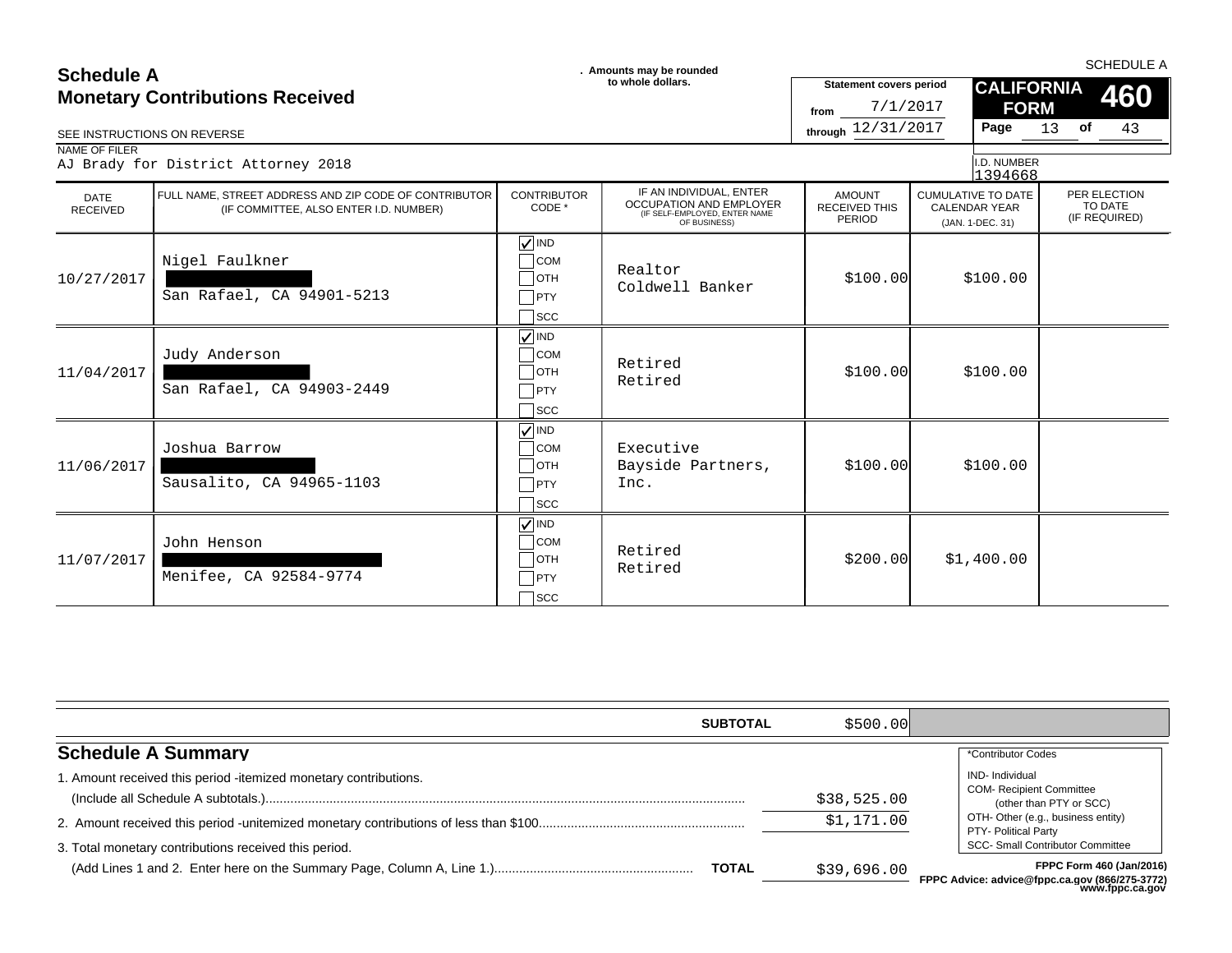### **SCHEDULE A**<br> **SCHEDULE A** SCHEDULE A SCHEDULE A **SCHEDULE A SCHEDULE A SCHEDULE A SCHEDULE A SCHEDULE A SCHEDULE A SCHEDULE A Monetary Contributions Received**

| SEE INSTRUCTIONS ON REVERSE | <b>Monetary Contributions Received</b>                                                          |                                                                                              | to whole dollars.                                                                                   | <b>Statement covers period</b><br>7/1/2017<br>from<br>through 12/31/2017 | <b>CALIFORNIA</b><br><b>FORM</b><br>Page                              | <b>460</b><br>43<br>$14$ of              |
|-----------------------------|-------------------------------------------------------------------------------------------------|----------------------------------------------------------------------------------------------|-----------------------------------------------------------------------------------------------------|--------------------------------------------------------------------------|-----------------------------------------------------------------------|------------------------------------------|
| NAME OF FILER               | AJ Brady for District Attorney 2018                                                             |                                                                                              |                                                                                                     |                                                                          | I.D. NUMBER<br>1394668                                                |                                          |
| DATE<br><b>RECEIVED</b>     | FULL NAME, STREET ADDRESS AND ZIP CODE OF CONTRIBUTOR<br>(IF COMMITTEE, ALSO ENTER I.D. NUMBER) | <b>CONTRIBUTOR</b><br>CODE *                                                                 | IF AN INDIVIDUAL, ENTER<br>OCCUPATION AND EMPLOYER<br>(IF SELF-EMPLOYED, ENTER NAME<br>OF BUSINESS) | <b>AMOUNT</b><br><b>RECEIVED THIS</b><br>PERIOD                          | <b>CUMULATIVE TO DATE</b><br><b>CALENDAR YEAR</b><br>(JAN. 1-DEC. 31) | PER ELECTION<br>TO DATE<br>(IF REQUIRED) |
| 11/09/2017                  | Brendan Hallinan<br>San Francisco, CA 94134-3338                                                | $\sqrt{}$ IND<br>$\Box$ COM<br>$\Box$ OTH<br>$\Box$ PTY<br>$\sqcap$ scc                      | Attorney<br>Hallinan &<br>Hallinan, PC                                                              | \$500.00]                                                                | \$500.00                                                              |                                          |
| 11/09/2017                  | William Walraven<br>San Francisco, CA 94112-1745                                                | $\sqrt{}$ IND<br>$\bigcap$ COM<br>$\Box$ OTH<br>$\neg$ PTY<br>$\sqcap$ scc                   | Attorney<br>Self Employed (Same<br>Name)                                                            | \$100.00]                                                                | \$100.00                                                              |                                          |
| 11/10/2017                  | Ross Green<br>Redwood City, CA 94063-1824                                                       | $\sqrt{ }$ IND<br>$\Box$ COM<br>$\Box$ OTH<br>$\neg$ PTY<br>$\sqsupset$ scc                  | Attorney<br>Self Employed (same<br>name)                                                            | \$100.00]                                                                | \$100.00                                                              |                                          |
| 11/11/2017                  | Robert McCaskill<br>Belvedere Tiburon, CA 94920-2433                                            | $\sqrt{}$ IND<br>$\overline{\phantom{a}}$ COM<br>$\Box$ OTH<br>$\bigcap$ PTY<br>$\sqcap$ scc | Retired<br>Retired                                                                                  | \$250.00                                                                 | \$250.00                                                              |                                          |

| <b>SUBTOTAL</b>                                                 | \$950.00    |                                                                                                       |
|-----------------------------------------------------------------|-------------|-------------------------------------------------------------------------------------------------------|
| <b>Schedule A Summary</b>                                       |             | *Contributor Codes                                                                                    |
| . Amount received this period -itemized monetary contributions. | \$38,525.00 | <b>IND-</b> Individual<br><b>COM- Recipient Committee</b><br>(other than PTY or SCC)                  |
| 3. Total monetary contributions received this period.           | \$1,171.00  | OTH- Other (e.g., business entity)<br>PTY- Political Party<br><b>SCC- Small Contributor Committee</b> |
| <b>TOTAL</b>                                                    | \$39,696.00 | FPPC Form 460 (Jan/2016)<br>FPPC Advice: advice@fppc.ca.gov (866/275-3772)<br>www.fppc.ca.gov         |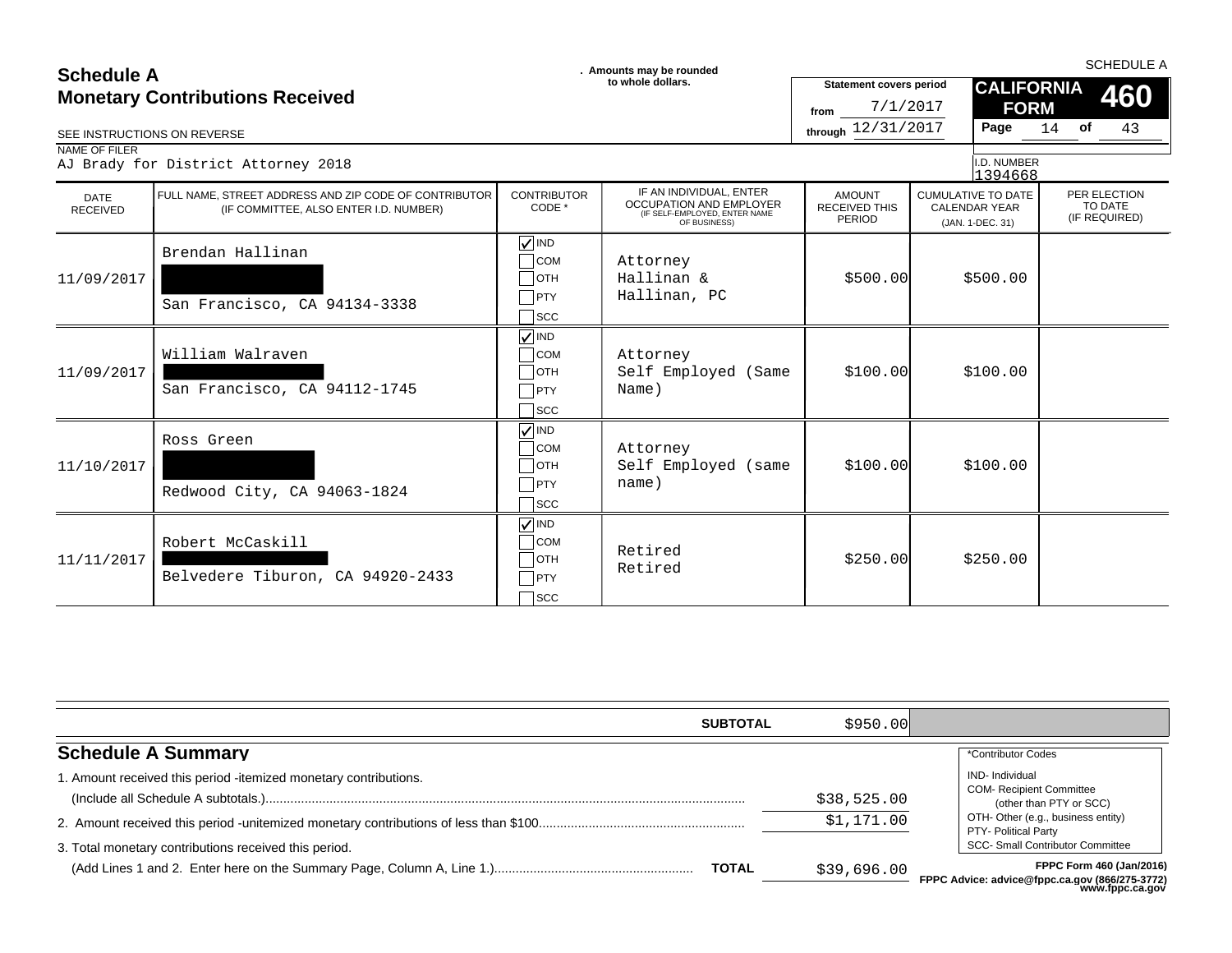# $C = L = d \cdot L = A$

 $\sim 100$  km s  $^{-1}$ 

 $\hat{\mathcal{A}}_{\text{max}}$  ,  $\hat{\mathcal{A}}_{\text{max}}$  , and  $\hat{\mathcal{A}}_{\text{max}}$  . Becoming ( )

Amounts may be rounded

**SCHEDULE A** 

التهاب والمتعاون والمتعارض والمتعارض والمستقل والمتعارض والمستعار والمستعار والمتعارض والمتعارض والمتعارض والمستعار

| <b>Schedule A</b><br>. MINANIO IIIAY DE IOUNUEU<br>to whole dollars.<br><b>Monetary Contributions Received</b><br>SEE INSTRUCTIONS ON REVERSE |                                                                                                 | <b>Statement covers period</b><br>7/1/2017<br>from<br>through 12/31/2017 |                                                                                                            | <b>CALIFORNIA</b><br><b>FORM</b><br>Page               | of<br>15                                                              | 460<br>43                     |  |                                          |
|-----------------------------------------------------------------------------------------------------------------------------------------------|-------------------------------------------------------------------------------------------------|--------------------------------------------------------------------------|------------------------------------------------------------------------------------------------------------|--------------------------------------------------------|-----------------------------------------------------------------------|-------------------------------|--|------------------------------------------|
| <b>NAME OF FILER</b>                                                                                                                          | AJ Brady for District Attorney 2018                                                             |                                                                          |                                                                                                            |                                                        |                                                                       | <b>I.D. NUMBER</b><br>1394668 |  |                                          |
| DATE<br><b>RECEIVED</b>                                                                                                                       | FULL NAME, STREET ADDRESS AND ZIP CODE OF CONTRIBUTOR<br>(IF COMMITTEE, ALSO ENTER I.D. NUMBER) | <b>CONTRIBUTOR</b><br>CODE <sup>*</sup>                                  | IF AN INDIVIDUAL, ENTER<br><b>OCCUPATION AND EMPLOYER</b><br>(IF SELF-EMPLOYED, ENTER NAME<br>OF BUSINESS) | <b>AMOUNT</b><br><b>RECEIVED THIS</b><br><b>PERIOD</b> | <b>CUMULATIVE TO DATE</b><br><b>CALENDAR YEAR</b><br>(JAN. 1-DEC. 31) |                               |  | PER ELECTION<br>TO DATE<br>(IF REQUIRED) |
| 11/13/2017                                                                                                                                    | Ralph McLeran<br>Novato, CA 94947-2862                                                          | $\nabla$ IND<br>∃сом<br>∏отн<br>$\Box$ PTY<br>$\sqcap$ scc               | Real Estate Broker<br>Bradley Real Estate                                                                  | \$250.00]                                              |                                                                       | \$250.00                      |  |                                          |
| 11/13/2017                                                                                                                                    | Francisco Rodriguez<br>Berkeley, CA 94703-2302                                                  | $\sqrt{ }$ IND<br>∃сом<br>∃отн<br>$\sqcap$ PTY<br>$\sqcap$ scc           | Attorney<br>Self Employed (Same<br>Name)                                                                   | \$100.00                                               |                                                                       | \$100.00                      |  |                                          |
| 11/15/2017                                                                                                                                    | Valery Nechay<br>San Francisco, CA 94102-4427                                                   | $\sqrt{ }$ IND<br>∃сом<br>∃отн<br>∏PTY<br>Tscc:                          | Attorney<br>Self Employed (Same<br>Name)                                                                   | \$100.00]                                              |                                                                       | \$100.00                      |  |                                          |
| 11/18/2017                                                                                                                                    | Clarissa Choy<br>San Mateo, CA 94403-4913                                                       | $\sqrt{ }$ IND<br> com<br>∏отн<br>$\top$ PTY<br>∃scc                     | Retired<br>Retired                                                                                         | \$250.00                                               |                                                                       | \$250.00                      |  |                                          |

| <b>SUBTOTAL</b>                                                  | \$700.00    |                                                                                                      |
|------------------------------------------------------------------|-------------|------------------------------------------------------------------------------------------------------|
| <b>Schedule A Summary</b>                                        |             | *Contributor Codes                                                                                   |
| 1. Amount received this period -itemized monetary contributions. | \$38,525.00 | IND-Individual<br><b>COM- Recipient Committee</b><br>(other than PTY or SCC)                         |
|                                                                  | \$1,171.00  | OTH-Other (e.g., business entity)<br>PTY- Political Party                                            |
| 3. Total monetary contributions received this period.            |             | <b>SCC- Small Contributor Committee</b>                                                              |
| TOTAL                                                            | \$39,696.00 | <b>FPPC Form 460 (Jan/2016)</b><br>FPPC Advice: advice@fppc.ca.gov (866/275-3772)<br>www.fppc.ca.gov |

 $\mathcal{L}^{\text{max}}_{\text{max}}$  , where  $\mathcal{L}^{\text{max}}_{\text{max}}$ 

 $\mathcal{L}^{\text{max}}_{\text{max}}$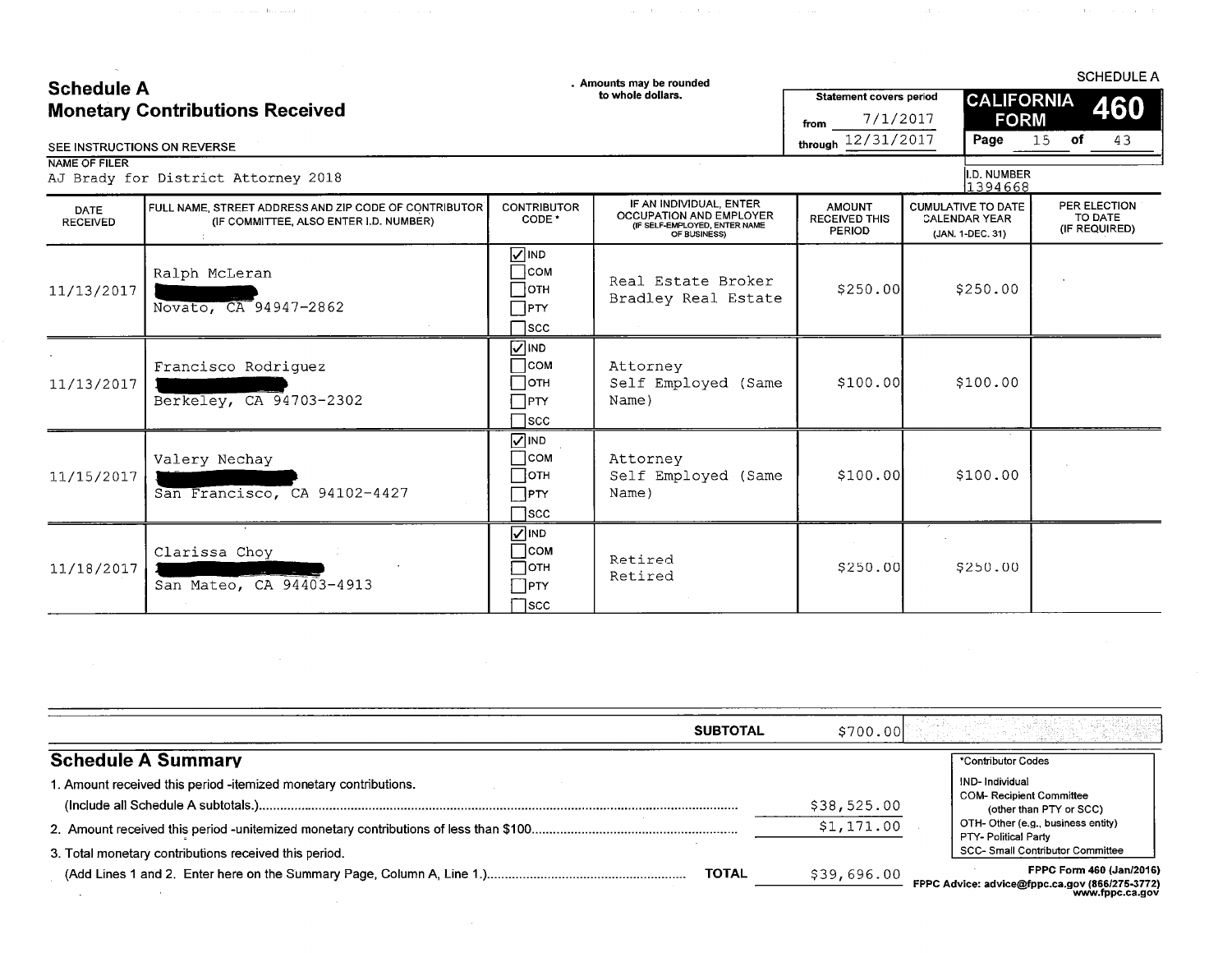| <b>Schedule A</b>                      |                                                                                                 |                                                                                            | . Amounts may be rounded                                                                                   |                                                    | <b>SCHEDULE A</b>                                                     |                                          |
|----------------------------------------|-------------------------------------------------------------------------------------------------|--------------------------------------------------------------------------------------------|------------------------------------------------------------------------------------------------------------|----------------------------------------------------|-----------------------------------------------------------------------|------------------------------------------|
| <b>Monetary Contributions Received</b> |                                                                                                 | to whole dollars.                                                                          |                                                                                                            | <b>Statement covers period</b><br>7/1/2017<br>from | <b>CALIFORNIA</b><br><b>FORM</b>                                      | 460                                      |
| SEE INSTRUCTIONS ON REVERSE            |                                                                                                 |                                                                                            |                                                                                                            | through 12/31/2017                                 | Page                                                                  | 16<br>of<br>43                           |
| NAME OF FILER                          | AJ Brady for District Attorney 2018                                                             |                                                                                            |                                                                                                            |                                                    | I.D. NUMBER<br>1394668                                                |                                          |
| DATE<br><b>RECEIVED</b>                | FULL NAME. STREET ADDRESS AND ZIP CODE OF CONTRIBUTOR<br>(IF COMMITTEE, ALSO ENTER I.D. NUMBER) | <b>CONTRIBUTOR</b><br>CODE *                                                               | IF AN INDIVIDUAL, ENTER<br><b>OCCUPATION AND EMPLOYER</b><br>(IF SELF-EMPLOYED, ENTER NAME<br>OF BUSINESS) | <b>AMOUNT</b><br><b>RECEIVED THIS</b><br>PERIOD    | <b>CUMULATIVE TO DATE</b><br><b>CALENDAR YEAR</b><br>(JAN. 1-DEC. 31) | PER ELECTION<br>TO DATE<br>(IF REQUIRED) |
| 11/18/2017                             | Rachel Kertz<br>San Rafael, CA 94903-1719                                                       | $\sqrt{ }$ IND<br>$\bigcap$ COM<br>$\Box$ OTH<br>PTY<br>$\sqcap$ scc                       | Program Manager<br>VMWare                                                                                  | \$100.00]                                          | \$100.00                                                              |                                          |
| 11/27/2017                             | Bojana Rnjak<br>Corte Madera, CA 94925-2042                                                     | $\sqrt{\sqrt{}}$ IND<br>$\overline{\big)}$ COM<br>$\Box$ OTH<br>$\Box$ PTY<br>$\sqcap$ scc | Attorney<br>Self Employed (Same<br>Name)                                                                   | \$250.00                                           | \$250.00                                                              |                                          |
| 11/29/2017                             | Jim Fitzgerald<br>San Rafael, CA 94903-3831                                                     | $\sqrt{}$ IND<br>$\overline{\phantom{a}}$ COM<br>$\Box$ OTH<br>$\neg$ PTY<br>$\sqcap$ scc  | President -<br>international<br>logistics co.<br>EFI Logistics Inc                                         | \$250.00                                           | \$250.00                                                              |                                          |
| 11/29/2017                             | Jess Kletz<br>San Rafael, CA 94901-5216                                                         | $\sqrt{}$ IND<br>$\overline{\big)}$ COM<br>$\bigcap$ OTH<br>PTY<br>$\sqcap$ scc            | Finance<br>Bloomberg                                                                                       | \$100.00]                                          | \$100.00                                                              |                                          |

| <b>SUBTOTAL</b>                                                  | \$700.001   |                                                                                              |
|------------------------------------------------------------------|-------------|----------------------------------------------------------------------------------------------|
| <b>Schedule A Summary</b>                                        |             | *Contributor Codes                                                                           |
| 1. Amount received this period -itemized monetary contributions. | \$38,525.00 | <b>IND-</b> Individual<br><b>COM- Recipient Committee</b>                                    |
|                                                                  | \$1,171.00  | (other than PTY or SCC)<br>OTH- Other (e.g., business entity)<br><b>PTY- Political Party</b> |
| 3. Total monetary contributions received this period.            |             | <b>SCC- Small Contributor Committee</b>                                                      |
| <b>TOTAL</b>                                                     | \$39,696.00 | FPPC Form 460 (Jan/2016)<br>FPPC Advice: advice@fnnc.ca.gov (866/275-3772)                   |

**FPPC Advice: advice@fppc.ca.gov (866/275-3772) www.fppc.ca.gov**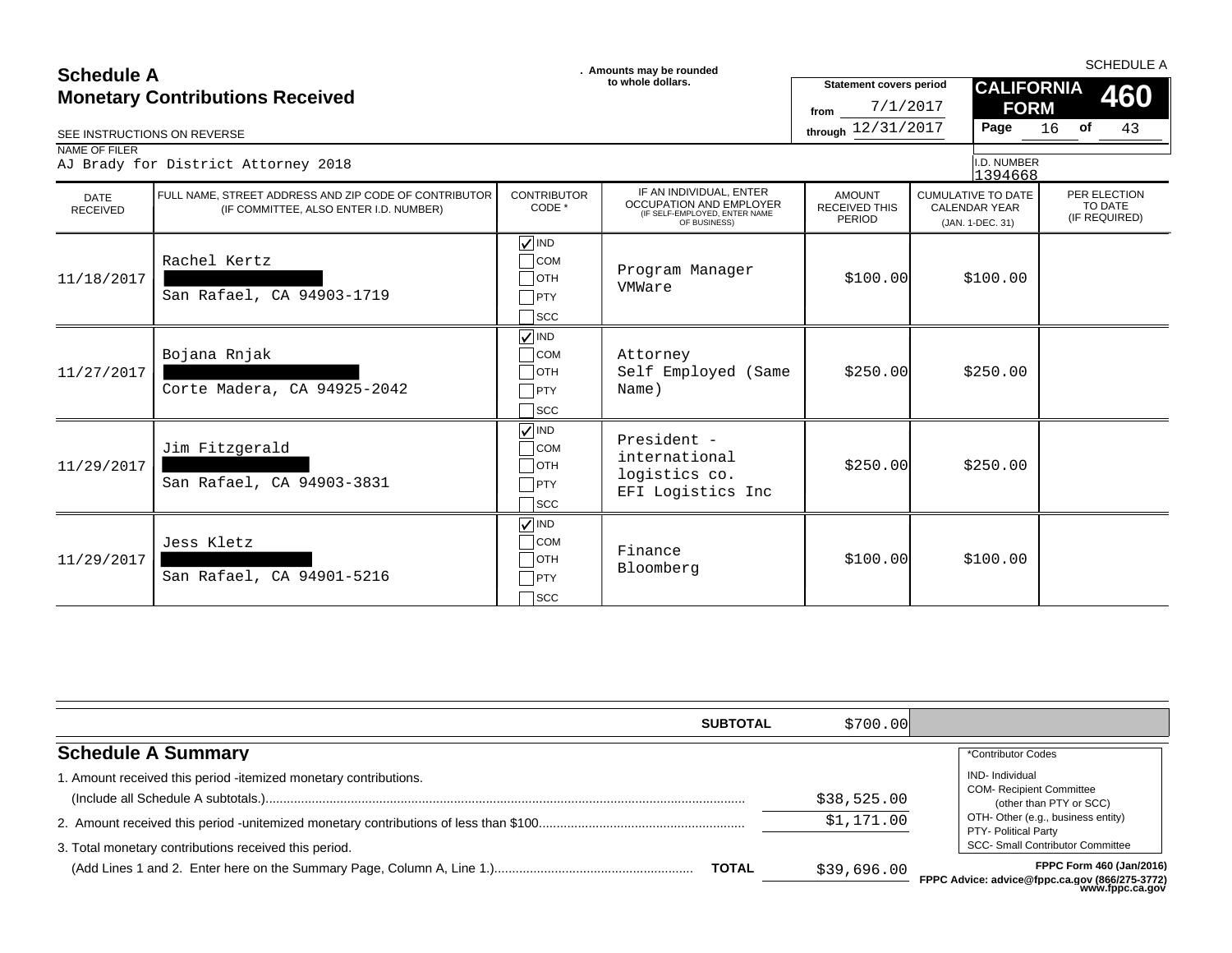| <b>Schedule A</b>           |                                                                                                 |                                                                                           | . Amounts may be rounded                                                                                   |                                                        |                                                                       | <b>SCHEDULE A</b>                        |
|-----------------------------|-------------------------------------------------------------------------------------------------|-------------------------------------------------------------------------------------------|------------------------------------------------------------------------------------------------------------|--------------------------------------------------------|-----------------------------------------------------------------------|------------------------------------------|
|                             | <b>Monetary Contributions Received</b>                                                          |                                                                                           | to whole dollars.                                                                                          | <b>Statement covers period</b><br>7/1/2017<br>from     | <b>CALIFORNIA</b><br><b>FORM</b>                                      | 460                                      |
| SEE INSTRUCTIONS ON REVERSE |                                                                                                 |                                                                                           |                                                                                                            | through 12/31/2017                                     | Page                                                                  | $17$ of<br>43                            |
| NAME OF FILER               | AJ Brady for District Attorney 2018                                                             |                                                                                           |                                                                                                            |                                                        | I.D. NUMBER<br>1394668                                                |                                          |
| DATE<br><b>RECEIVED</b>     | FULL NAME, STREET ADDRESS AND ZIP CODE OF CONTRIBUTOR<br>(IF COMMITTEE, ALSO ENTER I.D. NUMBER) | <b>CONTRIBUTOR</b><br>CODE *                                                              | IF AN INDIVIDUAL, ENTER<br><b>OCCUPATION AND EMPLOYER</b><br>(IF SELF-EMPLOYED, ENTER NAME<br>OF BUSINESS) | <b>AMOUNT</b><br><b>RECEIVED THIS</b><br><b>PERIOD</b> | <b>CUMULATIVE TO DATE</b><br><b>CALENDAR YEAR</b><br>(JAN. 1-DEC. 31) | PER ELECTION<br>TO DATE<br>(IF REQUIRED) |
| 11/30/2017                  | Eva Bennett<br>San Rafael, CA 94903-2949                                                        | $\sqrt{ }$ IND<br>$\bigcap$ COM<br>$\Box$ OTH<br>$\neg$ PTY<br>$\sqcap$ scc               | Deputy Public<br>Defender<br>Marin County Public<br>Defender                                               | \$250.00                                               | \$500.00                                                              |                                          |
| 11/30/2017                  | Pamela Bousquet<br>Sausalito, CA 94965-1324                                                     | $\sqrt{ }$ IND<br>$\sqcap$ сом<br>$\Box$ OTH<br>$\Box$ PTY<br>$\sqcap$ scc                | Retired Marin<br>County Deputy<br>District Attorney<br>Retired                                             | \$500.00]                                              | \$1,000.00                                                            |                                          |
| 11/30/2017                  | John Clifford<br>Corte Madera, CA 94925-1931                                                    | $\sqrt{}$ IND<br>$\overline{\phantom{a}}$ COM<br>$\Box$ OTH<br>$\neg$ PTY<br>$\sqcap$ scc | Real Estate<br>Appraiser<br>Clifford Advisory,<br><b>LLC</b>                                               | \$150.00                                               | \$750.00                                                              |                                          |
| 11/30/2017                  | Steve Deering<br>San Rafael, CA 94901-1405                                                      | $\sqrt{ }$ IND<br>$\sqcap$ COM<br>$\Box$ OTH<br>PTY<br>$\sqcap$ scc                       | Retired<br>Retired                                                                                         | \$50.00                                                | \$250.00                                                              |                                          |

| <b>SUBTOTAL</b>                                                  | \$950.00    |                                                                                                       |
|------------------------------------------------------------------|-------------|-------------------------------------------------------------------------------------------------------|
| <b>Schedule A Summary</b>                                        |             | *Contributor Codes                                                                                    |
| 1. Amount received this period -itemized monetary contributions. | \$38,525.00 | <b>IND-</b> Individual<br><b>COM- Recipient Committee</b><br>(other than PTY or SCC)                  |
| 3. Total monetary contributions received this period.            | \$1,171.00  | OTH- Other (e.g., business entity)<br>PTY- Political Party<br><b>SCC- Small Contributor Committee</b> |
| <b>TOTAL</b>                                                     | \$39,696.00 | <b>FPPC Form 460 (Jan/2016)</b><br>FPPC Advice: advice@fppc.ca.gov (866/275-3772)<br>www.fppc.ca.gov  |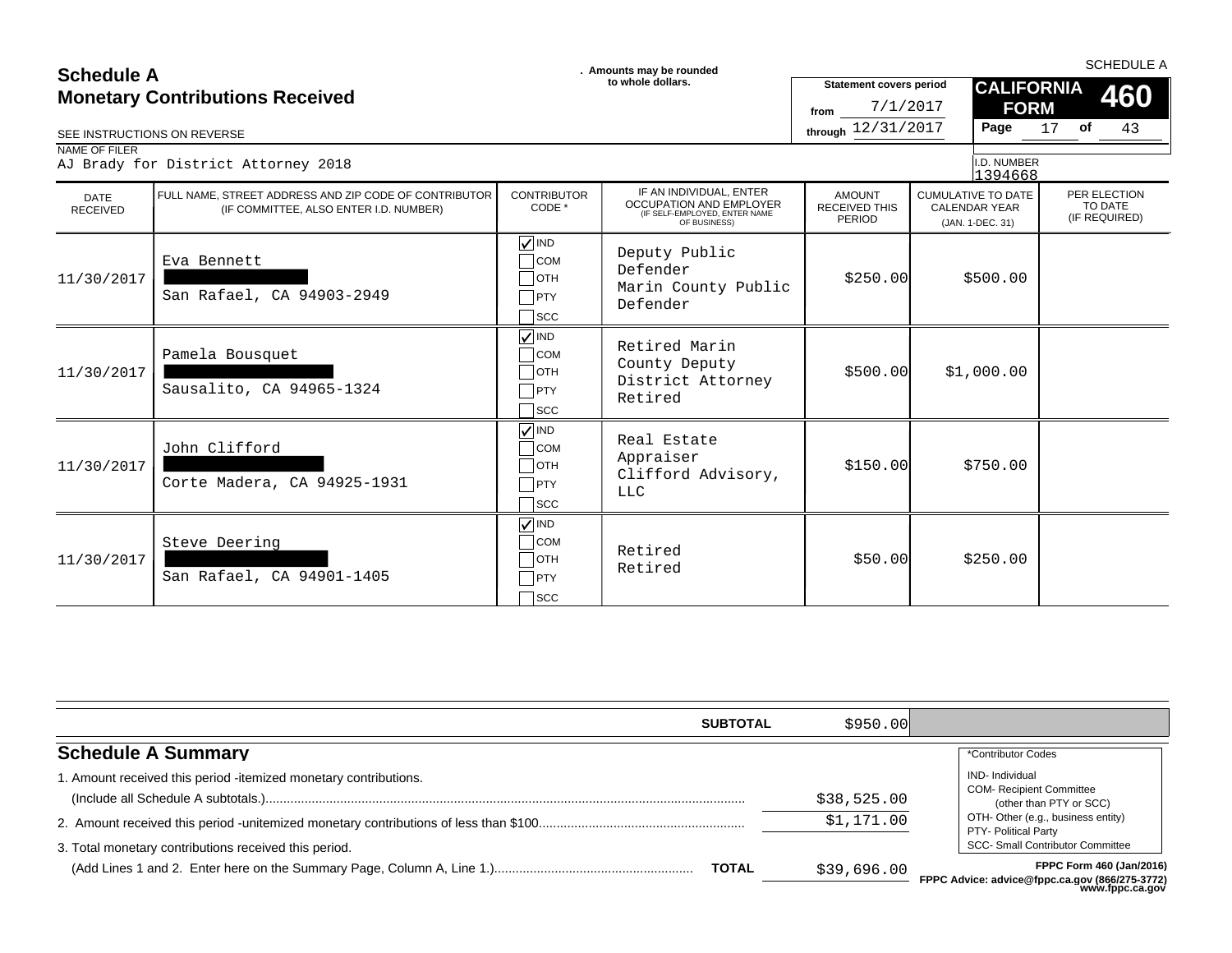### $\Box$ OTH Carl Krawitt Corte Madera, CA 94925-2070 **VIND**  $\sqsupset$ scc  $11/30/2017$  \$550.00 \$550.00 \$550.00 \$100.00 \$550.00 \$100.00 \$100.00 \$550.00 \$100.00 \$100.00 \$550.00 \$100.00 \$100.00 \$100.00 \$100.00 \$100.00 \$100.00 \$100.00 \$100.00 \$100.00 \$100.00 \$100.00 \$100.00 \$100.00 \$100.00 \$100.00 **COM** Consultant **TCS**  $\Box$ PTY  $\Box$ OTH Carla Overberger San Anselmo, CA 94960-2015 IND  $\Box$  SCC  $11/30/2017$  \$150.00 \$150.00 \$150.00 \$150.00 \$150.00 \$150.00 \$150.00 \$150.00 \$150.00 \$150.00 \$150.00 \$150.00 \$150.00 \$150.00 \$150.00 \$150.00 \$150.00 \$150.00 \$150.00 \$150.00 \$150.00 \$150.00 \$150.00 \$150.00 \$150.00 \$150.00 COM Retired Retired  $\Box$ PTY  $\Box$ OTH John Sutro Jr Kentfield, CA 94904-1420 **VIND**  $\Box$ scc  $11/30/2017$  \$500.00 \$500.00 \$500.00 \$500.00 \$500.00 \$250.00 \$500.00 \$500.00 \$500.00 \$500.00 \$500.00 \$500.00 \$500.00 \$500.00 \$500.00 \$500.00 \$500.00 \$500.00 \$500.00 \$500.00 \$500.00 \$500.00 \$500.00 \$500.00 \$500.00 \$500.00  $\frac{C}{C}$  Retired Marin County Superior Court Judge  $\Box$ PTY  $\Big|\begin{array}{c} \text{Coul} \\ \text{N/A} \end{array}\Big|$  $\Box$ OTH Valorie Boughey Albany, CA 94706-1615  $\sqrt{|\text{IND}}$  $\sqsupset$ scc 12/01/2017 \$100.00 \$250.00 COM Deputy County Counsel PTY County of Marin SEE INSTRUCTIONS ON REVERSE **through** 12/31/2017 **Page** 18 of 43 IF AN INDIVIDUAL, ENTER OCCUPATION AND EMPLOYER (IF SELF-EMPLOYED, ENTER NAME OF BUSINESS) 18 (JAN. 1-DEC. 31) 1394668 **of** 7/1/2017 AJ Brady for District Attorney 2018 **CALIFORNIA FORM** (IF COMMITTEE, ALSO ENTER I.D. NUMBER) CONTRIBUTOR CODE \* CUMULATIVE TO DATE CALENDAR YEAR **460** PER ELECTION TO DATE<br>(IF REQUIRED) AMOUNT RECEIVED THIS PERIOD **SCHEDULE A**<br> **SCHEDULE A** SCHEDULE A SCHEDULE A **SCHEDULE A SCHEDULE A SCHEDULE A SCHEDULE A SCHEDULE A SCHEDULE A SCHEDULE A** DATE<br>RECEIVED RECEIVED (IF COMMITTEE, ALSO ENTER I.D. NUMBER) CODE CODE SUBSIGITION AND LWI LOTEN RECEIVED IHIS CALENDAR YEAR<br>CESEF-EMPLOYED, ENGLISHER CEREISINESS, ENGLISHER AME PERIOD (IN 1-DEC 31) (IF REQUIRED) NAME OF FILER FULL NAME, STREET ADDRESS AND ZIP CODE OF CONTRIBUTOR **Statement covers period** I.D. NUMBER **from Monetary Contributions Received**

| <b>SUBTOTAL</b>                                                       | \$600.00    |                                                                                                                       |
|-----------------------------------------------------------------------|-------------|-----------------------------------------------------------------------------------------------------------------------|
| <b>Schedule A Summary</b>                                             |             | *Contributor Codes                                                                                                    |
| . Amount received this period -itemized monetary contributions.       | \$38,525.00 | <b>IND-</b> Individual<br><b>COM- Recipient Committee</b><br>(other than PTY or SCC)                                  |
|                                                                       | \$1,171.00  | OTH- Other (e.g., business entity)<br>PTY- Political Party                                                            |
| 3. Total monetary contributions received this period.<br><b>TOTAL</b> | \$39,696.00 | <b>SCC- Small Contributor Committee</b><br>FPPC Form 460 (Jan/2016)<br>FPPC Advice: advice@fnnc.ca.gov (866/275-3772) |

**FPPC Advice: advice@fppc.ca.gov (866/275-3772) www.fppc.ca.gov**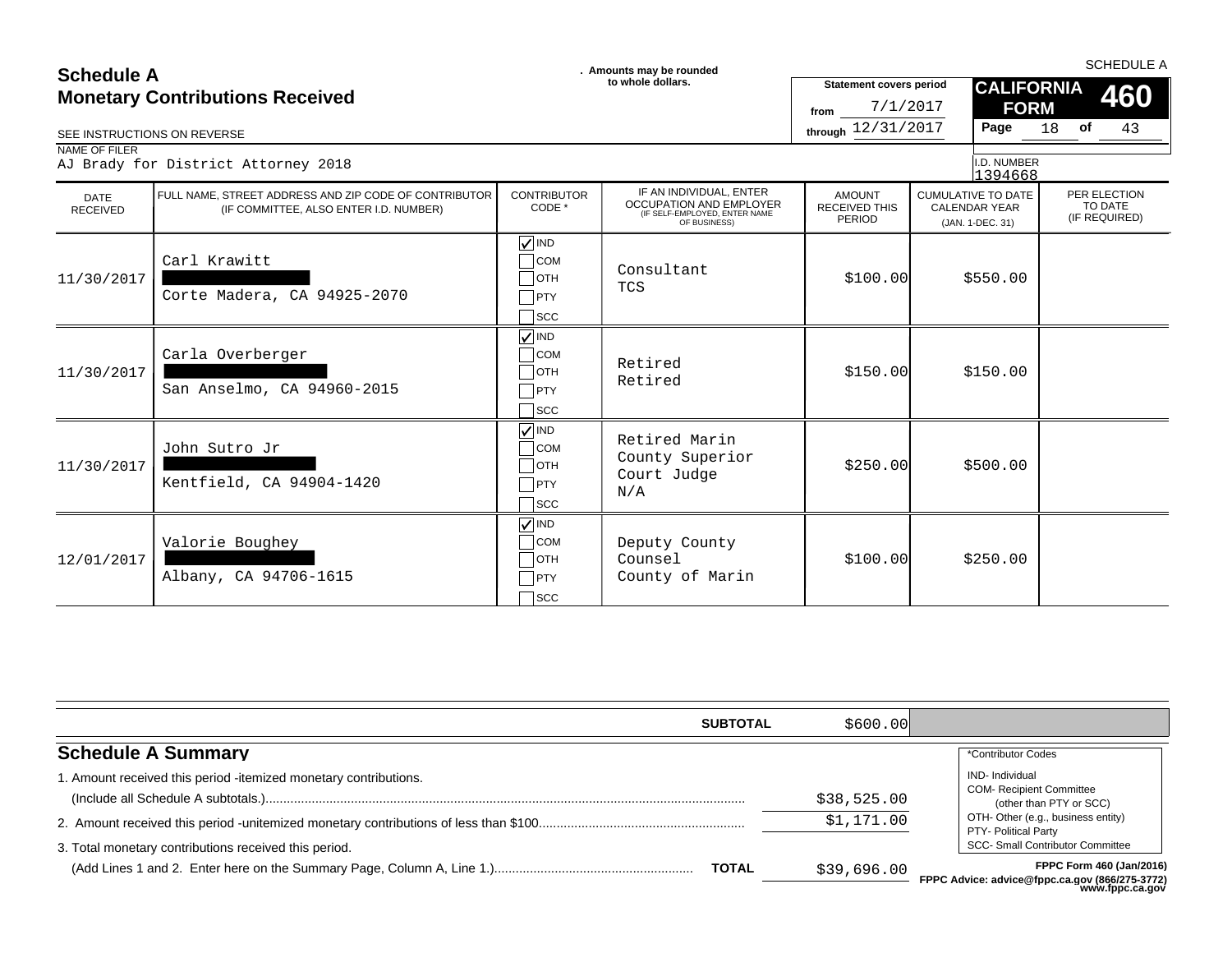| <b>Schedule A</b><br>SEE INSTRUCTIONS ON REVERSE<br>NAME OF FILER | <b>Monetary Contributions Received</b><br>AJ Brady for District Attorney 2018                   |                                                                                                | . Amounts may be rounded<br>to whole dollars.                                                              | <b>Statement covers period</b><br>7/1/2017<br>from<br>through 12/31/2017 | <b>CALIFORNIA</b><br><b>FORM</b><br>Page<br>I.D. NUMBER<br>1394668    | <b>SCHEDULE A</b><br>460<br>19<br>of<br>43 |
|-------------------------------------------------------------------|-------------------------------------------------------------------------------------------------|------------------------------------------------------------------------------------------------|------------------------------------------------------------------------------------------------------------|--------------------------------------------------------------------------|-----------------------------------------------------------------------|--------------------------------------------|
| <b>DATE</b><br><b>RECEIVED</b>                                    | FULL NAME. STREET ADDRESS AND ZIP CODE OF CONTRIBUTOR<br>(IF COMMITTEE, ALSO ENTER I.D. NUMBER) | <b>CONTRIBUTOR</b><br>CODE *                                                                   | IF AN INDIVIDUAL, ENTER<br><b>OCCUPATION AND EMPLOYER</b><br>(IF SELF-EMPLOYED, ENTER NAME<br>OF BUSINESS) | <b>AMOUNT</b><br><b>RECEIVED THIS</b><br>PERIOD                          | <b>CUMULATIVE TO DATE</b><br><b>CALENDAR YEAR</b><br>(JAN. 1-DEC. 31) | PER ELECTION<br>TO DATE<br>(IF REQUIRED)   |
| 12/01/2017                                                        | Susannah Clark<br>San Rafael, CA 94901-1058                                                     | $\sqrt{}$ IND<br>$\overline{\phantom{a}}$ COM<br>$\sqcap$ OTH<br>$\Box$ PTY<br>$\sqsupset$ scc | Aide<br>County of Marin<br>Board of<br>Supervisors                                                         | \$250.00                                                                 | \$500.00                                                              |                                            |
| 12/01/2017                                                        | William Dalby<br>West Sacramento, CA 95691-4004                                                 | $\sqrt{\mathsf{IND}}$<br>$\overline{\big)}$ COM<br>$\Box$ OTH<br>$\Box$ PTY<br>$\sqcap$ scc    | Retired<br>Retired                                                                                         | \$100.00]                                                                | \$300.00                                                              |                                            |
| 12/01/2017                                                        | Will Morehead<br>San Francisco, CA 94115-4522                                                   | $\sqrt{ }$ IND<br><b>COM</b><br>$\overline{\phantom{a}}$ OTH<br>$\sqcap$ PTY<br>$\sqcap$ scc   | Attorney<br>Self Employed (Same<br>Name)                                                                   | \$100.00]                                                                | \$200.00                                                              |                                            |
| 12/02/2017                                                        | Steve McDonagh<br>San Francisco, CA 94131-1120                                                  | $\sqrt{ }$ IND<br>$\Box$ COM<br>$\Box$ OTH<br>$\Box$ PTY<br>$\sqcap$ scc                       | Retired<br>Retired                                                                                         | \$100.00]                                                                | \$350.00                                                              |                                            |

| <b>SUBTOTAL</b>                                                                                                           | \$550.00                  |                                                                                                                                                                                               |
|---------------------------------------------------------------------------------------------------------------------------|---------------------------|-----------------------------------------------------------------------------------------------------------------------------------------------------------------------------------------------|
| <b>Schedule A Summary</b>                                                                                                 |                           | *Contributor Codes                                                                                                                                                                            |
| 1. Amount received this period -itemized monetary contributions.<br>3. Total monetary contributions received this period. | \$38,525.00<br>\$1,171.00 | IND- Individual<br><b>COM- Recipient Committee</b><br>(other than PTY or SCC)<br>OTH- Other (e.g., business entity)<br><b>PTY- Political Party</b><br><b>SCC- Small Contributor Committee</b> |
| <b>TOTAL</b>                                                                                                              | \$39,696.00               | FPPC Form 460 (Jan/2016)<br>FPPC Advice: advice@fppc.ca.gov (866/275-3772)<br>www.fppc.ca.gov                                                                                                 |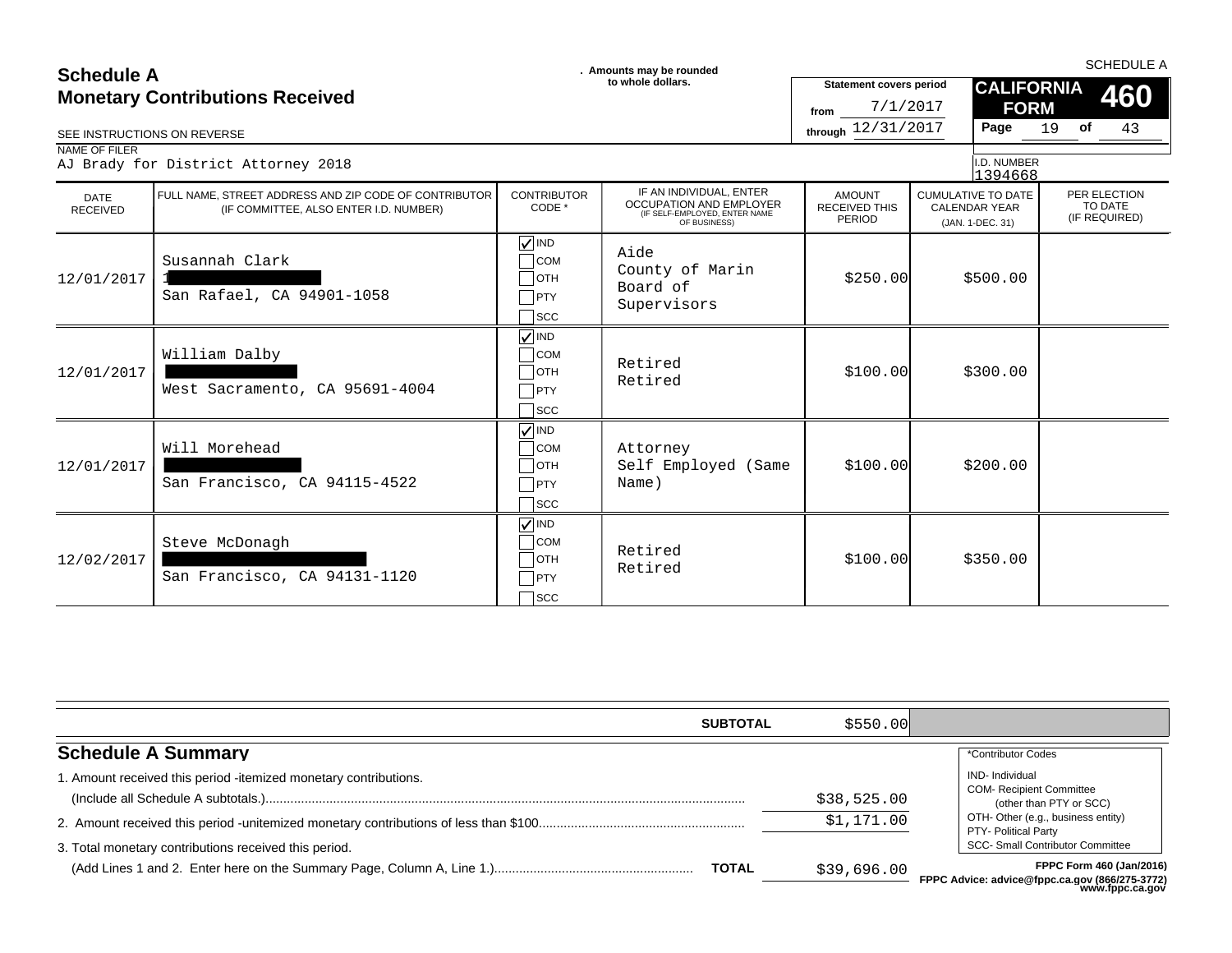| <b>Schedule A</b>                      |                                                                                                 | . Amounts may be rounded                                                                         |                                                                                                            | <b>SCHEDULE A</b>                                  |                                                                       |                                          |  |
|----------------------------------------|-------------------------------------------------------------------------------------------------|--------------------------------------------------------------------------------------------------|------------------------------------------------------------------------------------------------------------|----------------------------------------------------|-----------------------------------------------------------------------|------------------------------------------|--|
| <b>Monetary Contributions Received</b> |                                                                                                 |                                                                                                  | to whole dollars.                                                                                          | <b>Statement covers period</b><br>7/1/2017<br>from | <b>CALIFORNIA</b><br><b>FORM</b>                                      | 460                                      |  |
| SEE INSTRUCTIONS ON REVERSE            |                                                                                                 |                                                                                                  |                                                                                                            | through 12/31/2017                                 | Page                                                                  | 20 of<br>43                              |  |
| NAME OF FILER                          | AJ Brady for District Attorney 2018                                                             |                                                                                                  |                                                                                                            |                                                    | I.D. NUMBER<br>1394668                                                |                                          |  |
| <b>DATE</b><br><b>RECEIVED</b>         | FULL NAME. STREET ADDRESS AND ZIP CODE OF CONTRIBUTOR<br>(IF COMMITTEE, ALSO ENTER I.D. NUMBER) | <b>CONTRIBUTOR</b><br>CODE *                                                                     | IF AN INDIVIDUAL, ENTER<br><b>OCCUPATION AND EMPLOYER</b><br>(IF SELF-EMPLOYED, ENTER NAME<br>OF BUSINESS) | <b>AMOUNT</b><br><b>RECEIVED THIS</b><br>PERIOD    | <b>CUMULATIVE TO DATE</b><br><b>CALENDAR YEAR</b><br>(JAN. 1-DEC. 31) | PER ELECTION<br>TO DATE<br>(IF REQUIRED) |  |
| 12/04/2017                             | Elizabeth Berg<br>Mill Valley, CA 94941-3520                                                    | $\sqrt{ }$ IND<br>$\bigcap$ COM<br>$\Box$ OTH<br>$\Box$ PTY<br>$\sqcap$ scc                      | Marin County Public<br>Guardian<br>Health and Human<br>Services                                            | \$200.00]                                          | \$200.00                                                              |                                          |  |
| 12/04/2017                             | Sandra Wong<br>San Francisco, CA 94116-1246                                                     | $\sqrt{\sqrt{}}$ IND<br>$\overline{\phantom{a}}$ COM<br>$\Box$ OTH<br>$\neg$ PTY<br>$\sqcap$ scc | unemployed/stay at<br>home mom<br>n/a                                                                      | \$250.00                                           | \$500.00                                                              |                                          |  |
| 12/05/2017                             | Leon Kousharian<br>Corte Madera, CA 94925-2045                                                  | $\sqrt{ N}$<br>$\overline{\phantom{a}}$ COM<br>$\Box$ OTH<br>$\neg$ PTY<br>$\sqsupset$ scc       | Deputy District<br>Attorney<br>Marin County<br>District Attorney's<br>Office                               | \$250.00                                           | \$750.00                                                              |                                          |  |
| 12/06/2017                             | George Shea<br>Fairfax, CA 94930-1118                                                           | $\sqrt{\sqrt{}}$ IND<br>$\overline{\phantom{a}}$ COM<br>$\Box$ OTH<br>PTY<br>$\sqcap$ scc        | Lawyer<br>Self Employed (Same<br>Name)                                                                     | \$50.00                                            | \$200.00                                                              |                                          |  |

| <b>SUBTOTAL</b>                                                                                                           | \$750.001                 |                                                                                                                                                                                        |
|---------------------------------------------------------------------------------------------------------------------------|---------------------------|----------------------------------------------------------------------------------------------------------------------------------------------------------------------------------------|
| <b>Schedule A Summary</b>                                                                                                 |                           | *Contributor Codes                                                                                                                                                                     |
| 1. Amount received this period -itemized monetary contributions.<br>3. Total monetary contributions received this period. | \$38,525.00<br>\$1,171.00 | IND- Individual<br><b>COM- Recipient Committee</b><br>(other than PTY or SCC)<br>OTH- Other (e.g., business entity)<br>PTY- Political Party<br><b>SCC- Small Contributor Committee</b> |
| <b>TOTAL</b>                                                                                                              | \$39,696.00               | <b>FPPC Form 460 (Jan/2016)</b><br>FPPC Advice: advice@fppc.ca.gov (866/275-3772)<br>www.fppc.ca.gov                                                                                   |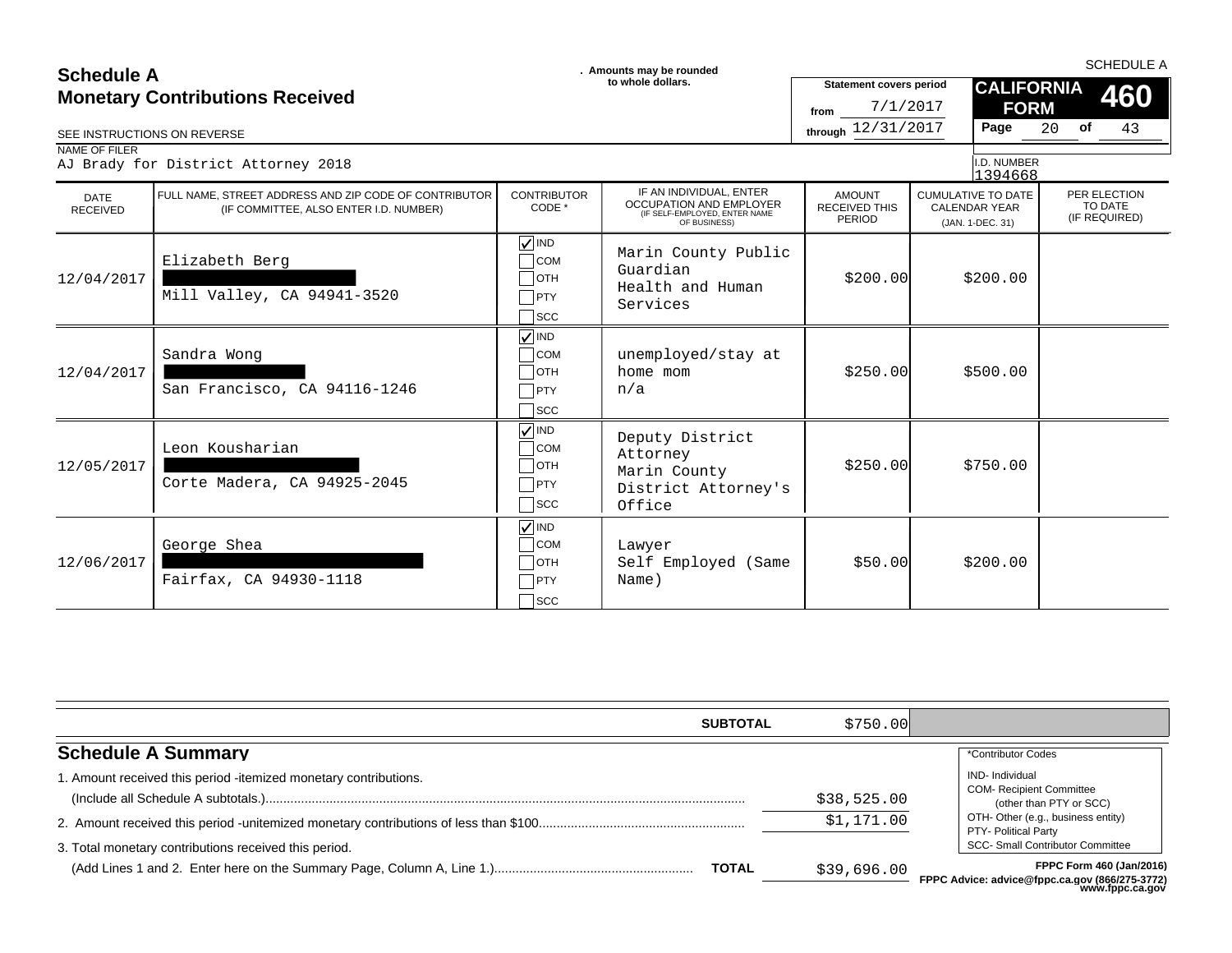| <b>Schedule A</b>                      |                                                                                                 | . Amounts may be rounded                                                                   |                                                                                                     | <b>SCHEDULE A</b>                                  |                                                                       |                                          |  |
|----------------------------------------|-------------------------------------------------------------------------------------------------|--------------------------------------------------------------------------------------------|-----------------------------------------------------------------------------------------------------|----------------------------------------------------|-----------------------------------------------------------------------|------------------------------------------|--|
| <b>Monetary Contributions Received</b> |                                                                                                 | to whole dollars.                                                                          |                                                                                                     | <b>Statement covers period</b><br>7/1/2017<br>from | <b>CALIFORNIA</b><br><b>FORM</b>                                      | 460                                      |  |
| SEE INSTRUCTIONS ON REVERSE            |                                                                                                 |                                                                                            |                                                                                                     | through 12/31/2017                                 | Page                                                                  | 43<br>21 <b>of</b>                       |  |
| NAME OF FILER                          | AJ Brady for District Attorney 2018                                                             |                                                                                            |                                                                                                     |                                                    | I.D. NUMBER<br>1394668                                                |                                          |  |
| <b>DATE</b><br><b>RECEIVED</b>         | FULL NAME. STREET ADDRESS AND ZIP CODE OF CONTRIBUTOR<br>(IF COMMITTEE, ALSO ENTER I.D. NUMBER) | <b>CONTRIBUTOR</b><br>CODE *                                                               | IF AN INDIVIDUAL, ENTER<br>OCCUPATION AND EMPLOYER<br>(IF SELF-EMPLOYED, ENTER NAME<br>OF BUSINESS) | <b>AMOUNT</b><br><b>RECEIVED THIS</b><br>PERIOD    | <b>CUMULATIVE TO DATE</b><br><b>CALENDAR YEAR</b><br>(JAN. 1-DEC. 31) | PER ELECTION<br>TO DATE<br>(IF REQUIRED) |  |
| 12/07/2017                             | Mary Jane Burke<br>Novato, CA 94947-7020                                                        | $\nabla$ IND<br>$\Box$ COM<br>$\Box$ OTH<br>$\neg$ PTY<br>$\sqcap$ scc                     | Superintendent<br>MCOE                                                                              | \$100.00]                                          | \$100.00                                                              |                                          |  |
| 12/07/2017                             | Randi Deutsch<br>Mill Valley, CA 94941-1348                                                     | $\nabla$ IND<br>$\bigcap$ COM<br>$\Box$ OTH<br>PTY<br>$\bigcap$ SCC                        | Realtor<br>Golden Gate<br>Sotheby's<br>International<br>Realty                                      | \$100.00]                                          | \$100.00                                                              |                                          |  |
| 12/07/2017                             | Debra Leyva<br>San Rafael, CA 94901-1440                                                        | $\nabla$ IND<br>$\bigcap$ COM<br>$\Box$ OTH<br>$\neg$ PTY<br>$\sqcap$ scc                  | Deputy Public<br>Defender<br>County of Marin                                                        | \$100.00]                                          | \$100.00                                                              |                                          |  |
| 12/07/2017                             | Marta Selvi<br>Petaluma, CA 94954-6614                                                          | $\sqrt{ }$ IND<br>$\overline{\phantom{a}}$ COM<br>$\Box$ OTH<br>$\Box$ PTY<br>$\sqcap$ scc | Court Interpreter<br>Marta Selvi                                                                    | \$100.00]                                          | \$100.00                                                              |                                          |  |

| <b>SUBTOTAL</b>                                                                                                           | \$400.001                 |                                                                                                                                                                                               |
|---------------------------------------------------------------------------------------------------------------------------|---------------------------|-----------------------------------------------------------------------------------------------------------------------------------------------------------------------------------------------|
| <b>Schedule A Summary</b>                                                                                                 |                           | *Contributor Codes                                                                                                                                                                            |
| 1. Amount received this period -itemized monetary contributions.<br>3. Total monetary contributions received this period. | \$38,525.00<br>\$1,171.00 | <b>IND-</b> Individual<br><b>COM- Recipient Committee</b><br>(other than PTY or SCC)<br>OTH- Other (e.g., business entity)<br>PTY- Political Party<br><b>SCC- Small Contributor Committee</b> |
| <b>TOTAL</b>                                                                                                              | \$39,696.00               | FPPC Form 460 (Jan/2016)<br>FPPC Advice: advice@fppc.ca.gov (866/275-3772)<br>www.fppc.ca.gov                                                                                                 |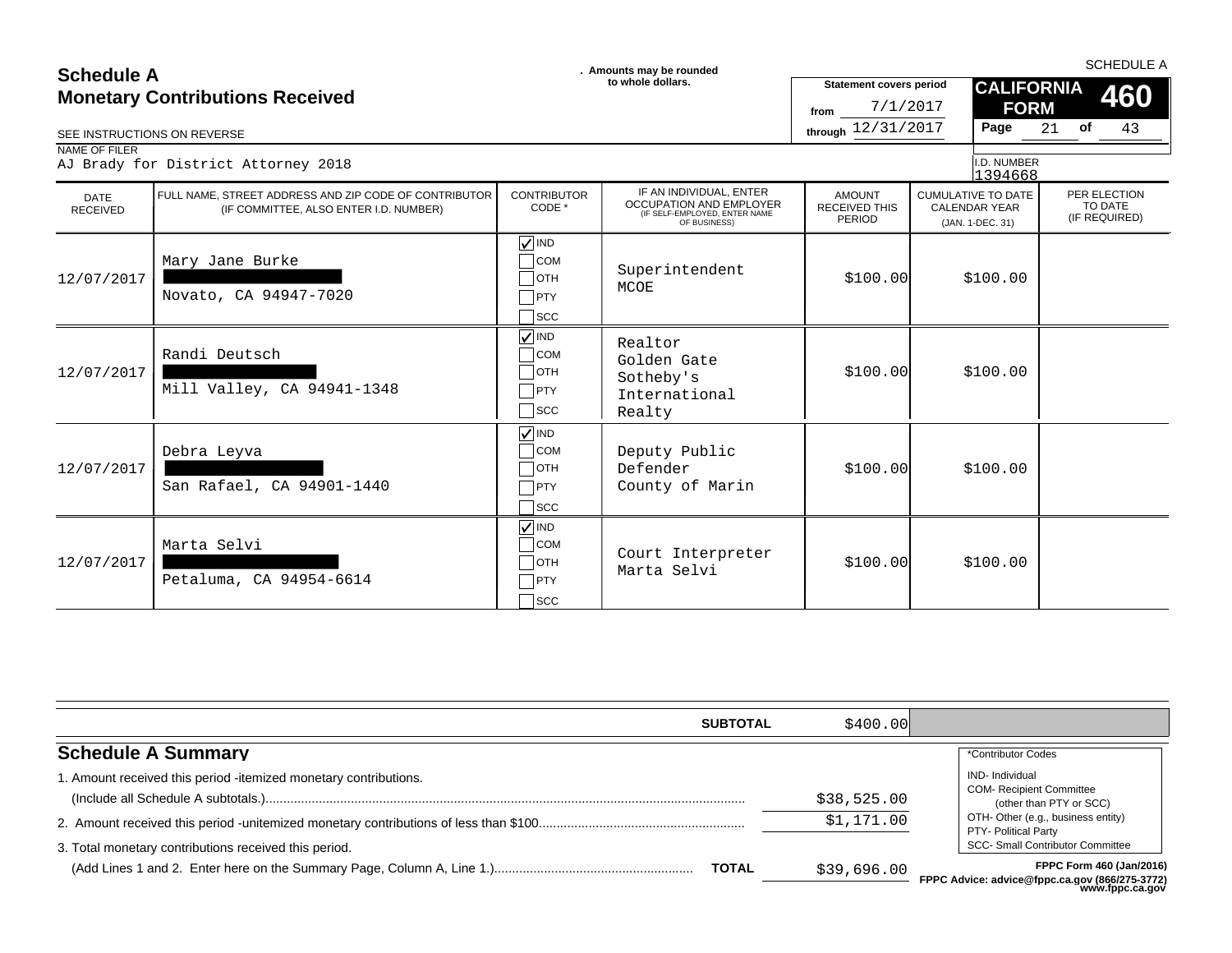### **SCHEDULE A**<br> **SCHEDULE A** SCHEDULE A SCHEDULE A **SCHEDULE A SCHEDULE A SCHEDULE A SCHEDULE A SCHEDULE A SCHEDULE A SCHEDULE A Monetary Contributions Received**

| ovnouur A               | <b>Monetary Contributions Received</b>                                                          |                                                                                        | to whole dollars.                                                                                   | <b>Statement covers period</b><br>7/1/2017<br>from |                                                                       | <b>CALIFORNIA</b><br><b>FORM</b> |          | 460                                      |
|-------------------------|-------------------------------------------------------------------------------------------------|----------------------------------------------------------------------------------------|-----------------------------------------------------------------------------------------------------|----------------------------------------------------|-----------------------------------------------------------------------|----------------------------------|----------|------------------------------------------|
| NAME OF FILER           | SEE INSTRUCTIONS ON REVERSE<br>AJ Brady for District Attorney 2018                              |                                                                                        |                                                                                                     | through 12/31/2017                                 |                                                                       | Page<br>I.D. NUMBER<br>1394668   | 22<br>of | 43                                       |
| DATE<br><b>RECEIVED</b> | FULL NAME, STREET ADDRESS AND ZIP CODE OF CONTRIBUTOR<br>(IF COMMITTEE, ALSO ENTER I.D. NUMBER) | <b>CONTRIBUTOR</b><br>CODE *                                                           | IF AN INDIVIDUAL, ENTER<br>OCCUPATION AND EMPLOYER<br>(IF SELF-EMPLOYED, ENTER NAME<br>OF BUSINESS) | <b>AMOUNT</b><br><b>RECEIVED THIS</b><br>PERIOD    | <b>CUMULATIVE TO DATE</b><br><b>CALENDAR YEAR</b><br>(JAN. 1-DEC. 31) |                                  |          | PER ELECTION<br>TO DATE<br>(IF REQUIRED) |
| 12/08/2017              | Andrea Buccine<br>Greenbrae, CA 94904-1320                                                      | $\sqrt{}$ IND<br><b>COM</b><br>$\overline{\phantom{a}}$ OTH<br>$ $ PTY<br>$\sqcap$ scc | Deputy District<br>Attorney<br>Marin County<br>District Attorney's<br>Office                        | \$100.00]                                          |                                                                       | \$200.00                         |          |                                          |
| 12/09/2017              | Jeremy Beck<br>San Diego, CA 92108-3182                                                         | $\sqrt{ }$ IND<br>$\overline{\big)}$ COM<br>$\exists$ OTH<br>PTY<br>$\sqcap$ scc       | Mortgage Broker<br>The GreenHouse<br>Group, Inc                                                     | \$100.00]                                          |                                                                       | \$100.00                         |          |                                          |
| 12/09/2017              | Kim Turner<br>Petaluma, CA 94954-3905                                                           | $\sqrt{ }$ IND<br>$\overline{\ }$ COM<br>OTH<br><b>PTY</b><br>$\sqcap$ scc             | Court Administrator<br>Mendocino                                                                    | \$500.00]                                          |                                                                       | \$500.00                         |          |                                          |
| 12/11/2017              | Cindy Ayala<br>Fairfax, CA 94930-1412                                                           | $\sqrt{ }$ IND<br>$\overline{\big)}$ COM<br>$\bigcap$ OTH<br>$\neg$ PTY<br> SCC        | Restorative Justice<br>Coordinator<br>Marin County<br>Probation<br>Department                       | \$150.00                                           |                                                                       | \$150.00                         |          |                                          |

|                                                                 | <b>SUBTOTAL</b> | \$850.00    |                                                                            |
|-----------------------------------------------------------------|-----------------|-------------|----------------------------------------------------------------------------|
| <b>Schedule A Summary</b>                                       |                 |             | *Contributor Codes                                                         |
| . Amount received this period -itemized monetary contributions. |                 |             | <b>IND-</b> Individual                                                     |
|                                                                 |                 | \$38,525.00 | <b>COM- Recipient Committee</b><br>(other than PTY or SCC)                 |
|                                                                 |                 | \$1,171.00  | OTH- Other (e.g., business entity)<br>PTY- Political Party                 |
| 3. Total monetary contributions received this period.           |                 |             | <b>SCC- Small Contributor Committee</b>                                    |
|                                                                 | <b>TOTAL</b>    | \$39,696.00 | FPPC Form 460 (Jan/2016)<br>FPPC Advice: advice@fnnc.ca.gov (866/275-3772) |

**FPPC Advice: advice@fppc.ca.gov (866/275-3772) www.fppc.ca.gov**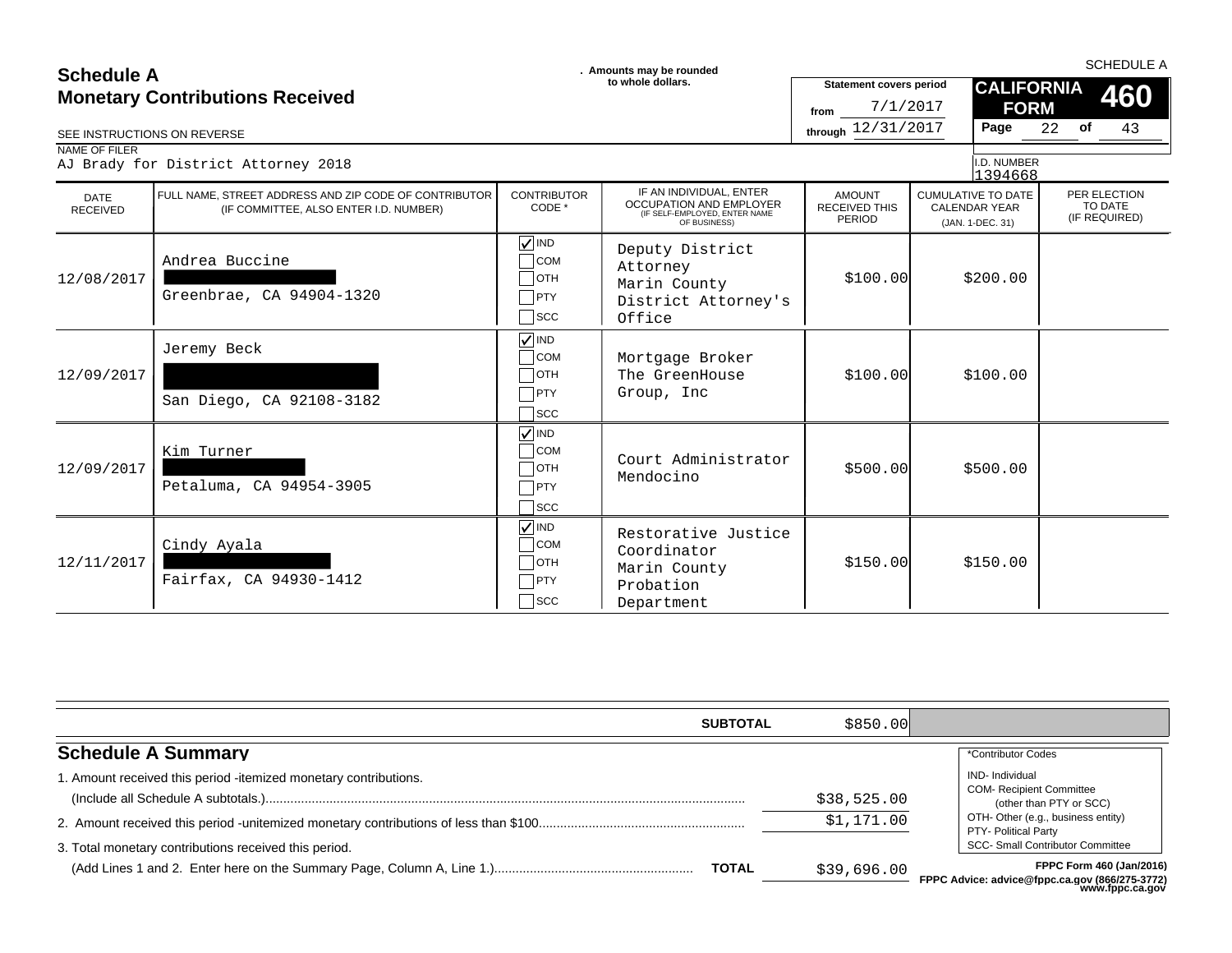| <b>Schedule A</b><br>SEE INSTRUCTIONS ON REVERSE<br>NAME OF FILER | <b>Monetary Contributions Received</b><br>AJ Brady for District Attorney 2018                   |                                                                                     | . Amounts may be rounded<br>to whole dollars.                                                              | <b>Statement covers period</b><br>7/1/2017<br>from<br>through 12/31/2017 | <b>CALIFORNIA</b><br><b>FORM</b><br>Page<br>I.D. NUMBER<br>1394668    | <b>SCHEDULE A</b><br>460<br>43<br>23 of  |
|-------------------------------------------------------------------|-------------------------------------------------------------------------------------------------|-------------------------------------------------------------------------------------|------------------------------------------------------------------------------------------------------------|--------------------------------------------------------------------------|-----------------------------------------------------------------------|------------------------------------------|
| <b>DATE</b><br><b>RECEIVED</b>                                    | FULL NAME, STREET ADDRESS AND ZIP CODE OF CONTRIBUTOR<br>(IF COMMITTEE, ALSO ENTER I.D. NUMBER) | <b>CONTRIBUTOR</b><br>CODE *                                                        | IF AN INDIVIDUAL, ENTER<br><b>OCCUPATION AND EMPLOYER</b><br>(IF SELF-EMPLOYED, ENTER NAME<br>OF BUSINESS) | <b>AMOUNT</b><br><b>RECEIVED THIS</b><br>PERIOD                          | <b>CUMULATIVE TO DATE</b><br><b>CALENDAR YEAR</b><br>(JAN. 1-DEC. 31) | PER ELECTION<br>TO DATE<br>(IF REQUIRED) |
| 12/11/2017                                                        | William Hochman<br>San Rafael, CA 94903-1709                                                    | $\sqrt{ }$ IND<br>$\overline{\phantom{a}}$ COM<br>$\Box$ OTH<br>PTY<br>$\sqcap$ scc | Superior Court<br>Commissioner/Attorn<br>ey<br>Retired                                                     | \$100.00]                                                                | \$100.00                                                              |                                          |
| 12/11/2017                                                        | Robert Tayac<br>San Francisco, CA 94141-1505                                                    | $\sqrt{}$ IND<br>$\overline{\phantom{a}}$ COM<br>$\Box$ OTH<br>PTY<br>$\sqcap$ scc  | Attorney<br>Self Employed (Same<br>Name)                                                                   | \$500.00                                                                 | \$500.00                                                              |                                          |
| 12/13/2017                                                        | Lenore Eccles<br>Belvedere Tiburon, CA 94920-0006                                               | $\sqrt{ N}$<br>$\bigcap$ COM<br>$\Box$ ОТН<br>PTY<br>$\sqcap$ scc                   | Retired<br>Retired                                                                                         | \$500.00]                                                                | \$500.00                                                              |                                          |
| 12/13/2017                                                        | David Reidy<br>Los Altos, CA 94022-2101                                                         | $\sqrt{ }$ IND<br>$\sqcap$ COM<br>$\Box$ OTH<br>PTY<br>$\overline{\phantom{a}}$ scc | Attorney<br>Self Employed (Same<br>Name)                                                                   | \$50.00                                                                  | \$300.00                                                              |                                          |

|                                                                  | <b>SUBTOTAL</b> | \$1,150.00  |                                                                                      |
|------------------------------------------------------------------|-----------------|-------------|--------------------------------------------------------------------------------------|
| <b>Schedule A Summary</b>                                        |                 |             | *Contributor Codes                                                                   |
| 1. Amount received this period -itemized monetary contributions. |                 | \$38,525.00 | <b>IND-</b> Individual<br><b>COM- Recipient Committee</b><br>(other than PTY or SCC) |
|                                                                  |                 | \$1,171.00  | OTH- Other (e.g., business entity)<br><b>PTY- Political Party</b>                    |
| 3. Total monetary contributions received this period.            |                 |             | <b>SCC- Small Contributor Committee</b>                                              |
|                                                                  | <b>TOTAL</b>    | \$39,696.00 | FPPC Form 460 (Jan/2016)<br>FPPC Advice: advice@fppc.ca.gov (866/275-3772)           |

**FPPC Advice: advice@fppc.ca.gov (866/275-3772) www.fppc.ca.gov**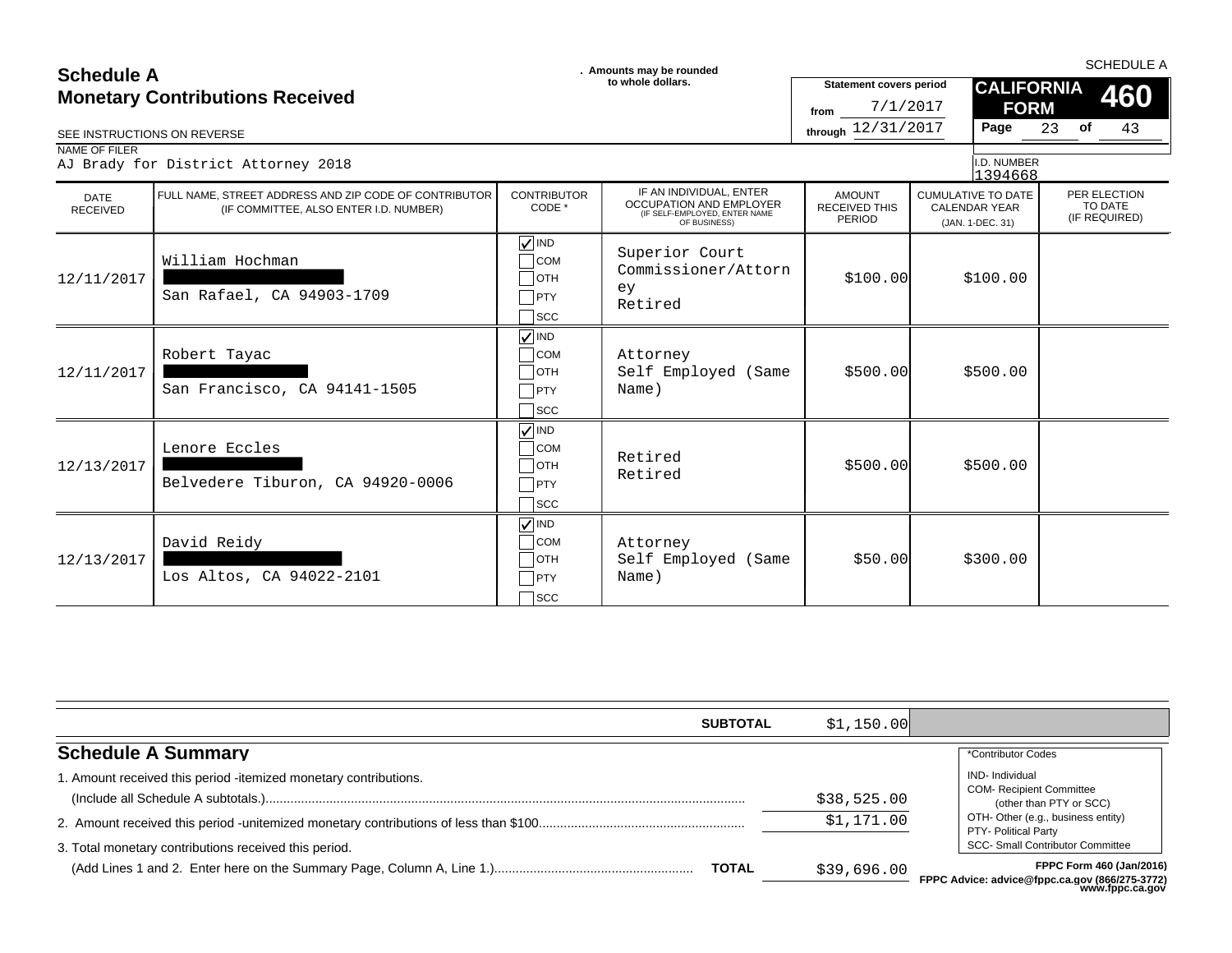| <b>Schedule A</b>                      |                                                                                                 | . Amounts may be rounded                                                                  |                                                                                                            | <b>SCHEDULE A</b>                                      |                                                                       |                                          |  |  |
|----------------------------------------|-------------------------------------------------------------------------------------------------|-------------------------------------------------------------------------------------------|------------------------------------------------------------------------------------------------------------|--------------------------------------------------------|-----------------------------------------------------------------------|------------------------------------------|--|--|
| <b>Monetary Contributions Received</b> |                                                                                                 |                                                                                           | to whole dollars.                                                                                          | <b>Statement covers period</b><br>7/1/2017<br>from     | <b>CALIFORNIA</b><br><b>FORM</b>                                      | 460                                      |  |  |
| SEE INSTRUCTIONS ON REVERSE            |                                                                                                 |                                                                                           |                                                                                                            | through 12/31/2017                                     | Page                                                                  | 43<br>$24$ of                            |  |  |
| NAME OF FILER                          | AJ Brady for District Attorney 2018                                                             |                                                                                           |                                                                                                            |                                                        | I.D. NUMBER<br>1394668                                                |                                          |  |  |
| <b>DATE</b><br><b>RECEIVED</b>         | FULL NAME, STREET ADDRESS AND ZIP CODE OF CONTRIBUTOR<br>(IF COMMITTEE, ALSO ENTER I.D. NUMBER) | <b>CONTRIBUTOR</b><br>CODE *                                                              | IF AN INDIVIDUAL, ENTER<br><b>OCCUPATION AND EMPLOYER</b><br>(IF SELF-EMPLOYED, ENTER NAME<br>OF BUSINESS) | <b>AMOUNT</b><br><b>RECEIVED THIS</b><br><b>PERIOD</b> | <b>CUMULATIVE TO DATE</b><br><b>CALENDAR YEAR</b><br>(JAN. 1-DEC. 31) | PER ELECTION<br>TO DATE<br>(IF REQUIRED) |  |  |
| 12/13/2017                             | Teamsters National D.R.I.V.E<br>Committee - FEC ID #C00032979<br>Washington, DC 20001-2198      | $\n  IND\n$<br>$\sqrt{\text{COM}}$<br>$\Box$ OTH<br>$\Box$ PTY<br>$\bigcap$ scc           |                                                                                                            | \$1,000.00]                                            | \$1,000.00                                                            |                                          |  |  |
| 12/15/2017                             | Radha Stern<br>Mill Valley, CA 94941-4128                                                       | $\nabla$ IND<br>$\overline{\phantom{a}}$ COM<br>$\Box$ OTH<br>$\Box$ PTY<br>$\bigcap$ SCC | Author<br>Self Employed                                                                                    | \$500.00                                               | \$500.00                                                              |                                          |  |  |
| 12/16/2017                             | Stuart Corvin<br>Mill Valley, CA 94941-1162                                                     | $\sqrt{ }$ IND<br>$\Box$ COM<br>$\Box$ отн<br>$\Box$ PTY<br>$\sqsupset$ scc               | Real Estate<br>Self Employed                                                                               | \$2,500.00]                                            | \$2,500.00                                                            |                                          |  |  |
| 12/16/2017                             | Nancy O'Neill<br>Larkspur, CA 94939-1530                                                        | $\sqrt{}$ IND<br>$\Box$ COM<br>$\Box$ OTH<br>$\Box$ PTY<br>$\bigcap$ scc                  | Manager<br>Unemployed                                                                                      | \$100.00]                                              | \$100.00                                                              |                                          |  |  |

| <b>SUBTOTAL</b>                                                  | \$4,100.00] |                                                                                                       |
|------------------------------------------------------------------|-------------|-------------------------------------------------------------------------------------------------------|
| <b>Schedule A Summary</b>                                        |             | *Contributor Codes                                                                                    |
| 1. Amount received this period -itemized monetary contributions. | \$38,525.00 | IND-Individual<br><b>COM- Recipient Committee</b><br>(other than PTY or SCC)                          |
| 3. Total monetary contributions received this period.            | \$1,171.00  | OTH- Other (e.g., business entity)<br>PTY- Political Party<br><b>SCC- Small Contributor Committee</b> |
| <b>TOTAL</b>                                                     | \$39,696.00 | FPPC Form 460 (Jan/2016)<br>FPPC Advice: advice@fppc.ca.gov (866/275-3772)<br>www.fppc.ca.gov         |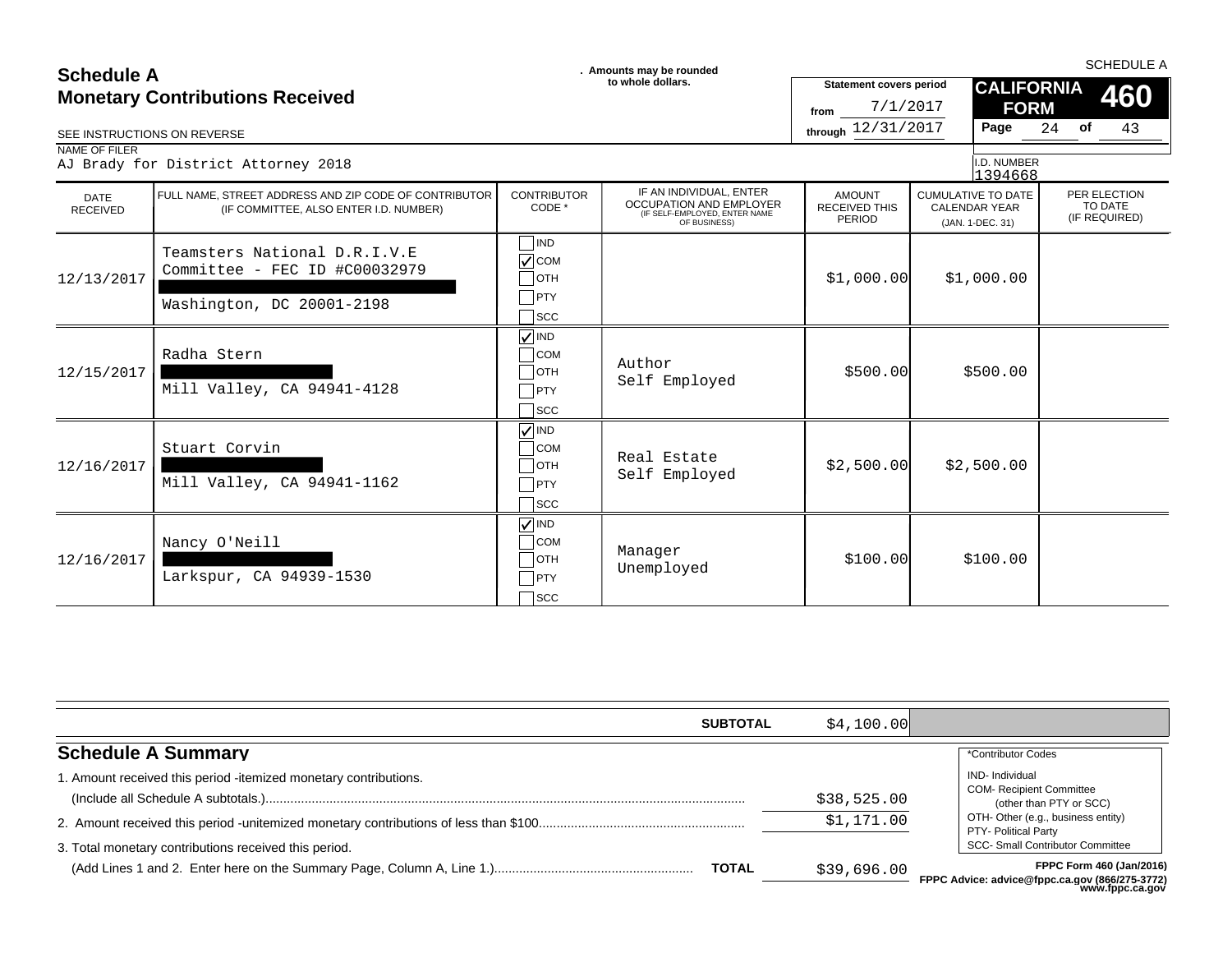### **SCHEDULE A**<br> **SCHEDULE A** SCHEDULE A SCHEDULE A **SCHEDULE A SCHEDULE A SCHEDULE A SCHEDULE A SCHEDULE A SCHEDULE A SCHEDULE A Monetary Contributions Received**

| <b>Monetary Contributions Received</b><br>SEE INSTRUCTIONS ON REVERSE |                                                                                                 |                                                                             | to whole dollars.                                                                                   | <b>Statement covers period</b><br>7/1/2017<br>from<br>through 12/31/2017 | Page                                                                  | <b>CALIFORNIA</b><br>460<br><b>FORM</b><br>25<br>of<br>43 |
|-----------------------------------------------------------------------|-------------------------------------------------------------------------------------------------|-----------------------------------------------------------------------------|-----------------------------------------------------------------------------------------------------|--------------------------------------------------------------------------|-----------------------------------------------------------------------|-----------------------------------------------------------|
| NAME OF FILER                                                         | AJ Brady for District Attorney 2018                                                             |                                                                             |                                                                                                     |                                                                          | I.D. NUMBER<br>1394668                                                |                                                           |
| DATE<br><b>RECEIVED</b>                                               | FULL NAME. STREET ADDRESS AND ZIP CODE OF CONTRIBUTOR<br>(IF COMMITTEE, ALSO ENTER I.D. NUMBER) | <b>CONTRIBUTOR</b><br>CODE *                                                | IF AN INDIVIDUAL, ENTER<br>OCCUPATION AND EMPLOYER<br>(IF SELF-EMPLOYED, ENTER NAME<br>OF BUSINESS) | <b>AMOUNT</b><br><b>RECEIVED THIS</b><br><b>PERIOD</b>                   | <b>CUMULATIVE TO DATE</b><br><b>CALENDAR YEAR</b><br>(JAN. 1-DEC. 31) | PER ELECTION<br>TO DATE<br>(IF REQUIRED)                  |
| 12/18/2017                                                            | Jenna Kasavin<br>Mill Valley, CA 94941-3312                                                     | $\sqrt{}$ IND<br><b>COM</b><br>$\Box$ OTH<br>PTY<br>$\sqcap$ scc            | Deputy District<br>Attorney<br>Marin County<br>District Attorney                                    | \$100.00]                                                                | \$100.00                                                              |                                                           |
| 12/18/2017                                                            | Charles Love<br>San Francisco, CA 94134-1355                                                    | $\sqrt{ N}$<br>$\bigcap$ COM<br>$\Box$ OTH<br>$\neg$ PTY<br>$\sqcap$ scc    | Retired<br>Retired                                                                                  | \$100.00]                                                                | \$100.00                                                              |                                                           |
| 12/20/2017                                                            | Paul Tokarz<br>Corte Madera, CA 94925-2031                                                      | $\sqrt{ N }$<br><b>COM</b><br>$ $ OTH<br>$\neg$ PTY<br>$\sqcap$ scc         | Attorney<br>Google, LLC                                                                             | \$100.00]                                                                | \$200.00                                                              |                                                           |
| 12/21/2017                                                            | Michael Futterman<br>San Francisco, CA 94111-2672                                               | $\sqrt{ }$ IND<br>$\bigcap$ COM<br>$\Box$ OTH<br>$\Box$ PTY<br>$\sqcap$ scc | Attorney<br>Futterman Dupree<br>Dodd Croley Maier<br>LLP                                            | \$200.00]                                                                | \$200.00                                                              |                                                           |

| <b>SUBTOTAL</b>                                                                                                           | \$500.00]                 |                                                                                                                                                                                               |
|---------------------------------------------------------------------------------------------------------------------------|---------------------------|-----------------------------------------------------------------------------------------------------------------------------------------------------------------------------------------------|
| <b>Schedule A Summary</b>                                                                                                 |                           | *Contributor Codes                                                                                                                                                                            |
| 1. Amount received this period -itemized monetary contributions.<br>3. Total monetary contributions received this period. | \$38,525.00<br>\$1,171.00 | <b>IND-</b> Individual<br><b>COM- Recipient Committee</b><br>(other than PTY or SCC)<br>OTH- Other (e.g., business entity)<br>PTY- Political Party<br><b>SCC- Small Contributor Committee</b> |
| <b>TOTAL</b>                                                                                                              | \$39,696.00               | FPPC Form 460 (Jan/2016)<br>FPPC Advice: advice@fppc.ca.gov (866/275-3772)<br>www.fppc.ca.gov                                                                                                 |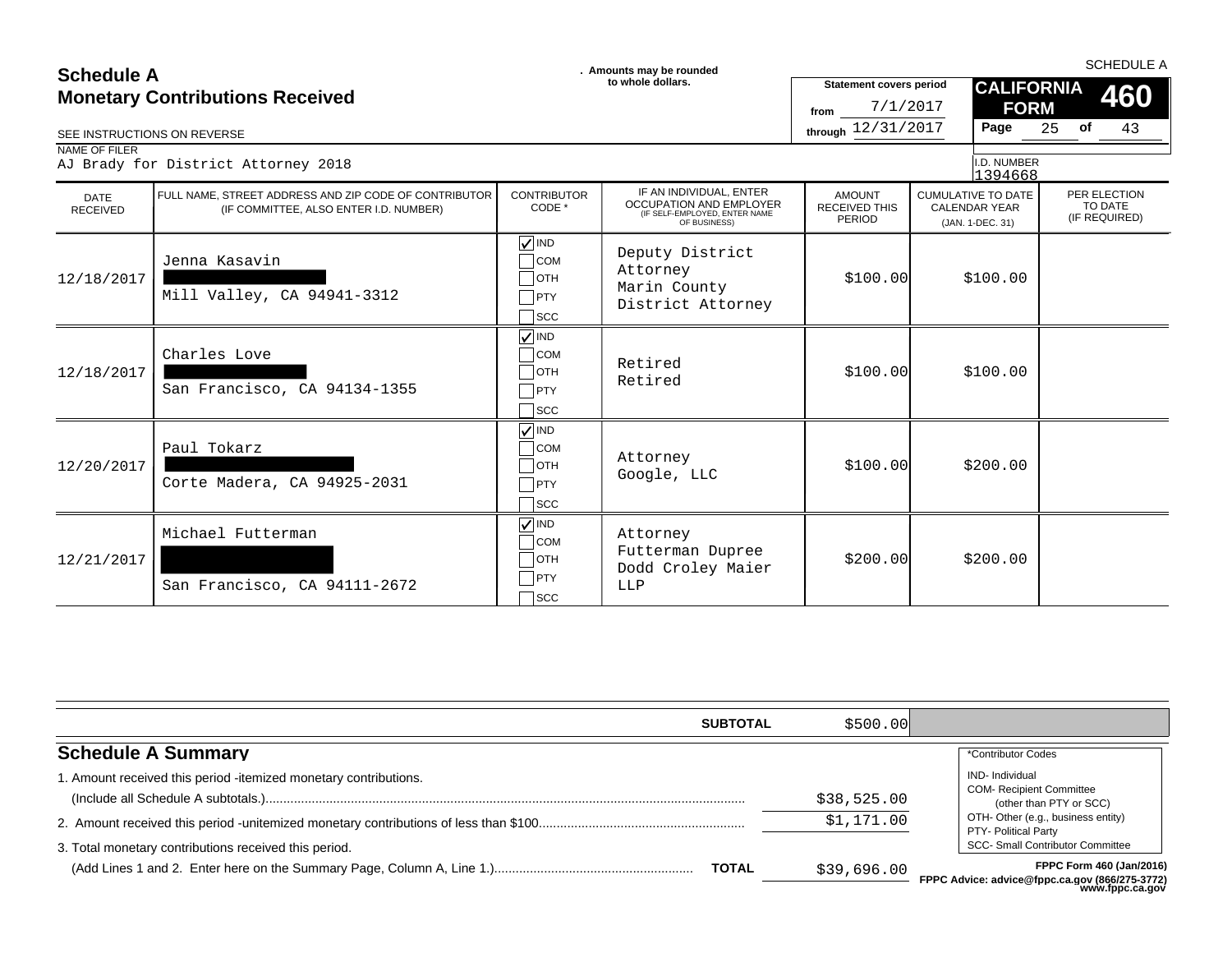### **SCHEDULE A**<br> **SCHEDULE A** SCHEDULE A SCHEDULE A **SCHEDULE A SCHEDULE A SCHEDULE A SCHEDULE A SCHEDULE A SCHEDULE A SCHEDULE A Monetary Contributions Received**

| SEE INSTRUCTIONS ON REVERSE    | <b>Monetary Contributions Received</b>                                                          |                                                                                                  | to whole dollars.                                                                                   | <b>Statement covers period</b><br>7/1/2017<br>from<br>through 12/31/2017 | Page                                                                  | <b>CALIFORNIA</b><br>460<br><b>FORM</b><br><b>of</b><br>43<br>26 |
|--------------------------------|-------------------------------------------------------------------------------------------------|--------------------------------------------------------------------------------------------------|-----------------------------------------------------------------------------------------------------|--------------------------------------------------------------------------|-----------------------------------------------------------------------|------------------------------------------------------------------|
| NAME OF FILER                  | AJ Brady for District Attorney 2018                                                             |                                                                                                  |                                                                                                     |                                                                          | I.D. NUMBER<br>1394668                                                |                                                                  |
| <b>DATE</b><br><b>RECEIVED</b> | FULL NAME, STREET ADDRESS AND ZIP CODE OF CONTRIBUTOR<br>(IF COMMITTEE, ALSO ENTER I.D. NUMBER) | <b>CONTRIBUTOR</b><br>CODE *                                                                     | IF AN INDIVIDUAL, ENTER<br>OCCUPATION AND EMPLOYER<br>(IF SELF-EMPLOYED, ENTER NAME<br>OF BUSINESS) | <b>AMOUNT</b><br><b>RECEIVED THIS</b><br>PERIOD                          | <b>CUMULATIVE TO DATE</b><br><b>CALENDAR YEAR</b><br>(JAN. 1-DEC. 31) | PER ELECTION<br>TO DATE<br>(IF REQUIRED)                         |
| 12/22/2017                     | Sandra Kauffman<br>Larkspur, CA 94939-1003                                                      | $\sqrt{ }$ IND<br>$\bigcap$ COM<br>$\Box$ OTH<br>$\neg$ PTY<br>$\sqcap$ scc                      | Nurse<br>Satellite Dialysis                                                                         | \$1,500.00]                                                              | \$1,500.00                                                            |                                                                  |
| 12/22/2017                     | Brad Lensing<br>Corte Madera, CA 94925-2010                                                     | $\sqrt{\sqrt{}}$ IND<br>$\overline{\phantom{a}}$ COM<br>$\Box$ OTH<br>$\neg$ PTY<br>$\sqcap$ scc | Marketing<br>Propeller Health                                                                       | \$250.00                                                                 | \$250.00                                                              |                                                                  |
| 12/22/2017                     | Sherry Wangenheim<br>Tiburon, CA 94920-1522                                                     | $\sqrt{ }$ IND<br>$\bigcap$ COM<br>$\Box$ OTH<br>$\neg$ PTY<br>$\sqcap$ scc                      | <b>CFO</b><br>Muh-Tay-Zik Hof-fer                                                                   | \$250.00                                                                 | \$250.00                                                              |                                                                  |
| 12/22/2017                     | Yael Wieder<br>Woodland Hills, CA 91367-4447                                                    | $\sqrt{ N }$<br>$\overline{\phantom{a}}$ COM<br>$\Box$ OTH<br>PTY<br>$\sqcap$ scc                | Attorney<br>Hamrick & Evans,<br>LLP                                                                 | \$100.00]                                                                | \$350.00                                                              |                                                                  |

|                                                                  | <b>SUBTOTAL</b> | \$2,100.00                |                                                                                                                                            |
|------------------------------------------------------------------|-----------------|---------------------------|--------------------------------------------------------------------------------------------------------------------------------------------|
| <b>Schedule A Summary</b>                                        |                 |                           | *Contributor Codes                                                                                                                         |
| 1. Amount received this period -itemized monetary contributions. |                 | \$38,525.00<br>\$1,171.00 | IND-Individual<br><b>COM- Recipient Committee</b><br>(other than PTY or SCC)<br>OTH- Other (e.g., business entity)<br>PTY- Political Party |
| 3. Total monetary contributions received this period.            | <b>TOTAL</b>    | \$39,696.00               | <b>SCC- Small Contributor Committee</b><br>FPPC Form 460 (Jan/2016)<br>FPPC Advice: advice@fppc.ca.gov (866/275-3772)<br>www.fppc.ca.gov   |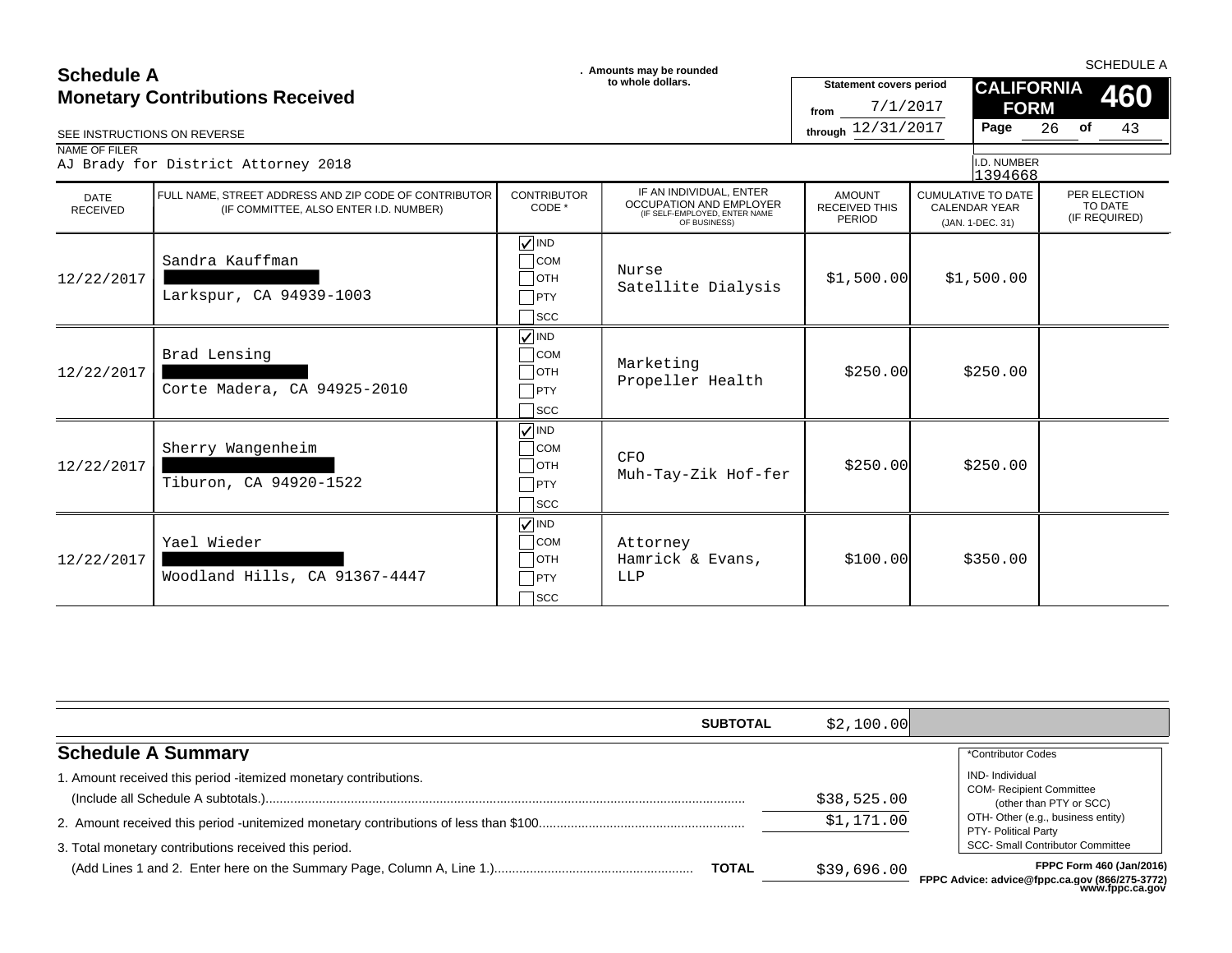| <b>Schedule A</b>              |                                                                                                 | . Amounts may be rounded                                                |                                                                                                            |                                                    | <b>SCHEDULE A</b>                                                     |                                          |  |  |
|--------------------------------|-------------------------------------------------------------------------------------------------|-------------------------------------------------------------------------|------------------------------------------------------------------------------------------------------------|----------------------------------------------------|-----------------------------------------------------------------------|------------------------------------------|--|--|
|                                | <b>Monetary Contributions Received</b>                                                          |                                                                         | to whole dollars.                                                                                          | <b>Statement covers period</b><br>7/1/2017<br>from | <b>CALIFORNIA</b><br><b>FORM</b>                                      | 460                                      |  |  |
|                                | SEE INSTRUCTIONS ON REVERSE                                                                     |                                                                         |                                                                                                            | through 12/31/2017                                 | Page                                                                  | 27<br>of<br>43                           |  |  |
| NAME OF FILER                  | AJ Brady for District Attorney 2018                                                             |                                                                         |                                                                                                            |                                                    | I.D. NUMBER<br>1394668                                                |                                          |  |  |
| <b>DATE</b><br><b>RECEIVED</b> | FULL NAME. STREET ADDRESS AND ZIP CODE OF CONTRIBUTOR<br>(IF COMMITTEE, ALSO ENTER I.D. NUMBER) | <b>CONTRIBUTOR</b><br>CODE *                                            | IF AN INDIVIDUAL, ENTER<br><b>OCCUPATION AND EMPLOYER</b><br>(IF SELF-EMPLOYED, ENTER NAME<br>OF BUSINESS) | <b>AMOUNT</b><br><b>RECEIVED THIS</b><br>PERIOD    | <b>CUMULATIVE TO DATE</b><br><b>CALENDAR YEAR</b><br>(JAN. 1-DEC. 31) | PER ELECTION<br>TO DATE<br>(IF REQUIRED) |  |  |
| 12/23/2017                     | Robert Devine<br>Novato, CA 94949-7231                                                          | $\sqrt{ }$ IND<br><b>COM</b><br>∃отн<br>PTY<br><b>SCC</b>               | Attorney<br>Self-Employed (same<br>name)                                                                   | \$100.00]                                          | \$100.00                                                              |                                          |  |  |
| 12/23/2017                     | Chelsea Schlunt<br>Belvedere, CA 94920-2404                                                     | $\sqrt{\frac{1}{1}}$ IND<br><b>COM</b><br>∃отн<br>PTY<br>∃scc           | Operations<br>Management<br>Bellows Plumbing<br>Heating & Air                                              | \$100.00]                                          | \$100.00                                                              |                                          |  |  |
| 12/23/2017                     | Teamsters Local Union No. 315; PAC<br>861299<br>Martinez, CA 94553                              | IND<br>$ $ COM<br>]отн<br>$ $ PTY<br><b>SCC</b>                         |                                                                                                            | \$500.00]                                          | \$500.00                                                              |                                          |  |  |
| 12/24/2017                     | Joseph Descala, Jr.<br>San Anselmo, CA 94960-1186                                               | $\sqrt{}$ IND<br><b>COM</b><br><b>OTH</b><br>PTY<br>$\sqrt{\text{SCC}}$ | Retired<br>Retired                                                                                         | \$100.00]                                          | \$100.00                                                              |                                          |  |  |

| <b>SUBTOTAL</b>                                                       | \$800.00]   |                                                                                                                       |
|-----------------------------------------------------------------------|-------------|-----------------------------------------------------------------------------------------------------------------------|
| <b>Schedule A Summary</b>                                             |             | *Contributor Codes                                                                                                    |
| . Amount received this period -itemized monetary contributions.       | \$38,525.00 | <b>IND-</b> Individual<br><b>COM- Recipient Committee</b><br>(other than PTY or SCC)                                  |
|                                                                       | \$1,171.00  | OTH- Other (e.g., business entity)<br>PTY- Political Party                                                            |
| 3. Total monetary contributions received this period.<br><b>TOTAL</b> | \$39,696.00 | <b>SCC- Small Contributor Committee</b><br>FPPC Form 460 (Jan/2016)<br>FPPC Advice: advice@fnnc.ca.gov (866/275-3772) |

**FREE ADVICE & COVIDE CO www.fppc.ca.gov**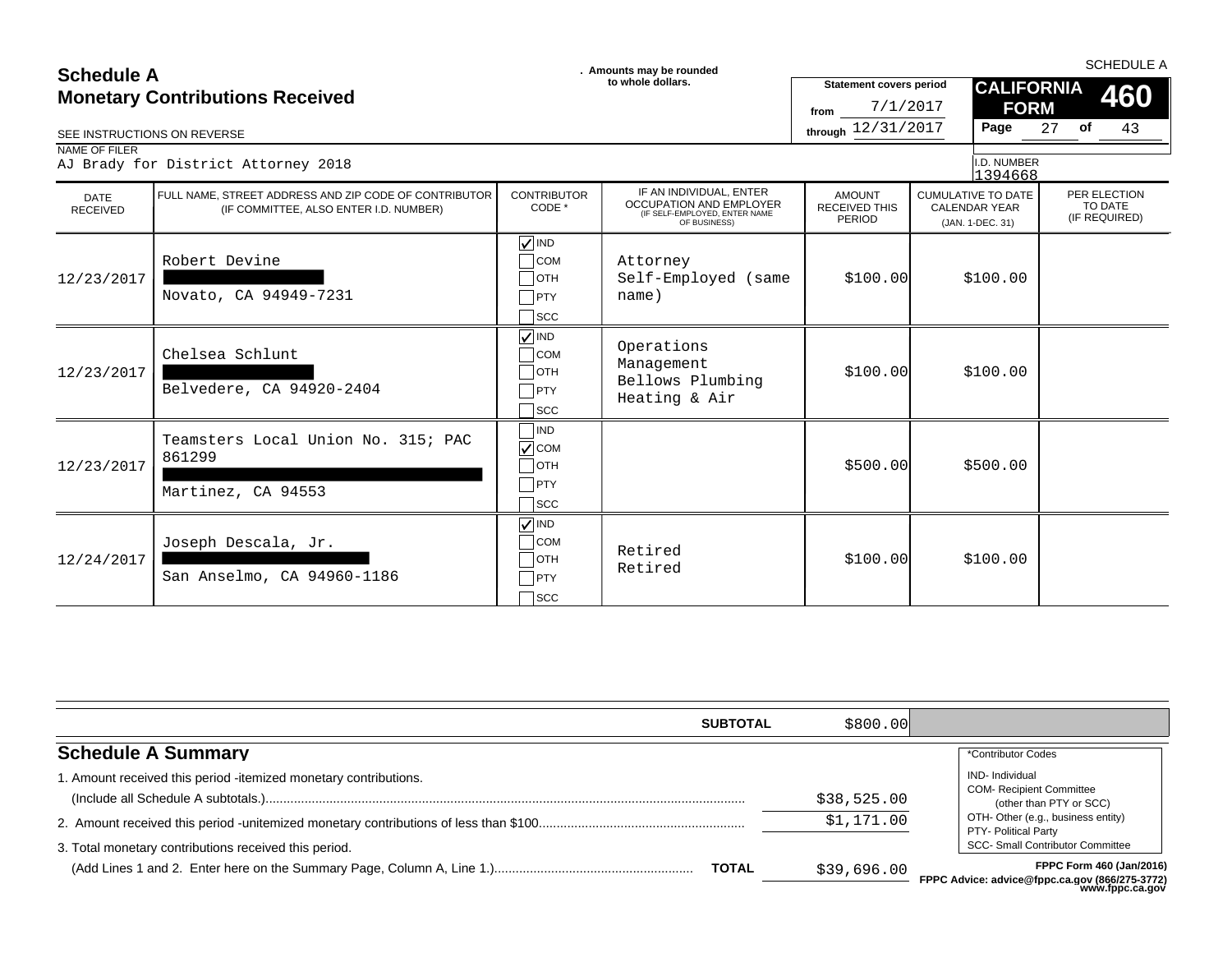| <b>Schedule A</b>                      |                                                                                                 | . Amounts may be rounded                                                                           |                                                                                                            |                                                    |                                                                       | <b>SCHEDULE A</b>                        |  |  |
|----------------------------------------|-------------------------------------------------------------------------------------------------|----------------------------------------------------------------------------------------------------|------------------------------------------------------------------------------------------------------------|----------------------------------------------------|-----------------------------------------------------------------------|------------------------------------------|--|--|
| <b>Monetary Contributions Received</b> |                                                                                                 |                                                                                                    | to whole dollars.                                                                                          | <b>Statement covers period</b><br>7/1/2017<br>from | <b>FORM</b>                                                           | <b>CALIFORNIA</b><br>460                 |  |  |
|                                        | SEE INSTRUCTIONS ON REVERSE                                                                     |                                                                                                    |                                                                                                            | through 12/31/2017                                 | Page                                                                  | 28<br>of<br>43                           |  |  |
| NAME OF FILER                          | AJ Brady for District Attorney 2018                                                             |                                                                                                    |                                                                                                            |                                                    | I.D. NUMBER<br>1394668                                                |                                          |  |  |
| <b>DATE</b><br><b>RECEIVED</b>         | FULL NAME, STREET ADDRESS AND ZIP CODE OF CONTRIBUTOR<br>(IF COMMITTEE, ALSO ENTER I.D. NUMBER) | <b>CONTRIBUTOR</b><br>CODE *                                                                       | IF AN INDIVIDUAL, ENTER<br><b>OCCUPATION AND EMPLOYER</b><br>(IF SELF-EMPLOYED, ENTER NAME<br>OF BUSINESS) | <b>AMOUNT</b><br><b>RECEIVED THIS</b><br>PERIOD    | <b>CUMULATIVE TO DATE</b><br><b>CALENDAR YEAR</b><br>(JAN. 1-DEC. 31) | PER ELECTION<br>TO DATE<br>(IF REQUIRED) |  |  |
| 12/24/2017                             | Victoria Ma<br>San Leandro, CA 94578-4452                                                       | $\sqrt{ }$ IND<br>$\bigcap$ COM<br>$\sqcap$ отн<br>PTY<br>$\sqcap$ scc                             | Retired<br>Retired                                                                                         | \$100.00]                                          | \$100.00                                                              |                                          |  |  |
| 12/25/2017                             | Matthew Ramsey<br>San Rafael, CA 94913-4043                                                     | $\sqrt{ }$ IND<br>$\sqcap$ COM<br>$\Box$ OTH<br>PTY<br>$\big $ SCC                                 | Bail Agent<br>Self / Bail Asset<br>Management Inc.                                                         | \$500.00]                                          | \$1,000.00                                                            |                                          |  |  |
| 12/27/2017                             | Bryna Holland<br>Novato, CA 94947-3709                                                          | $\sqrt{ }$ IND<br>$\overline{\phantom{a}}$ COM<br>$\Box$ OTH<br>$T$ PTY<br>$\sqcap_{\mathsf{SCC}}$ | Deputy Public<br>Defender<br>County of Marin                                                               | \$250.00                                           | \$500.00                                                              |                                          |  |  |
| 12/27/2017                             | Sharon McVeigh Pettigrew<br>San Mateo, CA 94402-2251                                            | $\sqrt{\sqrt{}}$ IND<br>$\overline{\phantom{a}}$ COM<br>$\Box$ OTH<br>PTY<br>$\sqcap$ scc          | Vice President,<br>Customer Support<br>GoPro Inc.                                                          | \$1,000.00]                                        | \$1,000.00                                                            |                                          |  |  |

| <b>SUBTOTAL</b>                                                  | \$1,850.00  |                                                                                      |
|------------------------------------------------------------------|-------------|--------------------------------------------------------------------------------------|
| <b>Schedule A Summary</b>                                        |             | *Contributor Codes                                                                   |
| 1. Amount received this period -itemized monetary contributions. | \$38,525.00 | <b>IND-</b> Individual<br><b>COM- Recipient Committee</b><br>(other than PTY or SCC) |
|                                                                  | \$1,171.00  | OTH- Other (e.g., business entity)<br>PTY- Political Party                           |
| 3. Total monetary contributions received this period.            |             | <b>SCC- Small Contributor Committee</b>                                              |
| <b>TOTAL</b>                                                     | \$39,696.00 | <b>FPPC Form 460 (Jan/2016)</b><br>FPPC Advice: advice@fnnc.ca.gov (866/275-3772)    |

**FREE ADVICE & COVIDE CO** *psisisisisisisisisisi*<br>www.fppc.ca.gov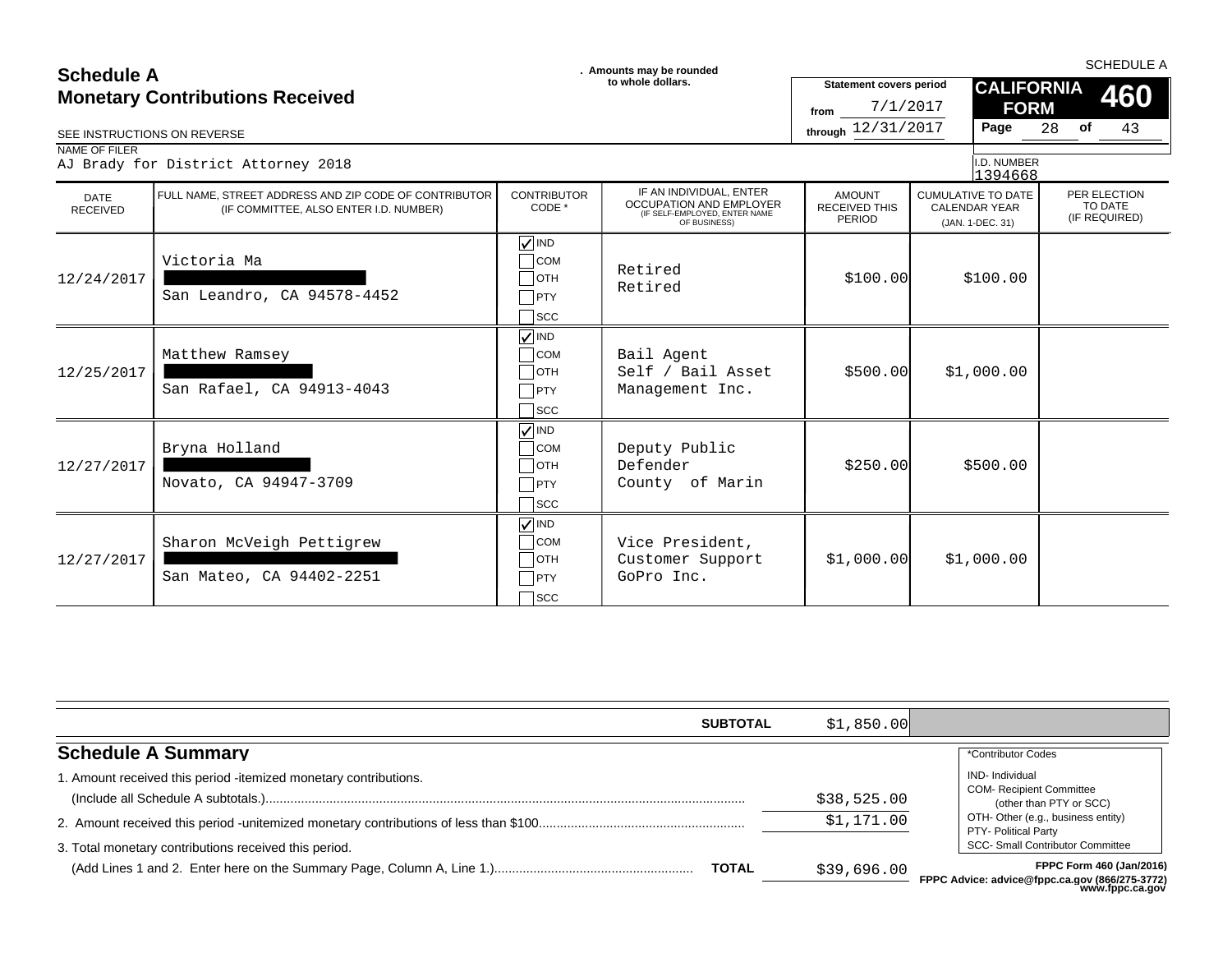### **SCHEDULE A**<br> **SCHEDULE A** SCHEDULE A SCHEDULE A **SCHEDULE A SCHEDULE A SCHEDULE A SCHEDULE A SCHEDULE A SCHEDULE A SCHEDULE A Monetary Contributions Received**

| <b>Monetary Contributions Received</b><br>SEE INSTRUCTIONS ON REVERSE |                                                                                                 |                                                               | to whole dollars.                                                                                   | <b>Statement covers period</b><br>7/1/2017<br>from<br>through 12/31/2017 | <b>CALIFORNIA</b><br><b>FORM</b><br>Page                              | 460<br>43<br>29<br>of                    |
|-----------------------------------------------------------------------|-------------------------------------------------------------------------------------------------|---------------------------------------------------------------|-----------------------------------------------------------------------------------------------------|--------------------------------------------------------------------------|-----------------------------------------------------------------------|------------------------------------------|
| NAME OF FILER                                                         | AJ Brady for District Attorney 2018                                                             |                                                               |                                                                                                     |                                                                          | I.D. NUMBER<br>1394668                                                |                                          |
| <b>DATE</b><br><b>RECEIVED</b>                                        | FULL NAME, STREET ADDRESS AND ZIP CODE OF CONTRIBUTOR<br>(IF COMMITTEE, ALSO ENTER I.D. NUMBER) | <b>CONTRIBUTOR</b><br>CODE *                                  | IF AN INDIVIDUAL, ENTER<br>OCCUPATION AND EMPLOYER<br>(IF SELF-EMPLOYED, ENTER NAME<br>OF BUSINESS) | <b>AMOUNT</b><br><b>RECEIVED THIS</b><br><b>PERIOD</b>                   | <b>CUMULATIVE TO DATE</b><br><b>CALENDAR YEAR</b><br>(JAN. 1-DEC. 31) | PER ELECTION<br>TO DATE<br>(IF REQUIRED) |
| 12/27/2017                                                            | Nazanin Nassir<br>Encino, CA 91436-1628                                                         | $\sqrt{ }$ IND<br><b>COM</b><br>OTH<br>$ $ PTY<br>SCC         | Attorney<br>Landmark Law Group,<br>Inc.                                                             | \$250.00                                                                 | \$250.00                                                              |                                          |
| 12/28/2017                                                            | Andrew Allen<br>Belvedere Tiburon, CA 94920-2445                                                | $\sqrt{ }$ IND<br><b>COM</b><br>∃отн<br>PTY<br>1scc           | Retired<br>Retired                                                                                  | \$250.00                                                                 | \$250.00                                                              |                                          |
| 12/28/2017                                                            | Carol Farrer<br>San Rafael, CA 94901-1746                                                       | $\sqrt{ N }$<br><b>COM</b><br><b>OTH</b><br>PTY<br><b>SCC</b> | Deputy Public<br>Defender<br>County of Marin                                                        | \$250.00                                                                 | \$250.00                                                              |                                          |
| 12/28/2017                                                            | David Vogelstein<br>San Rafael, CA 94901-3143                                                   | $\sqrt{ }$ IND<br><b>COM</b><br><b>OTH</b><br>PTY<br>Scc      | Attorney<br>Self-Employed (same<br>name)                                                            | \$1,250.00]                                                              | \$2,500.00                                                            |                                          |

| <b>SUBTOTAL</b>                                                 | \$2,000.00  |                                                                            |
|-----------------------------------------------------------------|-------------|----------------------------------------------------------------------------|
| <b>Schedule A Summary</b>                                       |             | *Contributor Codes                                                         |
| . Amount received this period -itemized monetary contributions. |             | IND-Individual                                                             |
|                                                                 | \$38,525.00 | <b>COM- Recipient Committee</b><br>(other than PTY or SCC)                 |
|                                                                 | \$1,171.00  | OTH- Other (e.g., business entity)<br>PTY- Political Party                 |
| 3. Total monetary contributions received this period.           |             | <b>SCC- Small Contributor Committee</b>                                    |
| <b>TOTAL</b>                                                    | \$39,696.00 | FPPC Form 460 (Jan/2016)<br>FPPC Advice: advice@fnnc.ca.gov (866/275-3772) |

**FPPC Advice: advice@fppc.ca.gov (866/275-3772)** رے ، ، د-ت *، ∠*رہoo، u.gov<br>www.fppc.ca.gov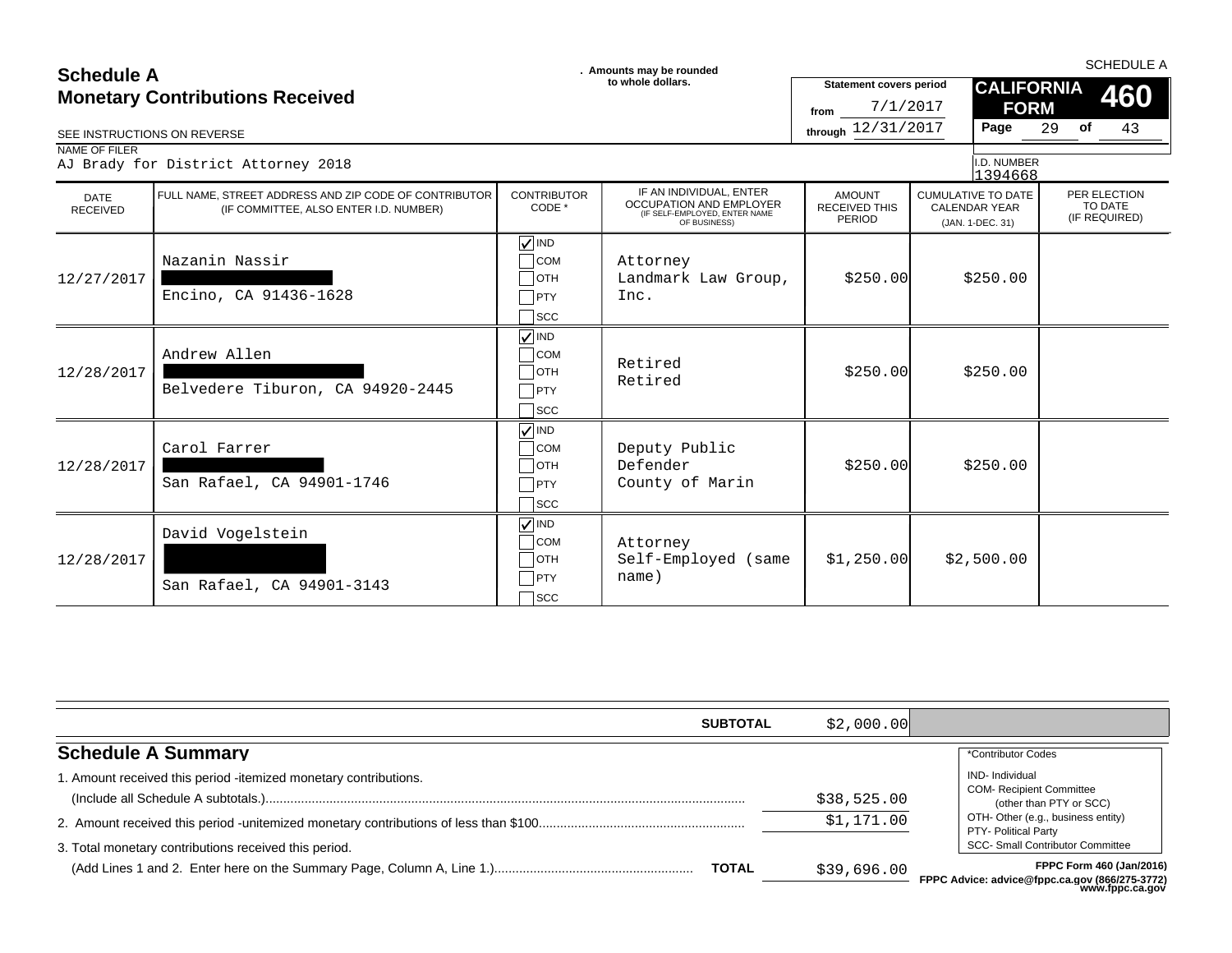| <b>Schedule A</b>              |                                                                                                 |                                                                                      | . Amounts may be rounded<br>to whole dollars.                                                               | <b>Statement covers period</b>                         | <b>CALIFORNIA</b>                                                     | <b>SCHEDULE A</b>                        |
|--------------------------------|-------------------------------------------------------------------------------------------------|--------------------------------------------------------------------------------------|-------------------------------------------------------------------------------------------------------------|--------------------------------------------------------|-----------------------------------------------------------------------|------------------------------------------|
|                                | <b>Monetary Contributions Received</b>                                                          |                                                                                      |                                                                                                             | 7/1/2017<br>from                                       | <b>FORM</b>                                                           | 460                                      |
| SEE INSTRUCTIONS ON REVERSE    |                                                                                                 |                                                                                      |                                                                                                             | through 12/31/2017                                     | Page                                                                  | 30<br>of<br>43                           |
| NAME OF FILER                  | AJ Brady for District Attorney 2018                                                             |                                                                                      |                                                                                                             |                                                        | I.D. NUMBER<br>1394668                                                |                                          |
| <b>DATE</b><br><b>RECEIVED</b> | FULL NAME, STREET ADDRESS AND ZIP CODE OF CONTRIBUTOR<br>(IF COMMITTEE, ALSO ENTER I.D. NUMBER) | <b>CONTRIBUTOR</b><br>CODE *                                                         | IF AN INDIVIDUAL, ENTER<br><b>OCCUPATION AND EMPLOYER</b><br>(IF SELF-EMPLOYED, ENTER NAME)<br>OF BUSINESS) | <b>AMOUNT</b><br><b>RECEIVED THIS</b><br><b>PERIOD</b> | <b>CUMULATIVE TO DATE</b><br><b>CALENDAR YEAR</b><br>(JAN. 1-DEC. 31) | PER ELECTION<br>TO DATE<br>(IF REQUIRED) |
| 12/28/2017                     | Joshua Zimmerman<br>Thousand Oaks, CA 91360-5139                                                | $\sqrt{}$ IND<br><b>COM</b><br>$\sqcap$ отн<br>$\sqsupset$ PTY<br>$\sqcap$ scc       | Operations Manager<br>Atara<br>Biotherapeutics                                                              | \$250.00                                               | \$450.00                                                              |                                          |
| 12/29/2017                     | Dorothy Brady<br>San Rafael, CA 94903-2785                                                      | $\sqrt{}$ IND<br><b>COM</b><br>$\bigcap$ OTH<br>$\neg$ PTY<br>$\exists$ scc          | Retired<br>Retired                                                                                          | \$3,600.00]                                            | \$9,870.00                                                            |                                          |
| 12/29/2017                     | Cassandra Edwards<br>Greenbrae, CA 94904-1322                                                   | $\sqrt{ N}$<br>$\overline{\overline{\text{COM}}}$<br>∃отн<br>$\sqsupset$ PTY<br>∃scc | Deputy District<br>Attorney<br>County of Marin                                                              | \$100.00]                                              | \$1,100.00                                                            |                                          |
| 12/29/2017                     | Sheet Metal Workers International<br>Assc. Local No 104; PAC ID No<br>850381                    | <b>IND</b><br>$\sqrt{\ }$ COM<br>∃отн<br>PTY<br>$\sqcap$ scc                         |                                                                                                             | \$500.00]                                              | \$500.00                                                              |                                          |
|                                | San Ramon, CA 94583-1547                                                                        |                                                                                      |                                                                                                             |                                                        |                                                                       |                                          |

|                                                                 | <b>SUBTOTAL</b> | \$4.450.00  |                                                                            |
|-----------------------------------------------------------------|-----------------|-------------|----------------------------------------------------------------------------|
| <b>Schedule A Summary</b>                                       |                 |             | *Contributor Codes                                                         |
| . Amount received this period -itemized monetary contributions. |                 |             | <b>IND-</b> Individual                                                     |
|                                                                 |                 | \$38,525.00 | <b>COM- Recipient Committee</b><br>(other than PTY or SCC)                 |
|                                                                 |                 | \$1,171.00  | OTH- Other (e.g., business entity)<br>PTY- Political Party                 |
| 3. Total monetary contributions received this period.           |                 |             | SCC- Small Contributor Committee                                           |
|                                                                 | <b>TOTAL</b>    | \$39,696.00 | FPPC Form 460 (Jan/2016)<br>FPPC Advice: advice@fnnc.ca.gov (866/275-3772) |

**FPPC Advice: advice@fppc.ca.gov (866/275-3772) www.fppc.ca.gov**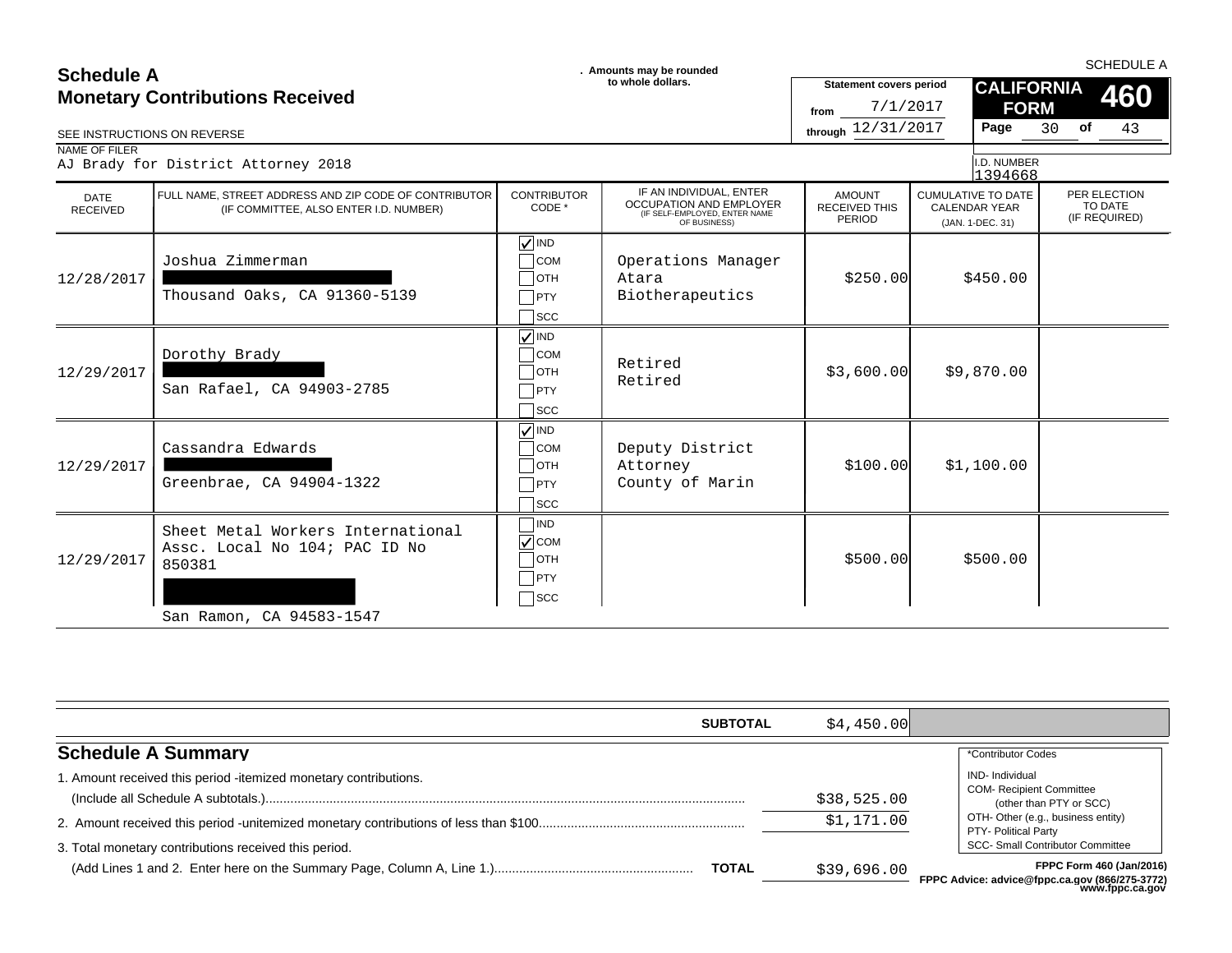# Schodule A

 $\sim 10^{11}$  km  $^{-1}$  and  $\sim 10^{11}$  km  $^{-1}$  km  $^{-1}$  and  $^{-1}$ 

 $\sim$   $\sim$ 

 $\sim 10^{11}$  km s  $^{-1}$ 

. Amounts may be rounded

 $\mathcal{L}^{\mathcal{L}}$  and  $\mathcal{L}^{\mathcal{L}}$  are the set of the set of  $\mathcal{L}^{\mathcal{L}}$ 

**SCHEDULE A** 

 $\sim$   $\pm$ 

| <b>OURGURLA</b><br><b>Monetary Contributions Received</b><br>SEE INSTRUCTIONS ON REVERSE |                                                                                                 |                                                                       | to whole dollars.                                                                                          | <b>Statement covers period</b><br>7/1/2017<br>from<br>through 12/31/2017 | <b>CALIFORNIA</b><br><b>FORM</b><br>Page                              | 460<br>of<br>43<br>31                    |
|------------------------------------------------------------------------------------------|-------------------------------------------------------------------------------------------------|-----------------------------------------------------------------------|------------------------------------------------------------------------------------------------------------|--------------------------------------------------------------------------|-----------------------------------------------------------------------|------------------------------------------|
| NAME OF FILER                                                                            | AJ Brady for District Attorney 2018                                                             |                                                                       |                                                                                                            |                                                                          | I.D. NUMBER<br>1394668                                                |                                          |
| <b>DATE</b><br><b>RECEIVED</b>                                                           | FULL NAME, STREET ADDRESS AND ZIP CODE OF CONTRIBUTOR<br>(IF COMMITTEE, ALSO ENTER I.D. NUMBER) | <b>CONTRIBUTOR</b><br>CODE <sup>*</sup>                               | IF AN INDIVIDUAL, ENTER<br><b>OCCUPATION AND EMPLOYER</b><br>(IF SELF-EMPLOYED, ENTER NAME<br>OF BUSINESS) | <b>AMOUNT</b><br><b>RECEIVED THIS</b><br><b>PERIOD</b>                   | <b>CUMULATIVE TO DATE</b><br><b>CALENDAR YEAR</b><br>(JAN, 1-DEC. 31) | PER ELECTION<br>TO DATE<br>(IF REQUIRED) |
| 12/29/2017                                                                               | Teamsters Local 856 PAC<br>Sacramento, CA 95814-3810                                            | <b>TIND</b><br>∣⊽]сом<br>∏отн<br>$\Box$ PTY<br>$\sqcap$ scc           |                                                                                                            | \$500.00                                                                 | \$500.00                                                              |                                          |
| 12/30/2017                                                                               | Justin Allamano<br>Corte Madera, CA 94925-1337                                                  | <b>NIND</b><br>∃сом<br>∃отн<br>$\Box$ PTY<br>$\sqcap$ scc             | Lawyer<br>Self Employed (same<br>name)                                                                     | \$25.00                                                                  | \$125.00                                                              |                                          |
| 12/30/2017                                                                               | John Clifford<br>Corte Madera, CA 94925-1931                                                    | <b>VIND</b><br>$\Box$ com<br>$\Box$ отн<br>$\Box$ PTY<br>$\sqcap$ scc | Real Estate<br>Appraiser<br>Clifford Advisory,<br><b>LLC</b>                                               | \$100.00                                                                 | \$750.00                                                              |                                          |
| 12/30/2017                                                                               | William Dalby<br>West Sacramento, CA 95691-4004                                                 | $\overline{\triangle}$ IND<br>∃сом<br>∃отн<br>$\sqcap$ PTY<br>∃scc    | Retired<br>Retired                                                                                         | \$100.00                                                                 | \$300.00                                                              |                                          |

| <b>SUBTOTAL</b>                                                  | \$725.00    |                                                                                               |
|------------------------------------------------------------------|-------------|-----------------------------------------------------------------------------------------------|
| <b>Schedule A Summary</b>                                        |             | *Contributor Codes                                                                            |
| 1. Amount received this period -itemized monetary contributions. |             | <b>IND-Individual</b>                                                                         |
|                                                                  | \$38,525.00 | <b>COM-Recipient Committee</b><br>(other than PTY or SCC)                                     |
|                                                                  | \$1,171.00  | OTH-Other (e.g., business entity)<br>PTY- Political Party                                     |
| 3. Total monetary contributions received this period.            |             | SCC- Small Contributor Committee                                                              |
| <b>TOTAL</b>                                                     | \$39,696.00 | FPPC Form 460 (Jan/2016)<br>FPPC Advice: advice@fppc.ca.gov (866/275-3772)<br>www.fppc.ca.gov |

 $\sim 10^{11}$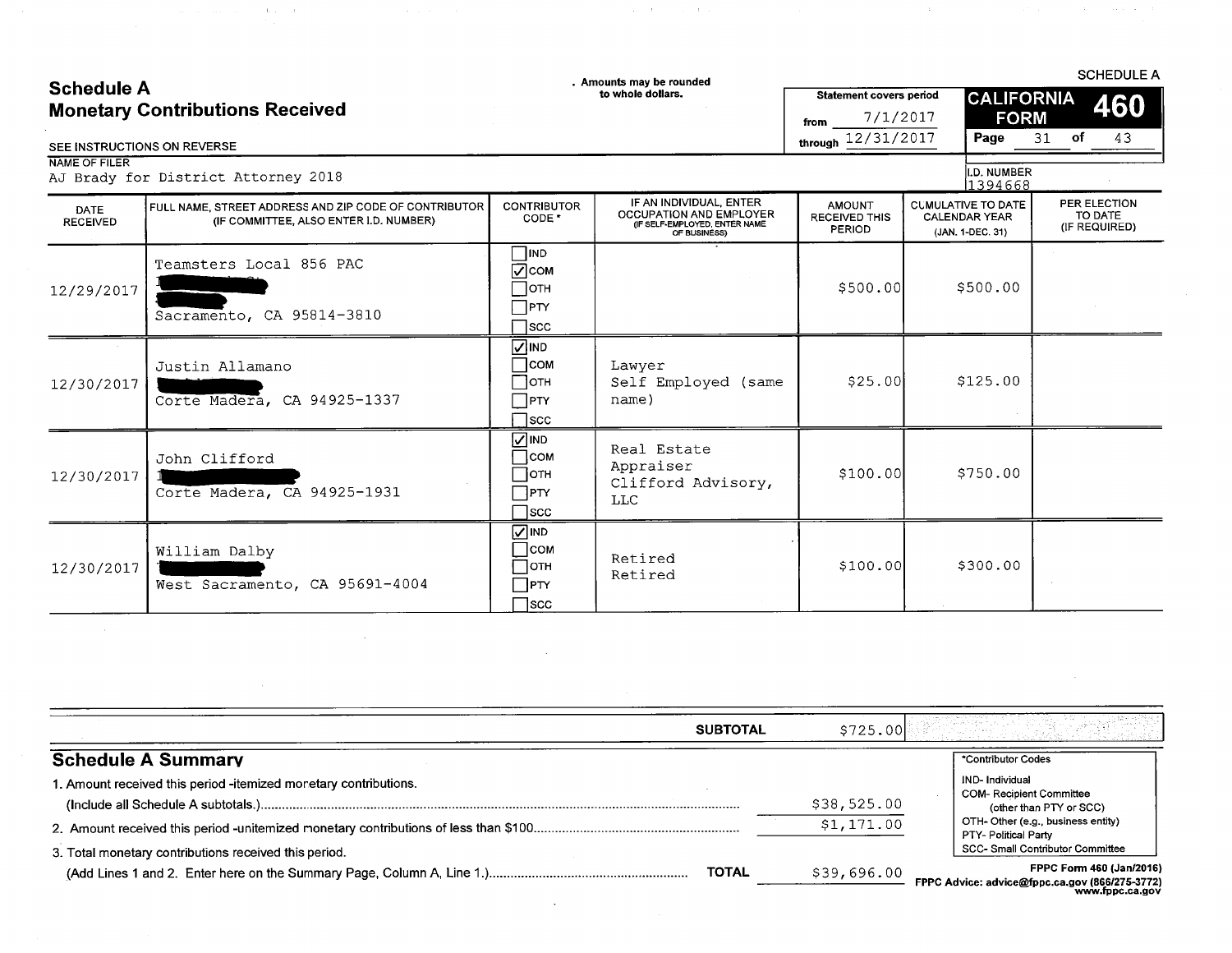| <b>Schedule A</b>                      |                                                                                                 |                                                                                                  | . Amounts may be rounded                                                                                   | <b>SCHEDULE A</b>                                  |                                                                       |                                          |  |  |
|----------------------------------------|-------------------------------------------------------------------------------------------------|--------------------------------------------------------------------------------------------------|------------------------------------------------------------------------------------------------------------|----------------------------------------------------|-----------------------------------------------------------------------|------------------------------------------|--|--|
| <b>Monetary Contributions Received</b> |                                                                                                 |                                                                                                  | to whole dollars.                                                                                          | <b>Statement covers period</b><br>7/1/2017<br>from | <b>CALIFORNIA</b><br><b>FORM</b>                                      | 460                                      |  |  |
| SEE INSTRUCTIONS ON REVERSE            |                                                                                                 |                                                                                                  |                                                                                                            | through 12/31/2017                                 | Page                                                                  | 32 of<br>43                              |  |  |
| NAME OF FILER                          | AJ Brady for District Attorney 2018                                                             |                                                                                                  |                                                                                                            |                                                    | I.D. NUMBER<br>1394668                                                |                                          |  |  |
| DATE<br><b>RECEIVED</b>                | FULL NAME, STREET ADDRESS AND ZIP CODE OF CONTRIBUTOR<br>(IF COMMITTEE, ALSO ENTER I.D. NUMBER) | <b>CONTRIBUTOR</b><br>CODE *                                                                     | IF AN INDIVIDUAL, ENTER<br><b>OCCUPATION AND EMPLOYER</b><br>(IF SELF-EMPLOYED, ENTER NAME<br>OF BUSINESS) | <b>AMOUNT</b><br><b>RECEIVED THIS</b><br>PERIOD    | <b>CUMULATIVE TO DATE</b><br><b>CALENDAR YEAR</b><br>(JAN. 1-DEC. 31) | PER ELECTION<br>TO DATE<br>(IF REQUIRED) |  |  |
| 12/30/2017                             | Gillian Libbert<br>San Rafael, CA 94901-1339                                                    | $\sqrt{ }$ IND<br>$\bigcap$ COM<br>$\Box$ OTH<br>$\neg$ PTY<br>$\sqcap$ scc                      | Director of<br>Creative Artists<br>Pixar Animation<br>Studios                                              | \$200.00]                                          | \$200.00                                                              |                                          |  |  |
| 12/30/2017                             | Nancy Lynch<br>Novato, CA 94949-8200                                                            | $\sqrt{}$ IND<br>$\overline{\phantom{a}}$ COM<br>$\Box$ OTH<br>$\neg$ PTY<br>$\sqcap$ scc        | Superintendent<br>Reed Union School<br>District                                                            | \$50.00                                            | \$250.00                                                              |                                          |  |  |
| 12/30/2017                             | Sharon Mah<br>Novato, CA 94947-4458                                                             | $\sqrt{\sqrt{}}$ IND<br>$\overline{\phantom{a}}$ COM<br>$\Box$ OTH<br>$\neg$ PTY<br>$\sqcap$ scc | Attorney<br>Self Employed (Same<br>Name)                                                                   | \$250.00                                           | \$250.00                                                              |                                          |  |  |
| 12/30/2017                             | Heather Ravani<br>San Rafael, CA 94903-4210                                                     | $\sqrt{ }$ IND<br>$\sqcap$ COM<br>$\Box$ OTH<br>$\neg$ PTY<br>$\sqcap$ scc                       | Manager<br>Marin County Health<br>and Human Services                                                       | \$100.00]                                          | \$200.00                                                              |                                          |  |  |

| <b>SUBTOTAL</b>                                                  | \$600.00]   |                                                                                                       |
|------------------------------------------------------------------|-------------|-------------------------------------------------------------------------------------------------------|
| <b>Schedule A Summary</b>                                        |             | *Contributor Codes                                                                                    |
| 1. Amount received this period -itemized monetary contributions. | \$38,525.00 | <b>IND-</b> Individual<br><b>COM- Recipient Committee</b><br>(other than PTY or SCC)                  |
| 3. Total monetary contributions received this period.            | \$1,171.00  | OTH- Other (e.g., business entity)<br>PTY- Political Party<br><b>SCC- Small Contributor Committee</b> |
| <b>TOTAL</b>                                                     | \$39,696.00 | <b>FPPC Form 460 (Jan/2016)</b><br>FPPC Advice: advice@fppc.ca.gov (866/275-3772)<br>www.fppc.ca.gov  |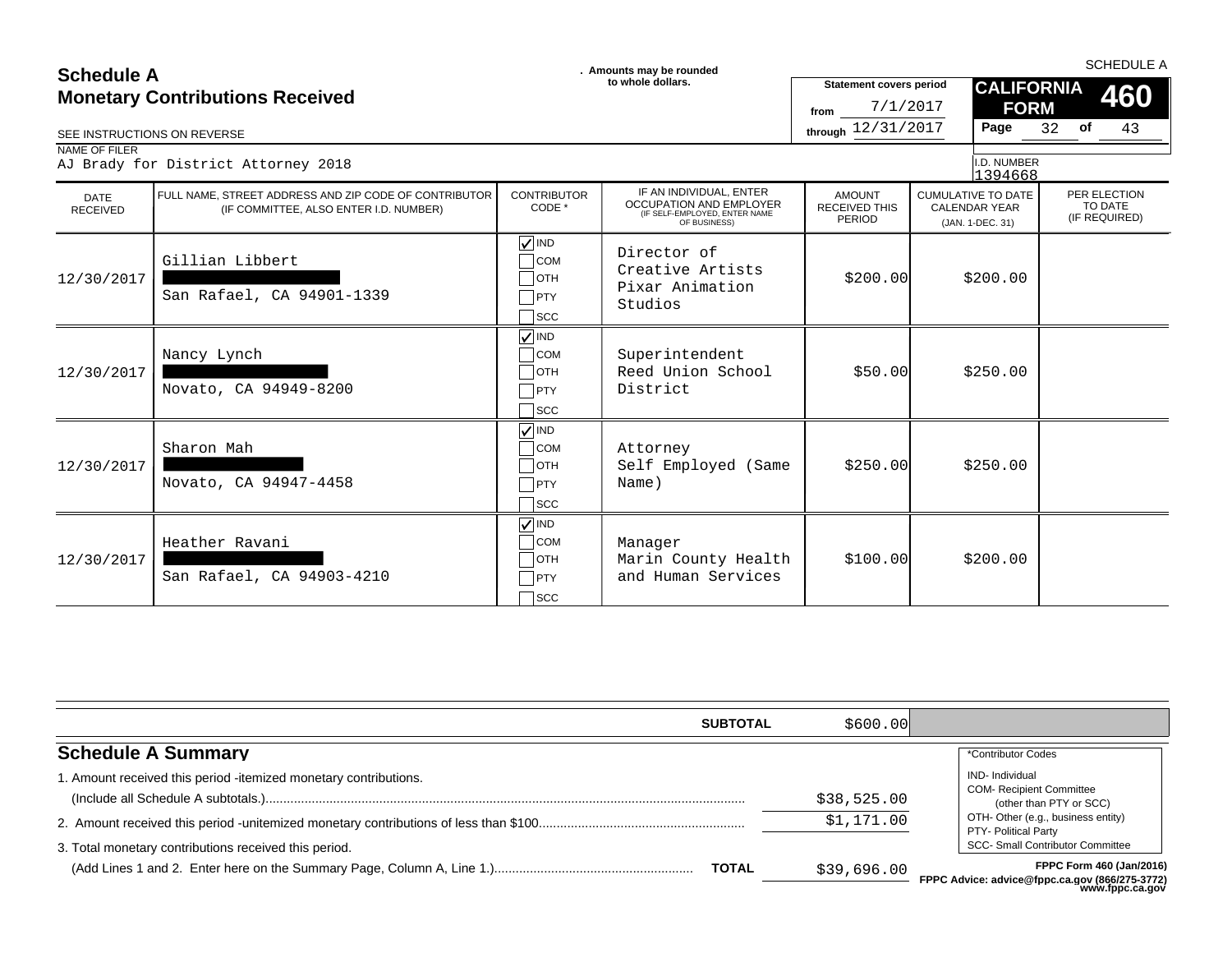### **SCHEDULE A**<br> **SCHEDULE A** SCHEDULE A SCHEDULE A **SCHEDULE A SCHEDULE A SCHEDULE A SCHEDULE A SCHEDULE A SCHEDULE A SCHEDULE A Monetary Contributions Received**

| SEE INSTRUCTIONS ON REVERSE    | <b>Monetary Contributions Received</b>                                                          |                                                                                                     | to whole dollars.                                                                                   | <b>Statement covers period</b><br>7/1/2017<br>from<br>through 12/31/2017 |                                                                       | <b>CALIFORNIA</b><br><b>FORM</b><br>33<br>Page | of | 460<br>43                                |
|--------------------------------|-------------------------------------------------------------------------------------------------|-----------------------------------------------------------------------------------------------------|-----------------------------------------------------------------------------------------------------|--------------------------------------------------------------------------|-----------------------------------------------------------------------|------------------------------------------------|----|------------------------------------------|
| NAME OF FILER                  | AJ Brady for District Attorney 2018                                                             |                                                                                                     |                                                                                                     |                                                                          |                                                                       | I.D. NUMBER<br>1394668                         |    |                                          |
| <b>DATE</b><br><b>RECEIVED</b> | FULL NAME, STREET ADDRESS AND ZIP CODE OF CONTRIBUTOR<br>(IF COMMITTEE, ALSO ENTER I.D. NUMBER) | <b>CONTRIBUTOR</b><br>CODE *                                                                        | IF AN INDIVIDUAL, ENTER<br>OCCUPATION AND EMPLOYER<br>(IF SELF-EMPLOYED, ENTER NAME<br>OF BUSINESS) | <b>AMOUNT</b><br><b>RECEIVED THIS</b><br><b>PERIOD</b>                   | <b>CUMULATIVE TO DATE</b><br><b>CALENDAR YEAR</b><br>(JAN. 1-DEC. 31) |                                                |    | PER ELECTION<br>TO DATE<br>(IF REQUIRED) |
| 12/30/2017                     | Dorota Wisner<br>Belvedere Tiburon, CA 94920-1302                                               | $\sqrt{ N }$<br>$\overline{\phantom{a}}$ COM<br>$\sqcap$ отн<br>PTY<br>$\sqcap$ scc                 | Physician<br>TPMG                                                                                   | \$200.00]                                                                |                                                                       | \$200.00                                       |    |                                          |
| 12/31/2017                     | David Collman<br>Mill Valley, CA 94941-2413                                                     | $\sqrt{ N}$<br>$\overline{\big)}$ COM<br>$\overline{\phantom{a}}$ OTH<br><b>PTY</b><br>$\sqcap$ scc | Surgeon<br>The Permanente<br>Medical Group, Inc.                                                    | \$150.00                                                                 |                                                                       | \$150.00                                       |    |                                          |
| 12/31/2017                     | Steve Deering<br>San Rafael, CA 94901-1405                                                      | $\sqrt{ N}$<br>$\overline{\text{COM}}$<br>$\Box$ OTH<br>$\Box$ PTY<br>$\sqcap$ scc                  | Retired<br>Retired                                                                                  | \$50.00                                                                  |                                                                       | \$250.00                                       |    |                                          |
| 12/31/2017                     | Johnny Gogo<br>San Jose, CA 95113-2546                                                          | $\sqrt{ }$ IND<br>$\overline{\big)}$ COM<br>$\Box$ OTH<br>$\Box$ PTY<br>$\sqcap$ scc                | Deputy District<br>Attorney<br>Santa Clara County                                                   | \$100.00]                                                                |                                                                       | \$100.00                                       |    |                                          |

| <b>SUBTOTAL</b>                                                       | \$500.00]                 |                                                                                                                                                    |
|-----------------------------------------------------------------------|---------------------------|----------------------------------------------------------------------------------------------------------------------------------------------------|
| <b>Schedule A Summary</b>                                             |                           | *Contributor Codes                                                                                                                                 |
| 1. Amount received this period -itemized monetary contributions.      | \$38,525.00<br>\$1,171.00 | <b>IND-</b> Individual<br><b>COM- Recipient Committee</b><br>(other than PTY or SCC)<br>OTH- Other (e.g., business entity)<br>PTY- Political Party |
| 3. Total monetary contributions received this period.<br><b>TOTAL</b> | \$39,696.00               | <b>SCC- Small Contributor Committee</b><br><b>FPPC Form 460 (Jan/2016)</b><br>FPPC Advice: advice@fppc.ca.gov (866/275-3772)<br>www.fppc.ca.gov    |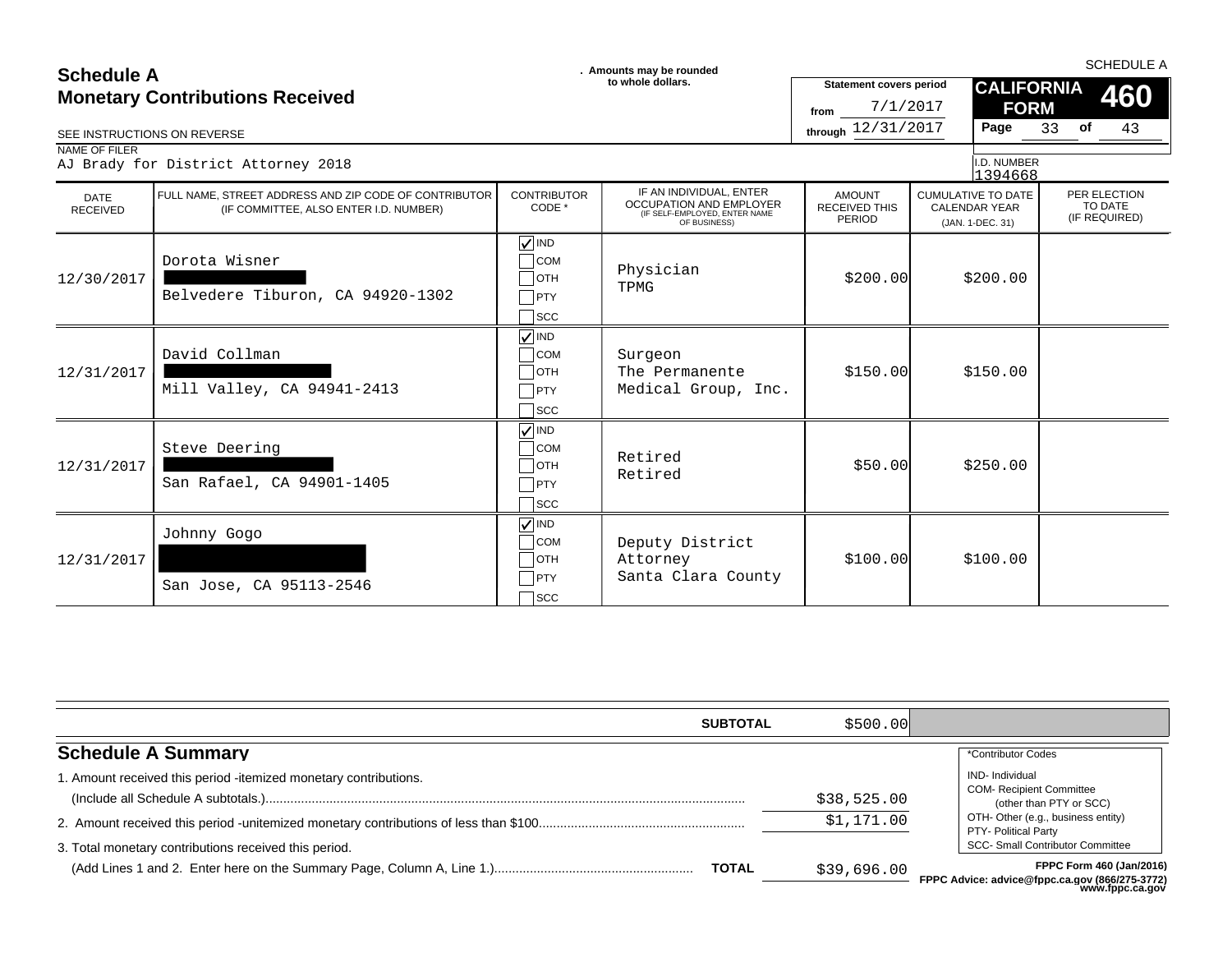### **SCHEDULE A**<br> **SCHEDULE A** SCHEDULE A SCHEDULE A **SCHEDULE A SCHEDULE A SCHEDULE A SCHEDULE A SCHEDULE A SCHEDULE A SCHEDULE A Monetary Contributions Received**

| ovnouno u<br><b>Monetary Contributions Received</b> |                                                                                                 |                                                                      | to whole dollars.                                                                                          | <b>Statement covers period</b>                  | <b>CALIFORNIA</b><br>460                                              |          |                                          |
|-----------------------------------------------------|-------------------------------------------------------------------------------------------------|----------------------------------------------------------------------|------------------------------------------------------------------------------------------------------------|-------------------------------------------------|-----------------------------------------------------------------------|----------|------------------------------------------|
|                                                     | SEE INSTRUCTIONS ON REVERSE                                                                     |                                                                      |                                                                                                            | 7/1/2017<br>from<br>through 12/31/2017          | <b>FORM</b><br>Page                                                   | of<br>34 | 43                                       |
| NAME OF FILER                                       | AJ Brady for District Attorney 2018                                                             |                                                                      |                                                                                                            |                                                 | I.D. NUMBER<br>1394668                                                |          |                                          |
| <b>DATE</b><br><b>RECEIVED</b>                      | FULL NAME. STREET ADDRESS AND ZIP CODE OF CONTRIBUTOR<br>(IF COMMITTEE, ALSO ENTER I.D. NUMBER) | <b>CONTRIBUTOR</b><br>CODE *                                         | IF AN INDIVIDUAL, ENTER<br><b>OCCUPATION AND EMPLOYER</b><br>(IF SELF-EMPLOYED, ENTER NAME<br>OF BUSINESS) | <b>AMOUNT</b><br><b>RECEIVED THIS</b><br>PERIOD | <b>CUMULATIVE TO DATE</b><br><b>CALENDAR YEAR</b><br>(JAN. 1-DEC. 31) |          | PER ELECTION<br>TO DATE<br>(IF REQUIRED) |
| 12/31/2017                                          | Thomas McInerney<br>San Anselmo, CA 94960-2016                                                  | $\sqrt{ }$ IND<br><b>COM</b><br><b>OTH</b><br>$T$ PTY<br><b>SCC</b>  | Attorney<br>Ogletree Deakins                                                                               | \$250.00                                        | \$250.00                                                              |          |                                          |
| 12/31/2017                                          | Larry Meredith<br>Larkspur, CA 94939-1915                                                       | $\sqrt{\sqrt{}}$ IND<br><b>COM</b><br>∃отн<br>PTY<br><b>SCC</b>      | Retired Director<br>Marin County Health<br>and Human Services<br>Retired                                   | \$100.00]                                       | \$100.00                                                              |          |                                          |
| 12/31/2017                                          | Katie Rice<br>San Anselmo, CA 94960-1147                                                        | $\nabla$ IND<br><b>COM</b><br><b>OTH</b><br>$\top$ PTY<br><b>SCC</b> | County Supervisor<br>Marin County                                                                          | \$150.00                                        | \$150.00                                                              |          |                                          |
| 12/31/2017                                          | Sean Stephens<br>Greenbrae, CA 94904-3017                                                       | $\sqrt{\sqrt{}}$ IND<br><b>COM</b><br><b>OTH</b><br>PTY<br>SCC       | Social Worker<br>County Of Marin                                                                           | \$100.00]                                       | \$150.00                                                              |          |                                          |

| <b>SUBTOTAL</b>                                                                                                           | \$600.00]                 |                                                                                                                                                                                              |
|---------------------------------------------------------------------------------------------------------------------------|---------------------------|----------------------------------------------------------------------------------------------------------------------------------------------------------------------------------------------|
| <b>Schedule A Summary</b>                                                                                                 |                           | *Contributor Codes                                                                                                                                                                           |
| 1. Amount received this period -itemized monetary contributions.<br>3. Total monetary contributions received this period. | \$38,525.00<br>\$1,171.00 | <b>IND-Individual</b><br><b>COM- Recipient Committee</b><br>(other than PTY or SCC)<br>OTH- Other (e.g., business entity)<br>PTY- Political Party<br><b>SCC- Small Contributor Committee</b> |
| <b>TOTAL</b>                                                                                                              | \$39,696.00               | FPPC Form 460 (Jan/2016)<br>FPPC Advice: advice@fppc.ca.gov (866/275-3772)<br>www.fppc.ca.gov                                                                                                |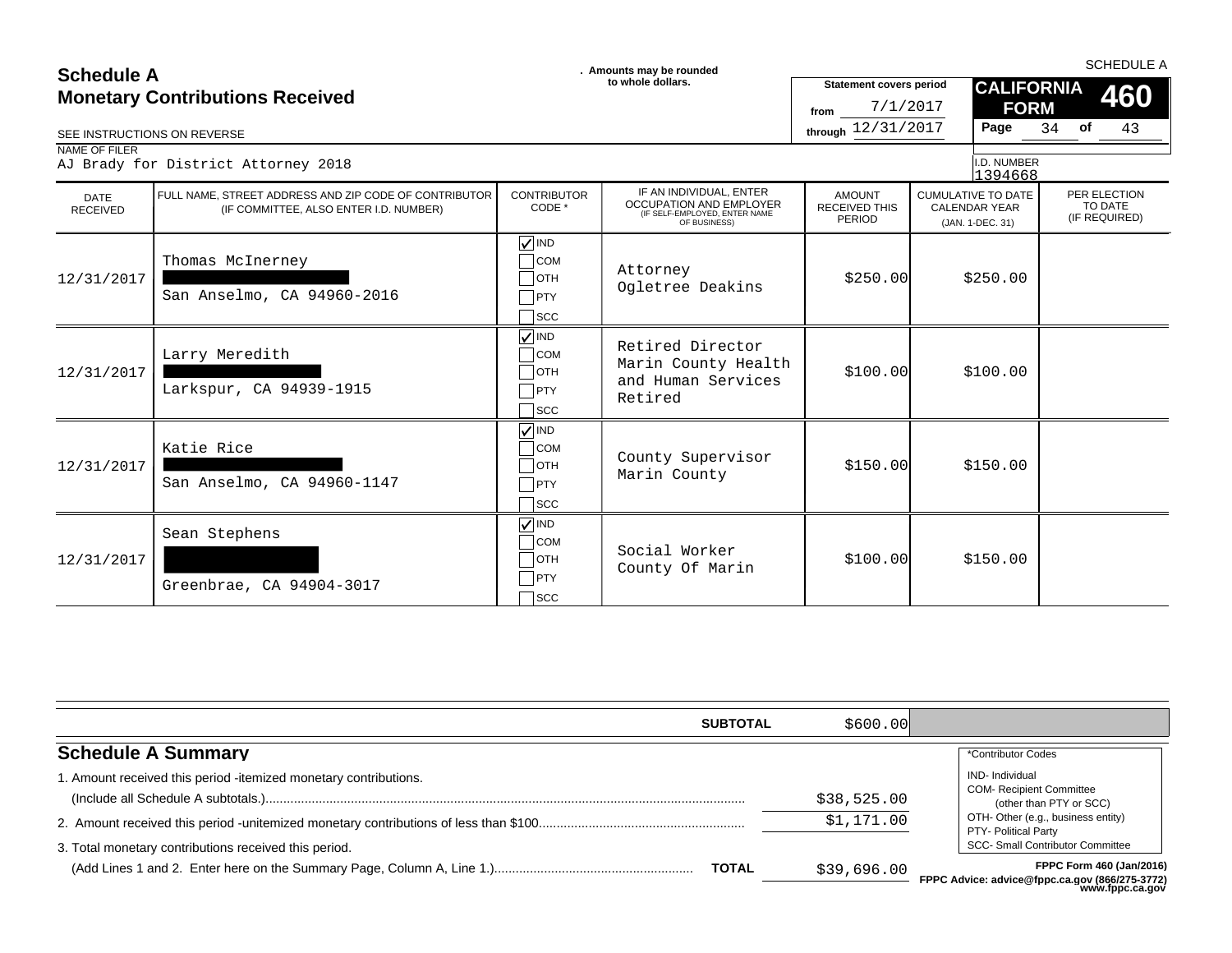| <b>Schedule A</b>                      |                                                                                                 |                                                                                | . Amounts may be rounded                                                                                   | <b>SCHEDULE A</b>                                  |                                                                       |                                          |  |  |
|----------------------------------------|-------------------------------------------------------------------------------------------------|--------------------------------------------------------------------------------|------------------------------------------------------------------------------------------------------------|----------------------------------------------------|-----------------------------------------------------------------------|------------------------------------------|--|--|
| <b>Monetary Contributions Received</b> |                                                                                                 |                                                                                | to whole dollars.                                                                                          | <b>Statement covers period</b><br>7/1/2017<br>from | <b>CALIFORNIA</b><br><b>FORM</b>                                      | 460                                      |  |  |
|                                        | SEE INSTRUCTIONS ON REVERSE                                                                     |                                                                                |                                                                                                            | through 12/31/2017                                 | Page                                                                  | 35<br>of<br>43                           |  |  |
| NAME OF FILER                          | AJ Brady for District Attorney 2018                                                             |                                                                                |                                                                                                            |                                                    | I.D. NUMBER<br>1394668                                                |                                          |  |  |
| <b>DATE</b><br><b>RECEIVED</b>         | FULL NAME. STREET ADDRESS AND ZIP CODE OF CONTRIBUTOR<br>(IF COMMITTEE, ALSO ENTER I.D. NUMBER) | <b>CONTRIBUTOR</b><br>CODE *                                                   | IF AN INDIVIDUAL, ENTER<br><b>OCCUPATION AND EMPLOYER</b><br>(IF SELF-EMPLOYED, ENTER NAME<br>OF BUSINESS) | <b>AMOUNT</b><br><b>RECEIVED THIS</b><br>PERIOD    | <b>CUMULATIVE TO DATE</b><br><b>CALENDAR YEAR</b><br>(JAN. 1-DEC. 31) | PER ELECTION<br>TO DATE<br>(IF REQUIRED) |  |  |
| 12/31/2017                             | Chris Tarbell<br>Burbank, CA 91501-1412                                                         | $\sqrt{ }$ IND<br><b>COM</b><br>∃отн<br>PTY<br><b>SCC</b>                      | Attorney<br>The Walt Disney<br>Company                                                                     | \$150.00                                           | \$1,700.00                                                            |                                          |  |  |
| 12/31/2017                             | Nancy Vernon<br>San Anselmo, CA 94960-2125                                                      | $\sqrt{\frac{1}{1}}$ IND<br><b>COM</b><br>∃отн<br>$\sqcap$ PTY<br>$\sqcap$ scc | Supervisorial Aide<br>County of Marin                                                                      | \$50.00                                            | \$100.00                                                              |                                          |  |  |
| 12/31/2017                             | Samuel Ware<br>Larkspur, CA 94939-1754                                                          | $\sqrt{ N}$ IND<br><b>COM</b><br>1отн<br>$ $ PTY<br><b>SCC</b>                 | Lawyer<br>Self Employed (Same<br>Name)                                                                     | \$250.00                                           | \$500.00                                                              |                                          |  |  |
| 12/31/2017                             | CC Yin<br>Vacaville, CA 95687-5656                                                              | $\sqrt{ }$ IND<br><b>COM</b><br><b>OTH</b><br>PTY<br>$\sqrt{\text{SCC}}$       | fast food<br>restaurant owner<br>Self Employed- Yin<br>McDonald's                                          | \$2,000.00]                                        | \$2,000.00                                                            |                                          |  |  |

|                                                                  | \$2.450.00<br><b>SUBTOTAL</b> |                                                                                                       |
|------------------------------------------------------------------|-------------------------------|-------------------------------------------------------------------------------------------------------|
| <b>Schedule A Summary</b>                                        |                               | *Contributor Codes                                                                                    |
| 1. Amount received this period -itemized monetary contributions. | \$38,525.00                   | <b>IND-</b> Individual<br><b>COM- Recipient Committee</b><br>(other than PTY or SCC)                  |
| 3. Total monetary contributions received this period.            | \$1,171.00                    | OTH- Other (e.g., business entity)<br>PTY- Political Party<br><b>SCC- Small Contributor Committee</b> |
|                                                                  | <b>TOTAL</b><br>\$39,696.00   | FPPC Form 460 (Jan/2016)<br>FPPC Advice: advice@fppc.ca.gov (866/275-3772)<br>www.fppc.ca.gov         |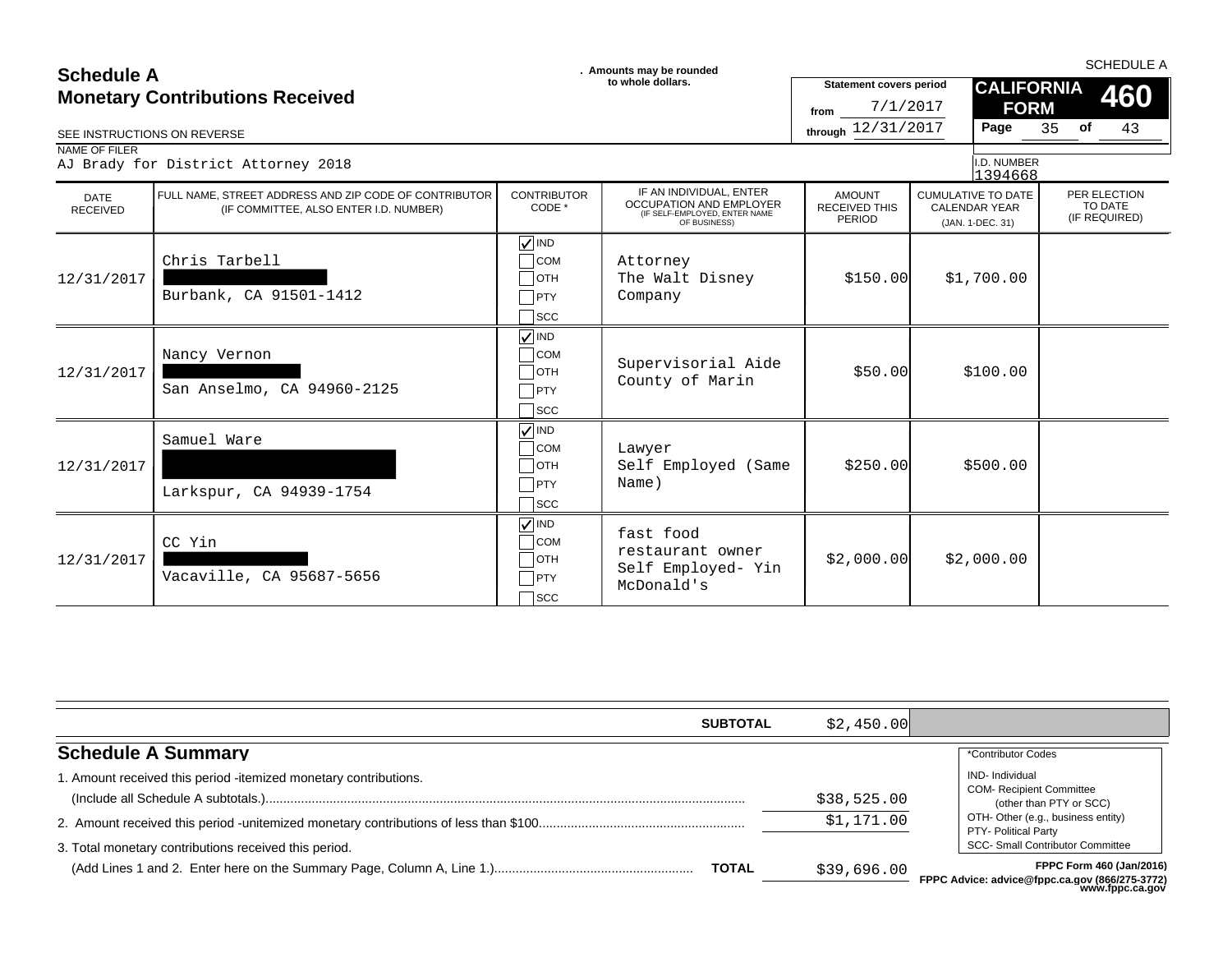| Schedule B - Part 1<br><b>Loans Received</b>                                                  |                                                                                                     | . Amounts may be rounded                                                              |                                                               |                                                          | <b>SCHEDULE B-PART 1</b>                                                         |                                                      |                                             |                                                             |
|-----------------------------------------------------------------------------------------------|-----------------------------------------------------------------------------------------------------|---------------------------------------------------------------------------------------|---------------------------------------------------------------|----------------------------------------------------------|----------------------------------------------------------------------------------|------------------------------------------------------|---------------------------------------------|-------------------------------------------------------------|
|                                                                                               |                                                                                                     |                                                                                       | to whole dollars.                                             |                                                          |                                                                                  | <b>Statement covers period</b>                       |                                             | <b>CALIFORNIA</b><br>460                                    |
|                                                                                               |                                                                                                     |                                                                                       |                                                               |                                                          | from                                                                             | 7/1/2017                                             | <b>FORM</b>                                 |                                                             |
| SEE INSTRUCTIONS ON REVERSE                                                                   |                                                                                                     |                                                                                       |                                                               |                                                          | through 12/31/2017                                                               |                                                      | Page                                        | 36 <b>of</b><br>43                                          |
| NAME OF FILER<br>AJ Brady for District Attorney 2018                                          |                                                                                                     |                                                                                       |                                                               |                                                          |                                                                                  |                                                      | I.D. NUMBER<br>1394668                      |                                                             |
| FULL NAME, STREET ADDRESS AND ZIP CODE<br>OF LENDER<br>(IF COMMITTEE, ALSO ENTER I.D. NUMBER) | IF AN INDIVIDUAL, ENTER<br>OCCUPATION AND EMPLOYER<br>(IF SELF-EMPLOYED, ENTER<br>NAME OF BUSINESS) | (a)<br><b>OUTSTANDING</b><br><b>BALANCE</b><br><b>BEGINNING THIS</b><br><b>PERIOD</b> | (b)<br><b>AMOUNT</b><br><b>RECEIVED THIS</b><br><b>PERIOD</b> | (c)<br><b>AMOUNT PAID</b><br>OR FORGIVEN<br>THIS PERIOD* | (d)<br><b>OUTSTANDING</b><br><b>BALANCE AT</b><br><b>CLOSE OF THIS</b><br>PERIOD | (e)<br><b>INTEREST</b><br>PAID THIS<br><b>PERIOD</b> | (f)<br><b>ORIGINAL</b><br>AMOUNT OF<br>LOAN | <b>(g)</b><br>CUMULATIVE<br><b>CONTRIBUTIONS</b><br>TO DATE |
| Anthony Brady                                                                                 | Attorney                                                                                            |                                                                                       |                                                               | $\Box$ PAID                                              | \$7,500.00                                                                       | ΩI                                                   | \$7,500.00                                  | CALENDAR YEAR<br>\$10,000.00                                |
| Corte Madera, CA 94925-                                                                       | Marin County<br>District                                                                            | \$0.00                                                                                | \$7,500.00                                                    | $\Box$ FORGIVEN                                          |                                                                                  | <b>RATE</b>                                          |                                             | PER ELECTION                                                |
| 1931                                                                                          | Attorney's Office                                                                                   |                                                                                       |                                                               |                                                          |                                                                                  | \$0.00 l                                             | 12/28/2017                                  |                                                             |
| $\sqrt{\ }$ IND $\Box$ COM $\Box$ OTH $\Box$ PTY $\Box$ SCC                                   |                                                                                                     |                                                                                       |                                                               |                                                          | DATE DUE                                                                         |                                                      | DATE INCURRED                               |                                                             |
|                                                                                               |                                                                                                     |                                                                                       |                                                               |                                                          |                                                                                  |                                                      |                                             |                                                             |

|                                                                                 | <b>SUBTOTALS</b> | \$7,500.00 | \$0.00 \$7,500.00          | \$0.00                       |                                                                              |
|---------------------------------------------------------------------------------|------------------|------------|----------------------------|------------------------------|------------------------------------------------------------------------------|
| <b>Schedule B Summary</b>                                                       |                  |            |                            | (Enter (e) on<br>Schedule E, |                                                                              |
|                                                                                 |                  |            | \$7,500.00                 | Line 3)                      |                                                                              |
| (Total Column(b) plus unitemized loans of less than \$100.)                     |                  |            |                            |                              | *Contributor Codes                                                           |
| (Total Column (c) plus loans under \$100 paid or forgiven.)                     |                  |            | \$0.00                     |                              | IND-Individual<br><b>COM- Recipient Committee</b><br>(other than PTY or SCC) |
| (Include loans paid by a third party that are also itemized on Schedule A.)     |                  |            |                            |                              | OTH- Other (e.g., business entity)<br>PTY- Political Party                   |
|                                                                                 |                  |            | \$7,500.00                 |                              | <b>SCC- Small Contributor Committee</b>                                      |
| Enter the net here and on the Summary Page, Column A, Line 2.                   |                  |            | (May be a negative number) |                              |                                                                              |
| *Amounts forgiven or paid by another party also must be reported on Schedule A. |                  |            |                            |                              | <b>FPPC Form 460 (Jan/2016)</b>                                              |

\*\*If required.

**FPPC Advice: advice@fppc.ca.gov (866/275-3772) www.fppc.ca.gov**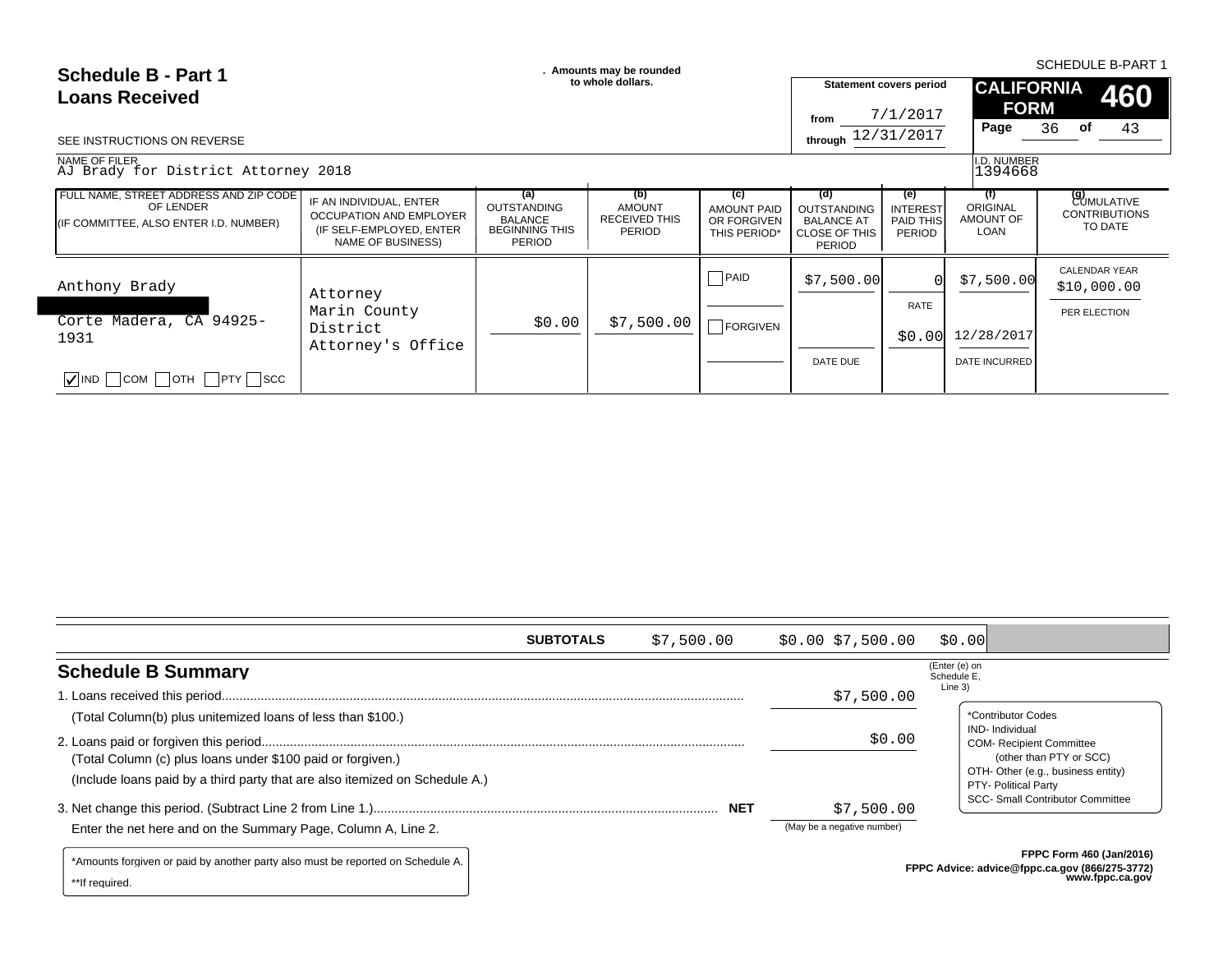| <b>Schedule E</b>                   | . Amounts may be rounded<br>to whole dollars. | <b>SCHEDULE E</b>              |                                 |  |  |  |
|-------------------------------------|-----------------------------------------------|--------------------------------|---------------------------------|--|--|--|
| <b>Payments Made</b>                |                                               | <b>Statement covers period</b> | <b>CALIFORNIA</b><br><b>460</b> |  |  |  |
|                                     |                                               | 7/1/2017<br>from               | <b>FORM</b>                     |  |  |  |
| SEE INSTRUCTIONS ON REVERSE         |                                               | through $12/31/2017$           | 43<br>37<br>Page<br>of          |  |  |  |
| NAME OF FILER                       |                                               |                                | I.D. NUMBER                     |  |  |  |
| AJ Brady for District Attorney 2018 |                                               |                                | 1394668                         |  |  |  |

| CMP campaign paraphernalia/misc.<br>CNS campaign consultants<br>CTB contribution (explain nonmonetary)*<br>CVC civic donations<br>FIL candidate filing/ballot fees<br>FND fundraising events<br>IND independent expenditure<br>LEG legal defense<br>LIT campaign literature and mailings | MBR member communications<br>MTG meetings and appearances<br>OFC office expenses<br>PET petition circulating<br>PHO phone banks<br>POL polling and survey research<br>POS postage, delivery and messenger services<br>PRO professional services (legal, accounting)<br>PRT print ads |      | RAD radio airtime and production costs<br>RFD returned contributions<br>SAL campaign workers' salaries<br>TEL t.v. or cable airtime and production costs<br>TRC candidate travel, lodging, and meals<br>TRS staff/spouse travel, lodging, and meals<br>TSF transfer between committees of the same candidate/sponsor<br>VOT voter registration<br>WEB information technology costs (Internet, e-mail) |                       |
|------------------------------------------------------------------------------------------------------------------------------------------------------------------------------------------------------------------------------------------------------------------------------------------|--------------------------------------------------------------------------------------------------------------------------------------------------------------------------------------------------------------------------------------------------------------------------------------|------|-------------------------------------------------------------------------------------------------------------------------------------------------------------------------------------------------------------------------------------------------------------------------------------------------------------------------------------------------------------------------------------------------------|-----------------------|
| NAME AND ADDRESS OF PAYEE<br>(IF COMMITTEE, ALSO ENTER I.D. NUMBER)                                                                                                                                                                                                                      |                                                                                                                                                                                                                                                                                      | CODE | $\overline{OR}$<br><b>DESCRIPTION OF PAYMENT</b>                                                                                                                                                                                                                                                                                                                                                      | <b>AMOUNT PAID</b>    |
| Sage Payment Solutions<br>Reston, VA 20190-5858                                                                                                                                                                                                                                          |                                                                                                                                                                                                                                                                                      | OFC  |                                                                                                                                                                                                                                                                                                                                                                                                       | \$627.12              |
| Pittsburgh, PA 15251-9264                                                                                                                                                                                                                                                                |                                                                                                                                                                                                                                                                                      | WEB  | Website and Database                                                                                                                                                                                                                                                                                                                                                                                  | \$450.00              |
| AlphaGraphics Marin<br>San Rafael, CA 94901-5413                                                                                                                                                                                                                                         |                                                                                                                                                                                                                                                                                      | OFC  |                                                                                                                                                                                                                                                                                                                                                                                                       | \$2,663.47            |
| * Payments that are contributions or independent expenditures must also be summarized on Schedule D.                                                                                                                                                                                     |                                                                                                                                                                                                                                                                                      |      | <b>SUBTOTAL</b>                                                                                                                                                                                                                                                                                                                                                                                       | \$3,740.59            |
| <b>Schedule E Summary</b>                                                                                                                                                                                                                                                                |                                                                                                                                                                                                                                                                                      |      |                                                                                                                                                                                                                                                                                                                                                                                                       | \$12,842.88<br>\$0.00 |

\$12,842.88 3. Total interest paid this period on loans. (Enter amount from Schedule B, Part 1, Column (e).).................................................................................................................... \$0.00 4. Total payments made this period. (Add Lines 1, 2, and 3. Enter here and on the Summary Page, Column A, Line 6.)................................................................ **TOTAL**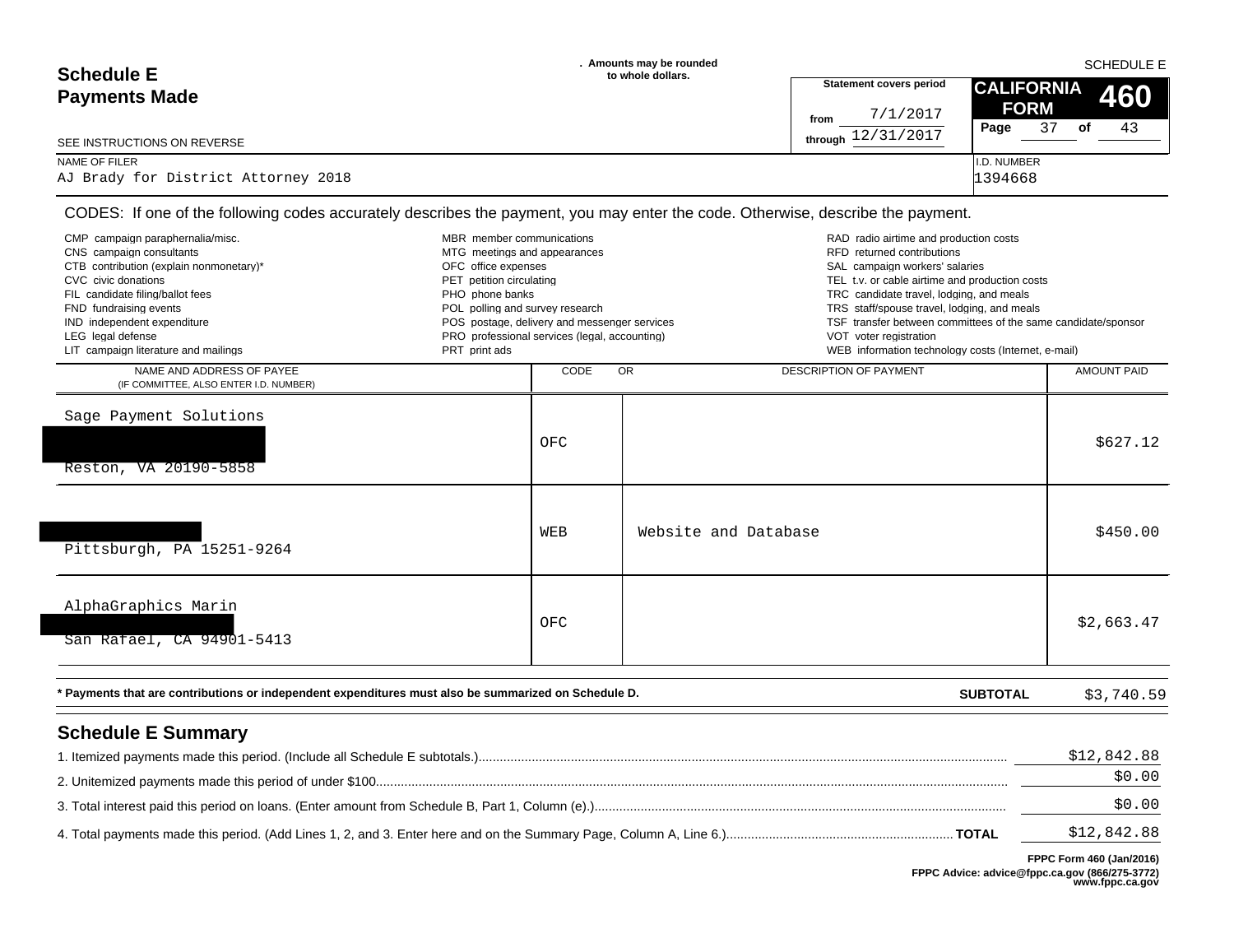| <b>Schedule E</b>                   | . Amounts may be rounded<br>to whole dollars. |                                | <b>SCHEDULE E</b>   |            |     |  |
|-------------------------------------|-----------------------------------------------|--------------------------------|---------------------|------------|-----|--|
| <b>Payments Made</b>                |                                               | <b>Statement covers period</b> | <b>CALIFORNIA</b>   |            | 460 |  |
|                                     |                                               | 7/1/2017<br>from               | <b>FORM</b><br>Page | 38<br>. of | 43  |  |
| SEE INSTRUCTIONS ON REVERSE         |                                               | 12/31/2017<br>through          |                     |            |     |  |
| NAME OF FILER                       |                                               |                                | I.D. NUMBER         |            |     |  |
| AJ Brady for District Attorney 2018 |                                               |                                | 1394668             |            |     |  |

| CMP campaign paraphernalia/misc.<br>CNS campaign consultants<br>CTB contribution (explain nonmonetary)*<br>CVC civic donations<br>FIL candidate filing/ballot fees<br>FND fundraising events<br>IND independent expenditure<br>LEG legal defense<br>LIT campaign literature and mailings | MBR member communications<br>MTG meetings and appearances<br>OFC office expenses<br>PET petition circulating<br>PHO phone banks<br>POL polling and survey research<br>POS postage, delivery and messenger services<br>PRO professional services (legal, accounting)<br>PRT print ads |            |           | RAD radio airtime and production costs<br>RFD returned contributions<br>SAL campaign workers' salaries<br>TEL t.v. or cable airtime and production costs<br>TRC candidate travel, lodging, and meals<br>TRS staff/spouse travel, lodging, and meals<br>TSF transfer between committees of the same candidate/sponsor<br>VOT voter registration<br>WEB information technology costs (Internet, e-mail) |                       |
|------------------------------------------------------------------------------------------------------------------------------------------------------------------------------------------------------------------------------------------------------------------------------------------|--------------------------------------------------------------------------------------------------------------------------------------------------------------------------------------------------------------------------------------------------------------------------------------|------------|-----------|-------------------------------------------------------------------------------------------------------------------------------------------------------------------------------------------------------------------------------------------------------------------------------------------------------------------------------------------------------------------------------------------------------|-----------------------|
| NAME AND ADDRESS OF PAYEE<br>(IF COMMITTEE, ALSO ENTER I.D. NUMBER)                                                                                                                                                                                                                      |                                                                                                                                                                                                                                                                                      | CODE       | <b>OR</b> | <b>DESCRIPTION OF PAYMENT</b>                                                                                                                                                                                                                                                                                                                                                                         | <b>AMOUNT PAID</b>    |
| USPS<br>San Rafael, CA 94903-4252                                                                                                                                                                                                                                                        |                                                                                                                                                                                                                                                                                      | POS        | Postage   |                                                                                                                                                                                                                                                                                                                                                                                                       | \$98.00               |
| Sage Payment Solutions<br>Reston, VA 20190-5858                                                                                                                                                                                                                                          |                                                                                                                                                                                                                                                                                      | OFC        |           |                                                                                                                                                                                                                                                                                                                                                                                                       | \$238.32              |
| All Concepts Designs<br>Vallejo, CA 94590-7759                                                                                                                                                                                                                                           |                                                                                                                                                                                                                                                                                      | <b>CMP</b> |           |                                                                                                                                                                                                                                                                                                                                                                                                       | \$140.00              |
| * Payments that are contributions or independent expenditures must also be summarized on Schedule D.                                                                                                                                                                                     |                                                                                                                                                                                                                                                                                      |            |           | <b>SUBTOTAL</b>                                                                                                                                                                                                                                                                                                                                                                                       | \$476.32              |
| <b>Schedule E Summary</b>                                                                                                                                                                                                                                                                |                                                                                                                                                                                                                                                                                      |            |           |                                                                                                                                                                                                                                                                                                                                                                                                       | \$12,842.88<br>\$0.00 |
|                                                                                                                                                                                                                                                                                          |                                                                                                                                                                                                                                                                                      |            |           |                                                                                                                                                                                                                                                                                                                                                                                                       | \$0.00                |

\$12,842.88 4. Total payments made this period. (Add Lines 1, 2, and 3. Enter here and on the Summary Page, Column A, Line 6.)................................................................ **TOTAL**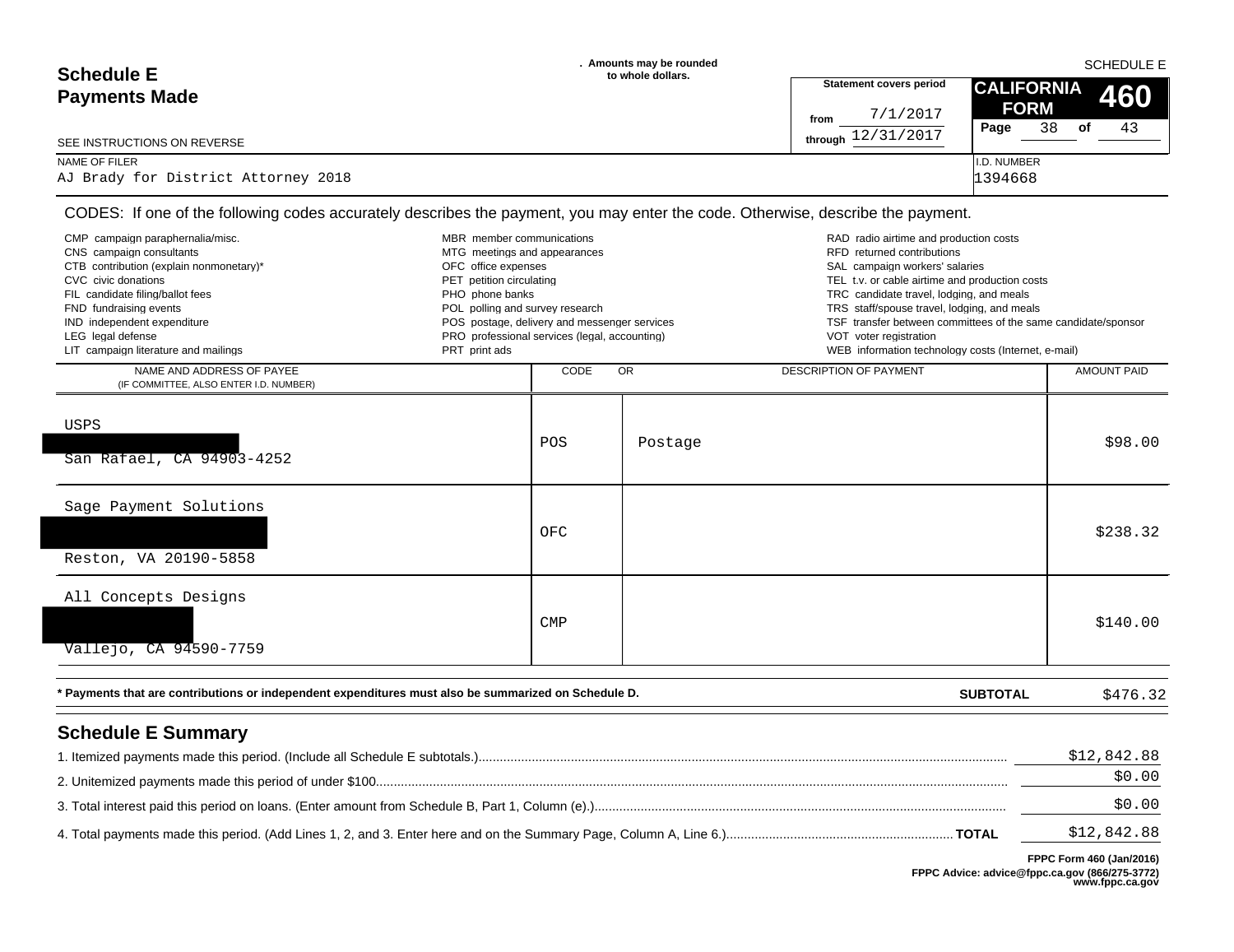| <b>Schedule E</b>                            | . Amounts may be rounded<br>to whole dollars. |                                        | <b>SCHEDULE E</b>                     |
|----------------------------------------------|-----------------------------------------------|----------------------------------------|---------------------------------------|
| <b>Payments Made</b>                         |                                               | <b>Statement covers period</b>         | <b>CALIFORNIA</b><br><b>460</b>       |
|                                              |                                               | 7/1/2017<br>from<br>through 12/31/2017 | <b>FORM</b><br>39<br>43<br>Page<br>of |
| SEE INSTRUCTIONS ON REVERSE<br>NAME OF FILER |                                               |                                        | <b>I.D. NUMBER</b>                    |
| AJ Brady for District Attorney 2018          |                                               |                                        | 1394668                               |

| CMP campaign paraphernalia/misc.<br>MBR member communications<br>CNS campaign consultants            |                                                     |                                               |    | RAD radio airtime and production costs                                                                       |             |
|------------------------------------------------------------------------------------------------------|-----------------------------------------------------|-----------------------------------------------|----|--------------------------------------------------------------------------------------------------------------|-------------|
| CTB contribution (explain nonmonetary)*                                                              | MTG meetings and appearances<br>OFC office expenses |                                               |    | RFD returned contributions<br>SAL campaign workers' salaries                                                 |             |
| CVC civic donations                                                                                  | PET petition circulating                            |                                               |    | TEL t.v. or cable airtime and production costs                                                               |             |
| FIL candidate filing/ballot fees                                                                     | PHO phone banks                                     |                                               |    | TRC candidate travel, lodging, and meals                                                                     |             |
| FND fundraising events<br>IND independent expenditure                                                | POL polling and survey research                     | POS postage, delivery and messenger services  |    | TRS staff/spouse travel, lodging, and meals<br>TSF transfer between committees of the same candidate/sponsor |             |
| LEG legal defense                                                                                    |                                                     | PRO professional services (legal, accounting) |    | VOT voter registration                                                                                       |             |
| LIT campaign literature and mailings                                                                 | PRT print ads                                       |                                               |    | WEB information technology costs (Internet, e-mail)                                                          |             |
| NAME AND ADDRESS OF PAYEE<br>(IF COMMITTEE, ALSO ENTER I.D. NUMBER)                                  |                                                     | CODE                                          | OR | DESCRIPTION OF PAYMENT                                                                                       | AMOUNT PAID |
|                                                                                                      |                                                     |                                               |    |                                                                                                              |             |
| AlphaGraphics Marin                                                                                  |                                                     |                                               |    |                                                                                                              |             |
|                                                                                                      |                                                     | OFC                                           |    |                                                                                                              | \$301.59    |
| San Rafael, CA 94901-5413                                                                            |                                                     |                                               |    |                                                                                                              |             |
| Sage Payment Solutions                                                                               |                                                     |                                               |    |                                                                                                              |             |
|                                                                                                      |                                                     | OFC                                           |    |                                                                                                              | \$10.89     |
| Reston, VA 20190-5858                                                                                |                                                     |                                               |    |                                                                                                              |             |
|                                                                                                      |                                                     |                                               |    |                                                                                                              |             |
| ers Boigon Heath                                                                                     |                                                     |                                               |    |                                                                                                              |             |
|                                                                                                      |                                                     | <b>CNS</b>                                    |    |                                                                                                              | \$6,760.42  |
|                                                                                                      |                                                     |                                               |    |                                                                                                              |             |
| San Francisco, CA 94104-1229                                                                         |                                                     |                                               |    |                                                                                                              |             |
| * Payments that are contributions or independent expenditures must also be summarized on Schedule D. |                                                     |                                               |    | <b>SUBTOTAL</b>                                                                                              | \$7,072.90  |
| <b>Schedule E Summary</b>                                                                            |                                                     |                                               |    |                                                                                                              |             |
|                                                                                                      |                                                     |                                               |    |                                                                                                              | \$12,842.88 |
|                                                                                                      |                                                     |                                               |    |                                                                                                              |             |
|                                                                                                      |                                                     |                                               |    |                                                                                                              | \$0.00      |
|                                                                                                      |                                                     |                                               |    |                                                                                                              | \$0.00      |

\$12,842.88 4. Total payments made this period. (Add Lines 1, 2, and 3. Enter here and on the Summary Page, Column A, Line 6.)................................................................ **TOTAL**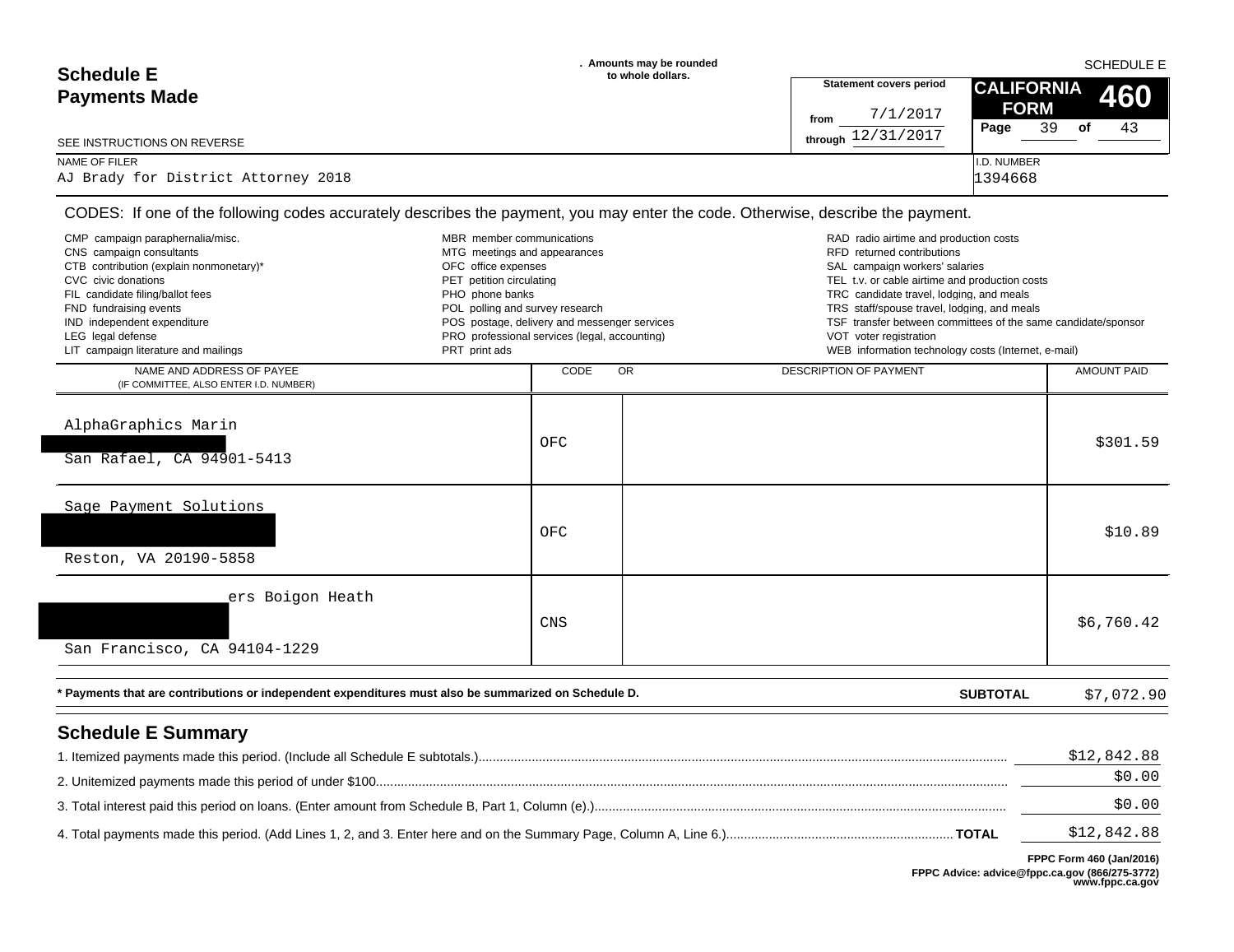| <b>Schedule E</b>                   | . Amounts may be rounded<br>to whole dollars. |                                           | <b>SCHEDULE E</b>               |     |  |
|-------------------------------------|-----------------------------------------------|-------------------------------------------|---------------------------------|-----|--|
| <b>Payments Made</b>                |                                               | <b>Statement covers period</b>            | <b>CALIFORNIA</b>               | 460 |  |
|                                     |                                               | 7/1/2017<br>from<br>12/31/2017<br>throuah | <b>FORM</b><br>Page<br>40<br>οf | 43  |  |
| SEE INSTRUCTIONS ON REVERSE         |                                               |                                           |                                 |     |  |
| NAME OF FILER                       |                                               |                                           | <b>I.D. NUMBER</b>              |     |  |
| AJ Brady for District Attorney 2018 |                                               |                                           | 1394668                         |     |  |

 $\overline{\phantom{a}}$ 

| CMP campaign paraphernalia/misc.<br>CNS campaign consultants<br>CTB contribution (explain nonmonetary)*<br>CVC civic donations<br>FIL candidate filing/ballot fees<br>FND fundraising events<br>IND independent expenditure<br>LEG legal defense<br>LIT campaign literature and mailings | MBR member communications<br>MTG meetings and appearances<br>OFC office expenses<br>PET petition circulating<br>PHO phone banks<br>POL polling and survey research<br>PRT print ads | POS postage, delivery and messenger services<br>PRO professional services (legal, accounting) | RAD radio airtime and production costs<br>RFD returned contributions<br>SAL campaign workers' salaries<br>TEL t.v. or cable airtime and production costs<br>TRC candidate travel, lodging, and meals<br>TRS staff/spouse travel, lodging, and meals<br>TSF transfer between committees of the same candidate/sponsor<br>VOT voter registration<br>WEB information technology costs (Internet, e-mail) |                       |
|------------------------------------------------------------------------------------------------------------------------------------------------------------------------------------------------------------------------------------------------------------------------------------------|-------------------------------------------------------------------------------------------------------------------------------------------------------------------------------------|-----------------------------------------------------------------------------------------------|-------------------------------------------------------------------------------------------------------------------------------------------------------------------------------------------------------------------------------------------------------------------------------------------------------------------------------------------------------------------------------------------------------|-----------------------|
| NAME AND ADDRESS OF PAYEE<br>(IF COMMITTEE, ALSO ENTER I.D. NUMBER)                                                                                                                                                                                                                      |                                                                                                                                                                                     | CODE                                                                                          | OR<br>DESCRIPTION OF PAYMENT                                                                                                                                                                                                                                                                                                                                                                          | AMOUNT PAID           |
| Party City<br>Novato, CA 94945-5016                                                                                                                                                                                                                                                      |                                                                                                                                                                                     | <b>FND</b>                                                                                    | Event Supplies                                                                                                                                                                                                                                                                                                                                                                                        | \$50.92               |
| Democratic Central Committee of Marin<br>Fairfax, CA 94978-0683                                                                                                                                                                                                                          |                                                                                                                                                                                     | PRT                                                                                           | Advertisement                                                                                                                                                                                                                                                                                                                                                                                         | \$150.00              |
| NGP Van, Inc.<br>Pittsburgh, PA 15251-9264                                                                                                                                                                                                                                               |                                                                                                                                                                                     | WEB                                                                                           | Website and Database                                                                                                                                                                                                                                                                                                                                                                                  | \$450.00              |
| * Payments that are contributions or independent expenditures must also be summarized on Schedule D.                                                                                                                                                                                     |                                                                                                                                                                                     |                                                                                               | <b>SUBTOTAL</b>                                                                                                                                                                                                                                                                                                                                                                                       | \$650.92              |
| <b>Schedule E Summary</b>                                                                                                                                                                                                                                                                |                                                                                                                                                                                     |                                                                                               |                                                                                                                                                                                                                                                                                                                                                                                                       | \$12,842.88<br>\$0.00 |
|                                                                                                                                                                                                                                                                                          |                                                                                                                                                                                     |                                                                                               |                                                                                                                                                                                                                                                                                                                                                                                                       | \$0.00                |

\$12,842.88 4. Total payments made this period. (Add Lines 1, 2, and 3. Enter here and on the Summary Page, Column A, Line 6.)................................................................ **TOTAL**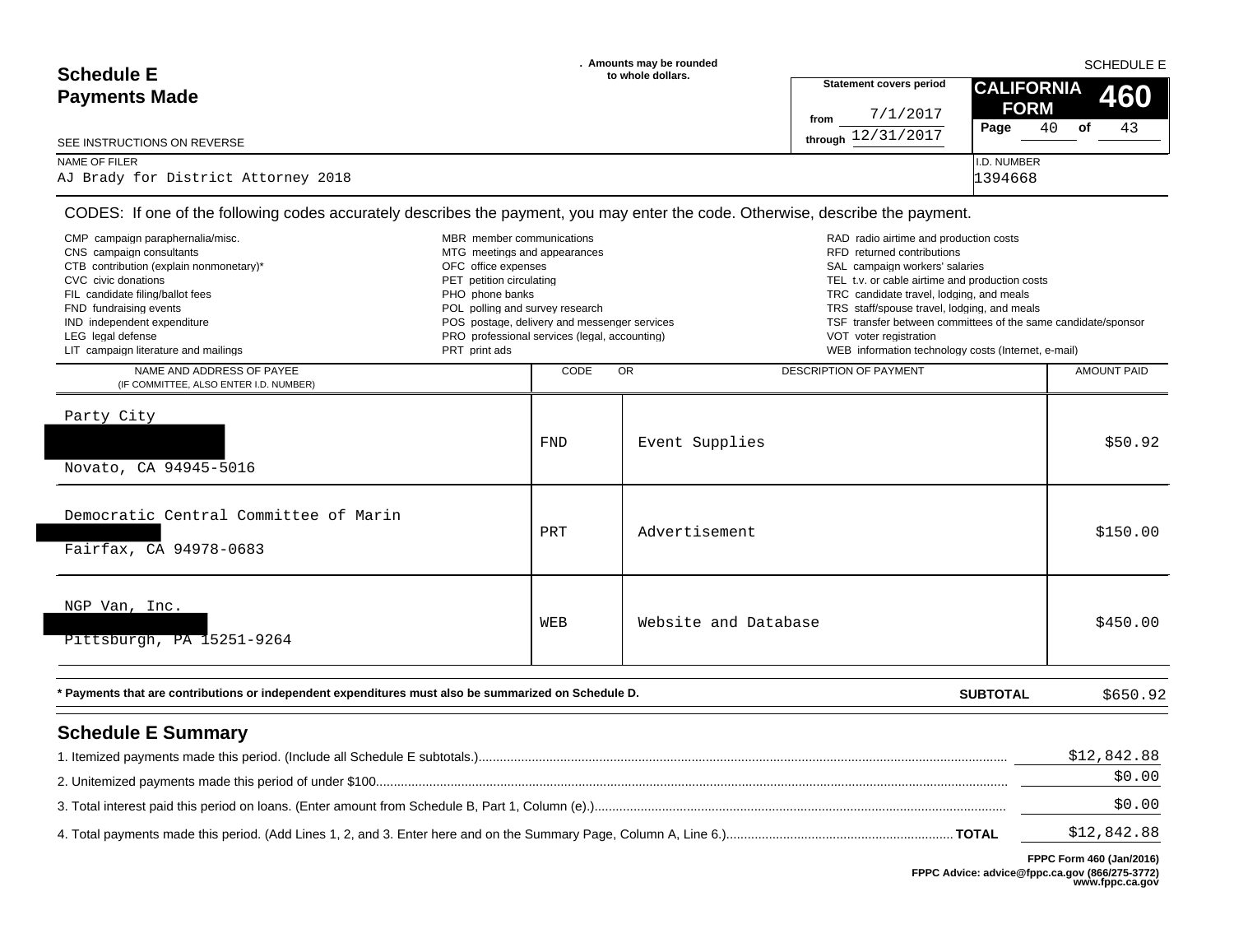| <b>Schedule E</b>                                    | . Amounts may be rounded<br>to whole dollars. |                                | <b>SCHEDULE E</b>               |
|------------------------------------------------------|-----------------------------------------------|--------------------------------|---------------------------------|
| <b>Payments Made</b>                                 |                                               | <b>Statement covers period</b> | <b>CALIFORNIA</b><br><b>460</b> |
|                                                      |                                               | 7/1/2017<br>from               | <b>FORM</b>                     |
| SEE INSTRUCTIONS ON REVERSE                          |                                               | through $12/31/2017$           | 43<br>41<br>Page<br>of          |
| NAME OF FILER<br>AJ Brady for District Attorney 2018 |                                               |                                | I.D. NUMBER<br>1394668          |
|                                                      |                                               |                                |                                 |

| CMP campaign paraphernalia/misc.<br>CNS campaign consultants<br>CTB contribution (explain nonmonetary)*<br>CVC civic donations<br>FIL candidate filing/ballot fees<br>FND fundraising events<br>IND independent expenditure<br>LEG legal defense<br>LIT campaign literature and mailings | MBR member communications<br>MTG meetings and appearances<br>OFC office expenses<br>PET petition circulating<br>PHO phone banks<br>POL polling and survey research<br>PRT print ads | POS postage, delivery and messenger services<br>PRO professional services (legal, accounting) |               | RAD radio airtime and production costs<br>RFD returned contributions<br>SAL campaign workers' salaries<br>TEL t.v. or cable airtime and production costs<br>TRC candidate travel, lodging, and meals<br>TRS staff/spouse travel, lodging, and meals<br>TSF transfer between committees of the same candidate/sponsor<br>VOT voter registration<br>WEB information technology costs (Internet, e-mail) |                       |
|------------------------------------------------------------------------------------------------------------------------------------------------------------------------------------------------------------------------------------------------------------------------------------------|-------------------------------------------------------------------------------------------------------------------------------------------------------------------------------------|-----------------------------------------------------------------------------------------------|---------------|-------------------------------------------------------------------------------------------------------------------------------------------------------------------------------------------------------------------------------------------------------------------------------------------------------------------------------------------------------------------------------------------------------|-----------------------|
| NAME AND ADDRESS OF PAYEE<br>(IF COMMITTEE, ALSO ENTER I.D. NUMBER)                                                                                                                                                                                                                      |                                                                                                                                                                                     | CODE                                                                                          | <b>OR</b>     | <b>DESCRIPTION OF PAYMENT</b>                                                                                                                                                                                                                                                                                                                                                                         | <b>AMOUNT PAID</b>    |
| Sage Payment Solutions<br>Reston, VA 20190-5858                                                                                                                                                                                                                                          |                                                                                                                                                                                     | OFC                                                                                           |               |                                                                                                                                                                                                                                                                                                                                                                                                       | \$167.74              |
| on<br>San Jose, CA 95110-1705                                                                                                                                                                                                                                                            |                                                                                                                                                                                     | PRT                                                                                           | Advertisement |                                                                                                                                                                                                                                                                                                                                                                                                       | \$125.00              |
| Sage Payment Solutions<br>Reston, VA 20190-5858                                                                                                                                                                                                                                          |                                                                                                                                                                                     | OFC                                                                                           |               |                                                                                                                                                                                                                                                                                                                                                                                                       | \$59.16               |
| * Payments that are contributions or independent expenditures must also be summarized on Schedule D.                                                                                                                                                                                     |                                                                                                                                                                                     |                                                                                               |               | <b>SUBTOTAL</b>                                                                                                                                                                                                                                                                                                                                                                                       | \$351.90              |
| <b>Schedule E Summary</b>                                                                                                                                                                                                                                                                |                                                                                                                                                                                     |                                                                                               |               |                                                                                                                                                                                                                                                                                                                                                                                                       | \$12,842.88<br>\$0.00 |
|                                                                                                                                                                                                                                                                                          |                                                                                                                                                                                     |                                                                                               |               |                                                                                                                                                                                                                                                                                                                                                                                                       |                       |

\$12,842.88 3. Total interest paid this period on loans. (Enter amount from Schedule B, Part 1, Column (e).).................................................................................................................... \$0.00 4. Total payments made this period. (Add Lines 1, 2, and 3. Enter here and on the Summary Page, Column A, Line 6.)................................................................ **TOTAL**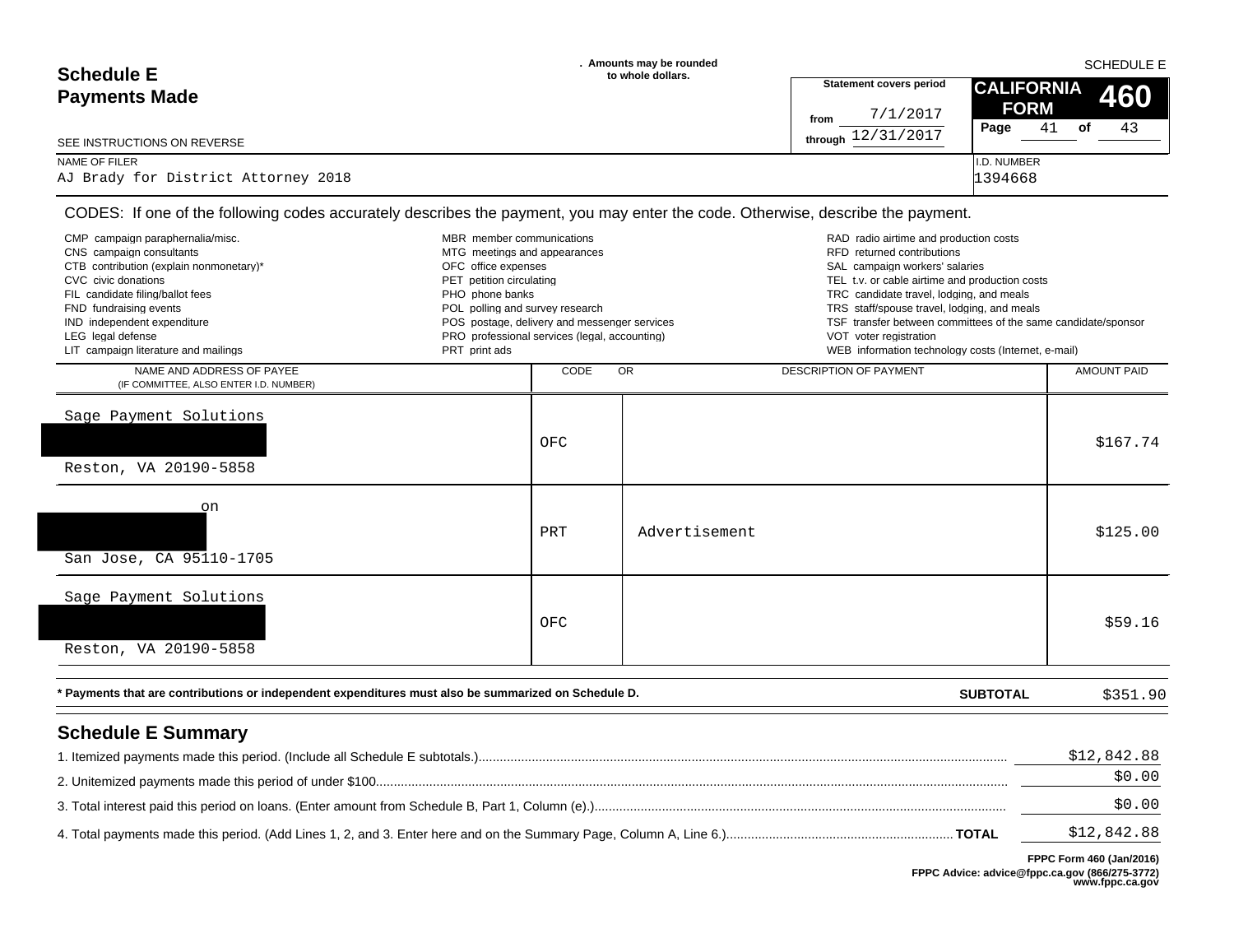| <b>Schedule E</b>                   | . Amounts may be rounded<br>to whole dollars. |                                | <b>SCHEDULE E</b>  |            |  |
|-------------------------------------|-----------------------------------------------|--------------------------------|--------------------|------------|--|
| <b>Payments Made</b>                |                                               | <b>Statement covers period</b> | <b>CALIFORNIA</b>  | <b>460</b> |  |
|                                     |                                               | 7/1/2017<br>from               | <b>FORM</b>        |            |  |
| SEE INSTRUCTIONS ON REVERSE         |                                               | 12/31/2017<br>throuah          | Page<br>42<br>of   | 43         |  |
| NAME OF FILER                       |                                               |                                | <b>I.D. NUMBER</b> |            |  |
| AJ Brady for District Attorney 2018 |                                               |                                | 1394668            |            |  |

| CMP campaign paraphernalia/misc.<br>CNS campaign consultants<br>CTB contribution (explain nonmonetary)*<br>CVC civic donations<br>FIL candidate filing/ballot fees<br>FND fundraising events<br>IND independent expenditure<br>LEG legal defense<br>LIT campaign literature and mailings | MBR member communications<br>MTG meetings and appearances<br>OFC office expenses<br>PET petition circulating<br>PHO phone banks<br>POL polling and survey research<br>POS postage, delivery and messenger services<br>PRO professional services (legal, accounting)<br>PRT print ads |      | RAD radio airtime and production costs<br>RFD returned contributions<br>SAL campaign workers' salaries<br>TEL t.v. or cable airtime and production costs<br>TRC candidate travel, lodging, and meals<br>TRS staff/spouse travel, lodging, and meals<br>TSF transfer between committees of the same candidate/sponsor<br>VOT voter registration<br>WEB information technology costs (Internet, e-mail) |                               |                    |
|------------------------------------------------------------------------------------------------------------------------------------------------------------------------------------------------------------------------------------------------------------------------------------------|--------------------------------------------------------------------------------------------------------------------------------------------------------------------------------------------------------------------------------------------------------------------------------------|------|-------------------------------------------------------------------------------------------------------------------------------------------------------------------------------------------------------------------------------------------------------------------------------------------------------------------------------------------------------------------------------------------------------|-------------------------------|--------------------|
| NAME AND ADDRESS OF PAYEE<br>(IF COMMITTEE, ALSO ENTER I.D. NUMBER)                                                                                                                                                                                                                      |                                                                                                                                                                                                                                                                                      | CODE | <b>OR</b>                                                                                                                                                                                                                                                                                                                                                                                             | <b>DESCRIPTION OF PAYMENT</b> | <b>AMOUNT PAID</b> |
| Sage Payment Solutions<br>Reston, VA 20190-5858                                                                                                                                                                                                                                          |                                                                                                                                                                                                                                                                                      | OFC  |                                                                                                                                                                                                                                                                                                                                                                                                       |                               | \$75.25            |
| North Bay Labor Council COPE<br>Santa Rosa, CA 95403-2974                                                                                                                                                                                                                                |                                                                                                                                                                                                                                                                                      | PRT  | Advertisement                                                                                                                                                                                                                                                                                                                                                                                         |                               | \$475.00           |

| * Payments that are contributions or independent expenditures must also be summarized on Schedule D. | <b>SUBTOTAL</b> | \$550.25    |
|------------------------------------------------------------------------------------------------------|-----------------|-------------|
| <b>Schedule E Summary</b>                                                                            |                 |             |
|                                                                                                      |                 | \$12,842.88 |
|                                                                                                      |                 | \$0.00      |
|                                                                                                      |                 | \$0.00      |
|                                                                                                      |                 | \$12,842.88 |